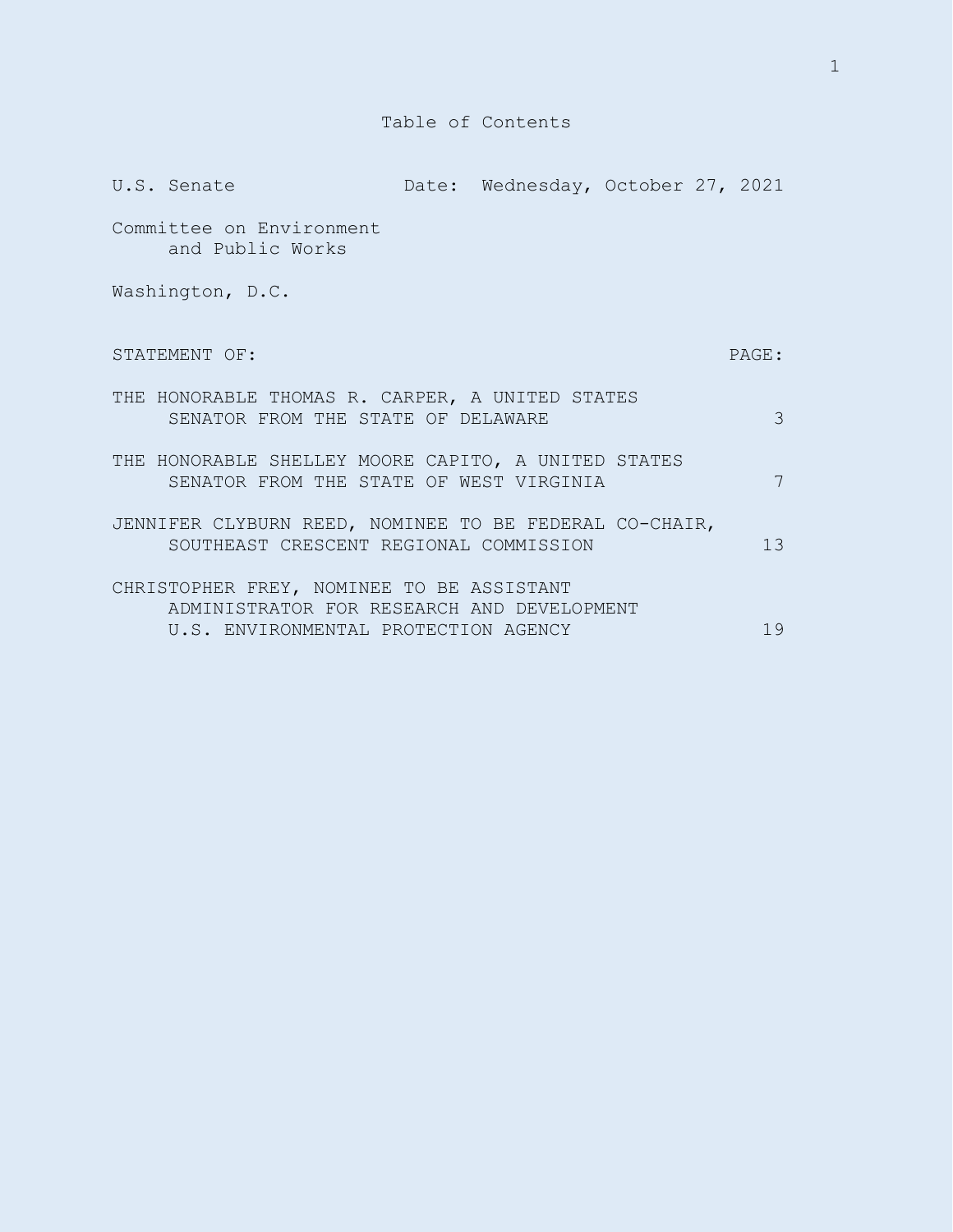HEARING ON THE NOMINATIONS OF CHRISTOPHER FREY TO BE ASSISTANT ADMINISTRATOR FOR RESEARCH AND DEVELOPMENT, ENVIRONMENTAL PROTECTION AGENCY AND JENNIFER CLYBURN REED, TO BE FEDERAL CO-CHAIR OF THE SOUTHEAST CRESCENT REGIONAL COMMISSION

Wednesday, October 27, 2021

United States Senate

Committee on Environment and Public Works

Washington, D.C.

The committee, met, pursuant to notice, at 10:06 a.m. in room 406, Dirksen Senate Office Building, the Honorable Thomas R. Carper [chairman of the committee] presiding.

Present: Senators Carper, Capito, Kelly, Inhofe, Ernst, and Graham.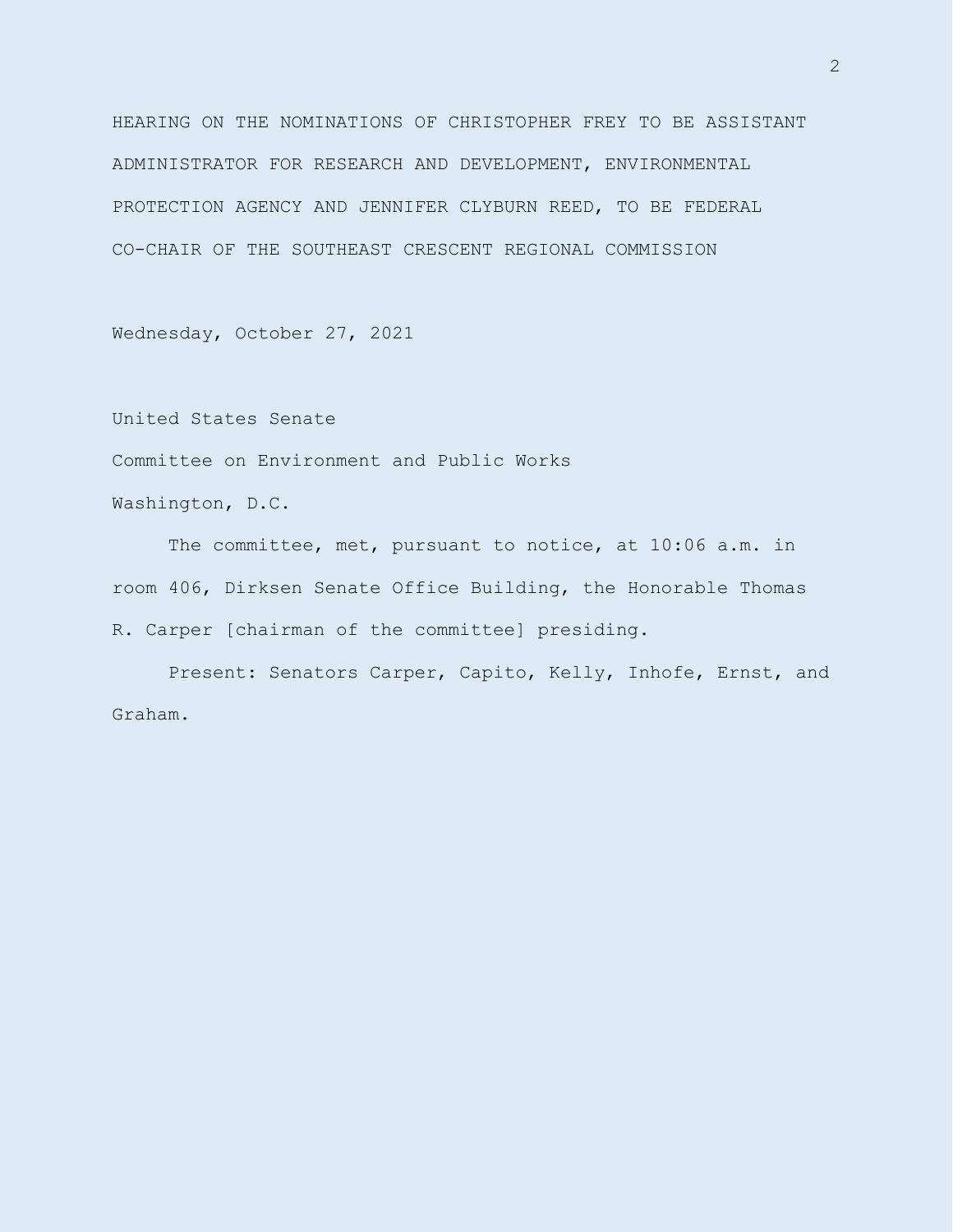STATEMENT OF THE HONORABLE THOMAS R. CARPER, A UNITED STATES SENATOR FROM THE STATE OF DELAWARE

Senator Carper. Good morning, everyone. I call this hearing to order.

Today, we are privileged to hear from two nominees: Jennifer Clyburn Reed, whom President Biden has nominated to be the Federal Co-Chair of the Southeast Crescent Regional Commission, and Christopher Frey, whom the President has nominated to serve as the Assistant Administrator of the Office of Research and Development at the Environmental Protection Agency. We warmly welcome both of you today.

Before we hear from our witnesses, Senator Capito and I would like to say a few words about each of them.

Dr. Jennifer Clyburn Reed has built an exemplary career as an educator and advocate for strengthening the economic, social, and physical health of communities in her home State of South Carolina. She is also a graduate of the University of South Carolina. I just wrote this in, and I hope this is correct, a proud Gamecock, a graduate of the University of South Carolina.

Dr. Reed has spent nearly 30 years as an educator and an education leader. Most recently, she was the Director of the Center for Education and Equity at the University of South Carolina, her alma mater, and Co-Director of the Apple Core Initiative, a scholarship program at the USC College of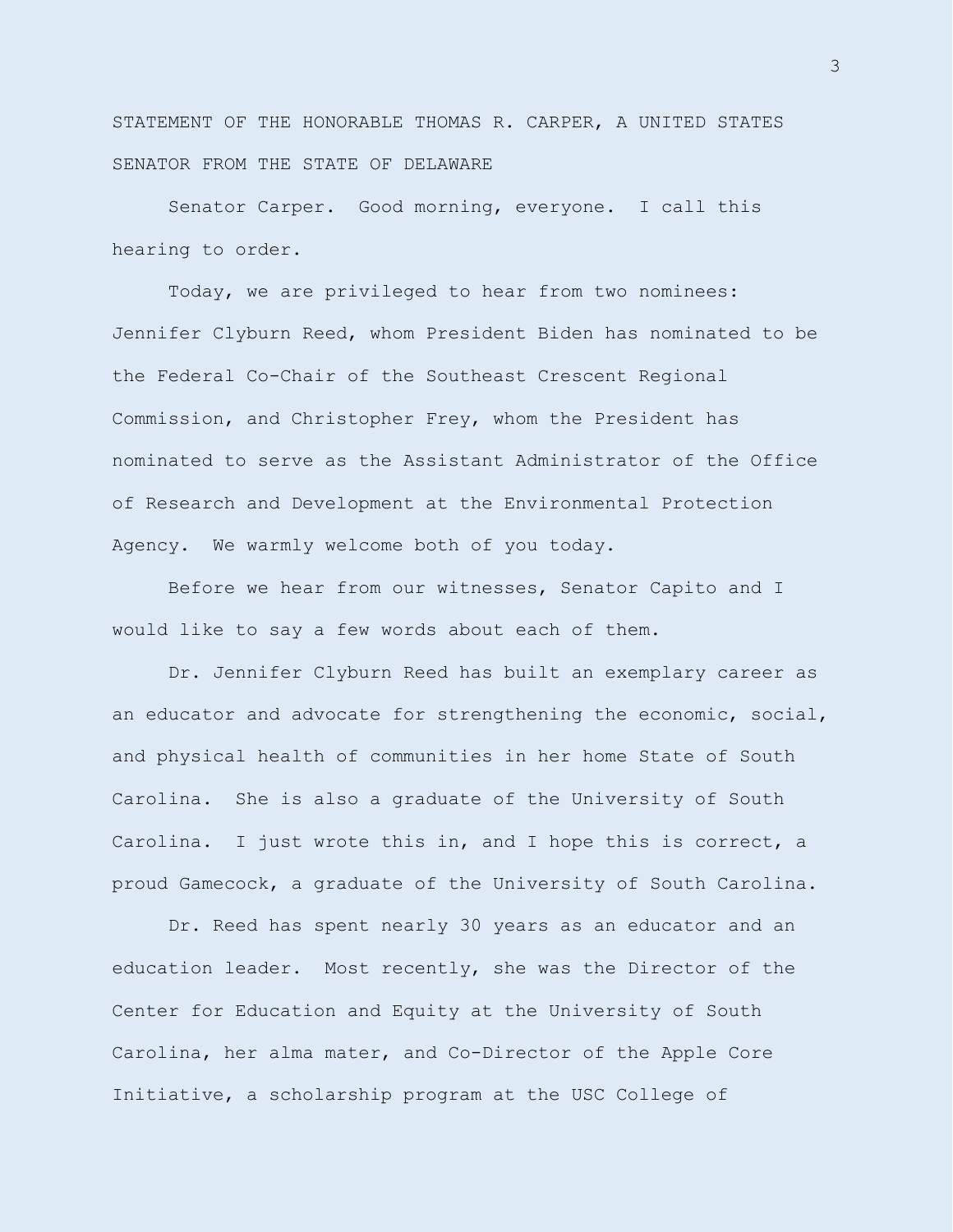Education.

She is also CEO of the Palmetto Issues Conference, an issues-based advisory group that promotes accessible and equitable policies in education, health, housing, and infrastructure.

I had the privilege of meeting with Dr. Reed virtually yesterday and found her to be an engaging leader who is deeply committed to helping communities across the Southeast Crescent region.

If confirmed, Dr. Reed will be the Southeast Crescent Regional Commission's first Federal Co-Chair since it was created in 2019. Just let me repeat that: if confirmed, Dr. Reed will be the Southeast Crescent Regional Commission's first Federal Co-Chair since it was created in 2019.

Having her in this role will allow this agency to fully commit its resources toward addressing economically distressed areas across parts of Virginia, the Carolinas, Georgia, Alabama, Mississippi, and Florida.

I am delighted that Dr. Reed could join us here today. We look forward to hearing her vision for this role.

She will introduce a couple of relatives and maybe some friends that are in the audience, but Senator Capito and I have had the privilege of serving with your dad and it is a special privilege to welcome him here today.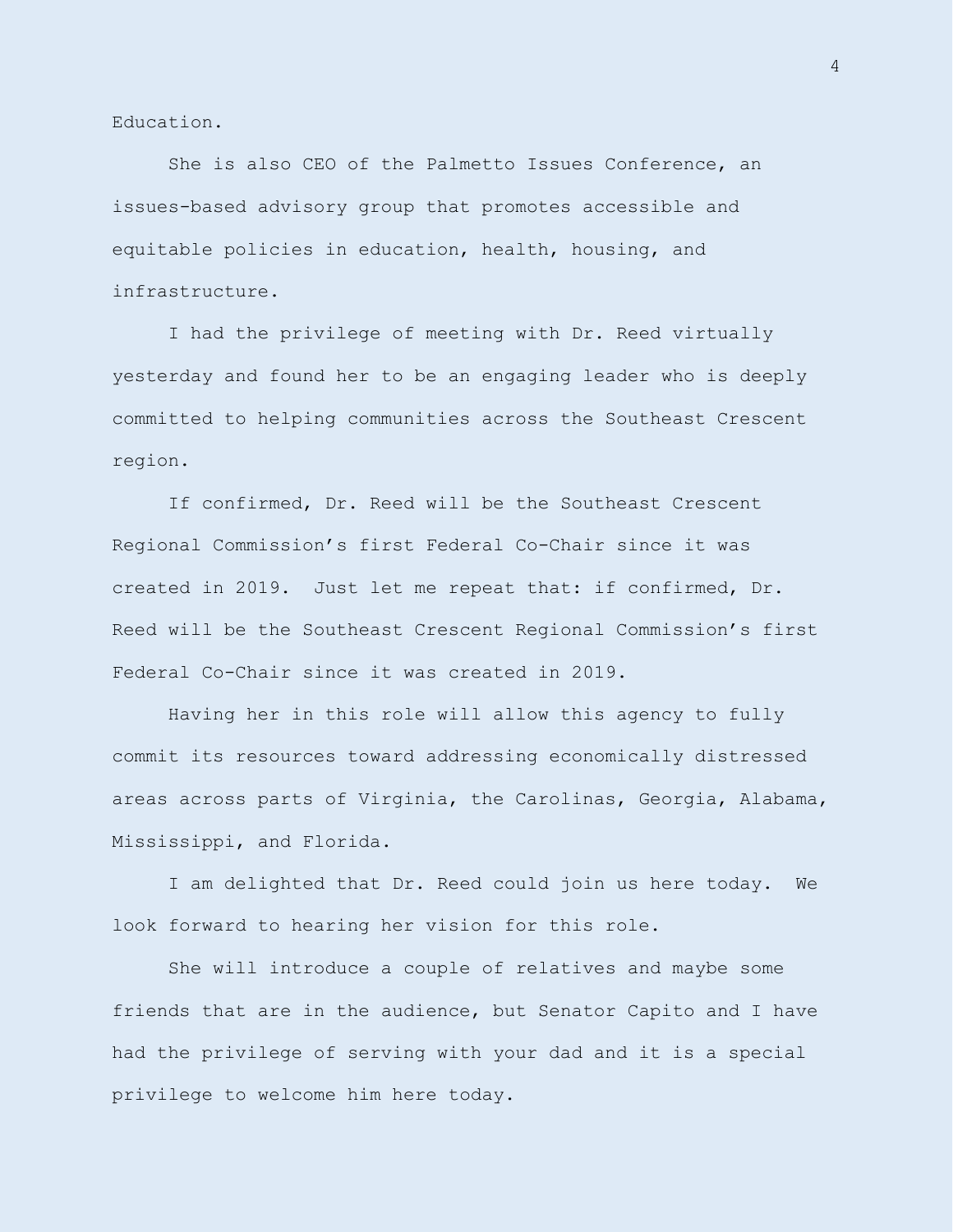I would like to say we could see his lips move when you speak but with the mask on, we won't see his lips move at all but we know he is here to provide encouragement and support.

[Laughter.]

Senator Carper. President Biden nominated our second witness today, Henry Christopher Frey, who I believe goes by the name of Chris, to serve as EPA Assistant Administrator for the Office of Research and Development. Dr. Frey has built a remarkable, accomplished career as a pioneer in the fields of modeling human exposure to air pollution, as well as the measurement and modeling of vehicle emissions and applying those emissions estimates to risk assessments.

At a time when the EPA is recommitting itself to sciencedriven decision-making, Dr. Frey's experience makes him an excellent choice to lead research and development at the agency. Dr. Frey has been a professor for 27 years at North Carolina State University, where he has dedicated himself to research and cultivating the next generation of scientific leaders.

He also has extensive experience working with the Environmental Protection Agency. In 1992, Dr. Frey was a AAAS, I had never heard of a AAAS, I have heard a lot of AAAs, but a AAAS, Environmental Science and Engineering Fellow at EPA. He has served as exposure modeling advisor in the EPA's Office of Research and Development's National Exposure Research Laboratory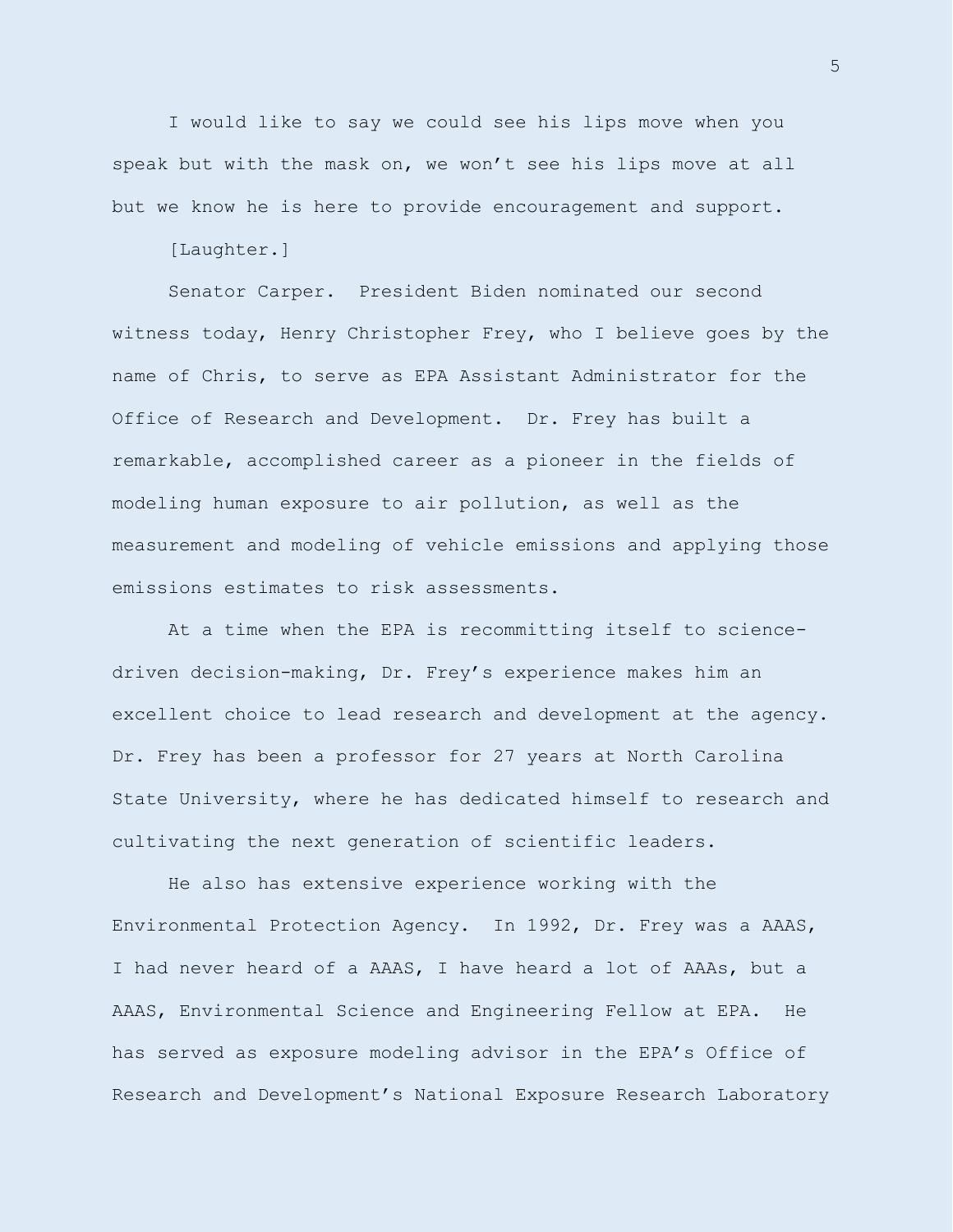from 2006 to 2007.

He also served in several other capacities at EPA through the years, including as a member of the EPA Federal Insecticide, Fungicide and Rodenticide Act, affectionately known as FIFRA, Scientific Advisory Panel from 2004 to 2006; as a member of the EPA's Clean Air Scientific Advisory Committee from 2008 to 2012; as chair of that committee from 2012 to 2015; and as a member of the EPA Science Advisory Board from 2012 to 2018.

Let me also add that Dr. Frey has received public support from seven of his predecessors for this role, including both Republicans and Democrats, going back to the Reagan Administration. There may be no better endorsement for a job than from someone who has held it before, much less seven former leaders who served in this role from both sides of the aisle.

I also had the opportunity to speak with Dr. Frey earlier this week, and he is quite impressive in person, as well. Should he be confirmed, he will be an undeniable champion of science-based decision-making and scientific integrity at EPA's Office of Research and Development.

We are looking forward to hearing more from him today.

Before we do, we are going to hear from our Ranking Member, Senator Capito, for her opening statement. Senator Capito.

[The prepared statement of Senator Carper follows:]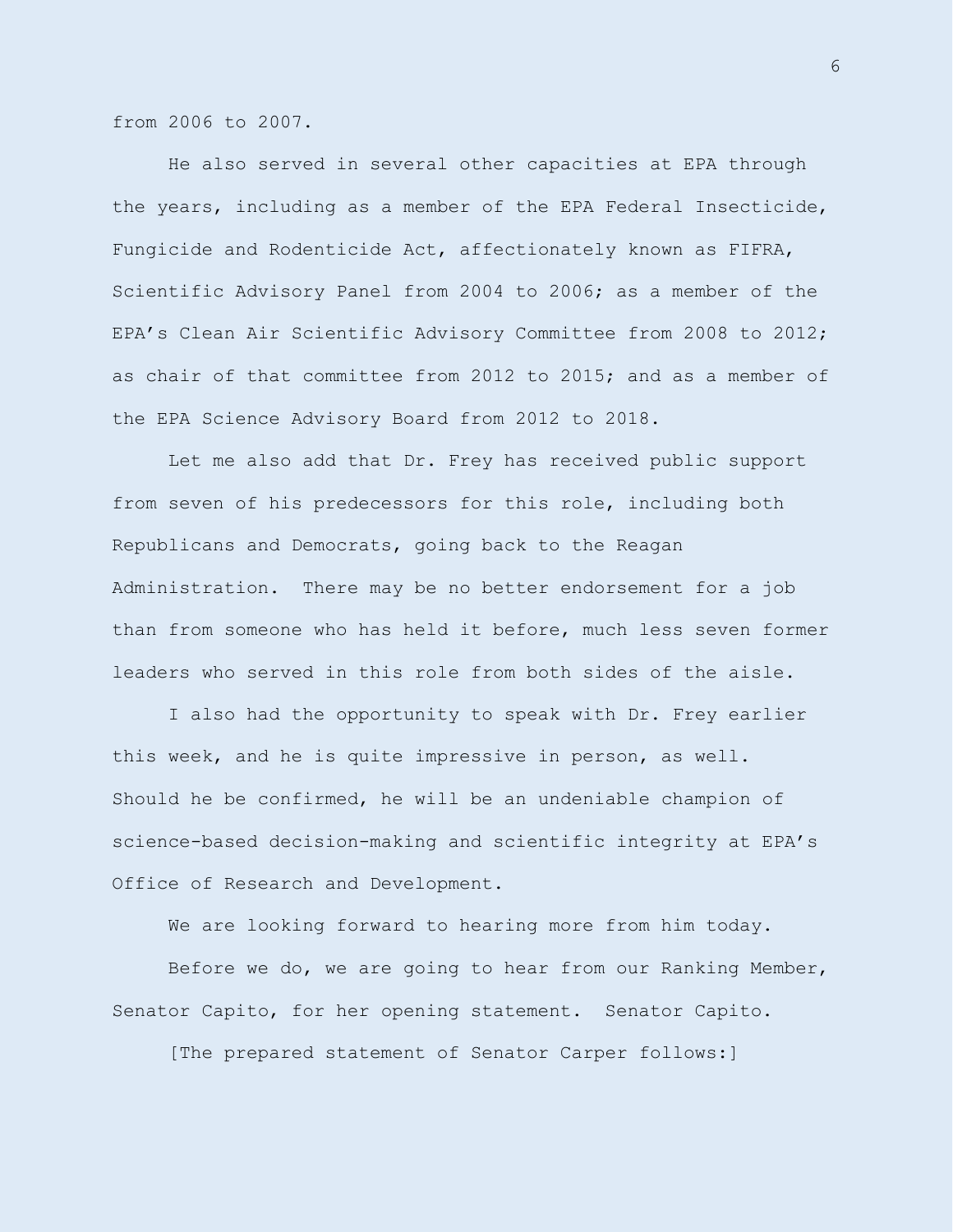STATEMENT OF THE HONORABLE SHELLEY MOORE CAPITO, A UNITED STATES SENATOR FROM THE STATE OF WEST VIRGINIA

Senator Capito. Thank you, Mr. Chairman.

I want to thank our two witnesses today for being willing to serve. I think it is an admirable trait, public service, and we certainly appreciate those efforts. We look forward to hearing from both of you.

Thank you, Chairman Carper, for having the hearing.

As Chairman Carper mentioned, Dr. Jennifer Clyburn Reed will be the first to lead the Southeast Crescent Regional Commission, which is going to be an interesting exercise for me to watch since we have the Appalachian Regional Commission in our States and we have seen how that has developed over the years.

Then of course, the Environmental Protection Agency Office of Research and Development, Dr. Chris Frey.

Each of you has devoted the majority of your careers to education. For that, you deserve great recognition and I thank you.

Dr. Clyburn Reed, it is nice to see your father in the audience today. I had the pleasure of playing golf with him one time. He is quite the golfer.

I commend you for your service in education at all levels because you have obviously taught at every level in a lot of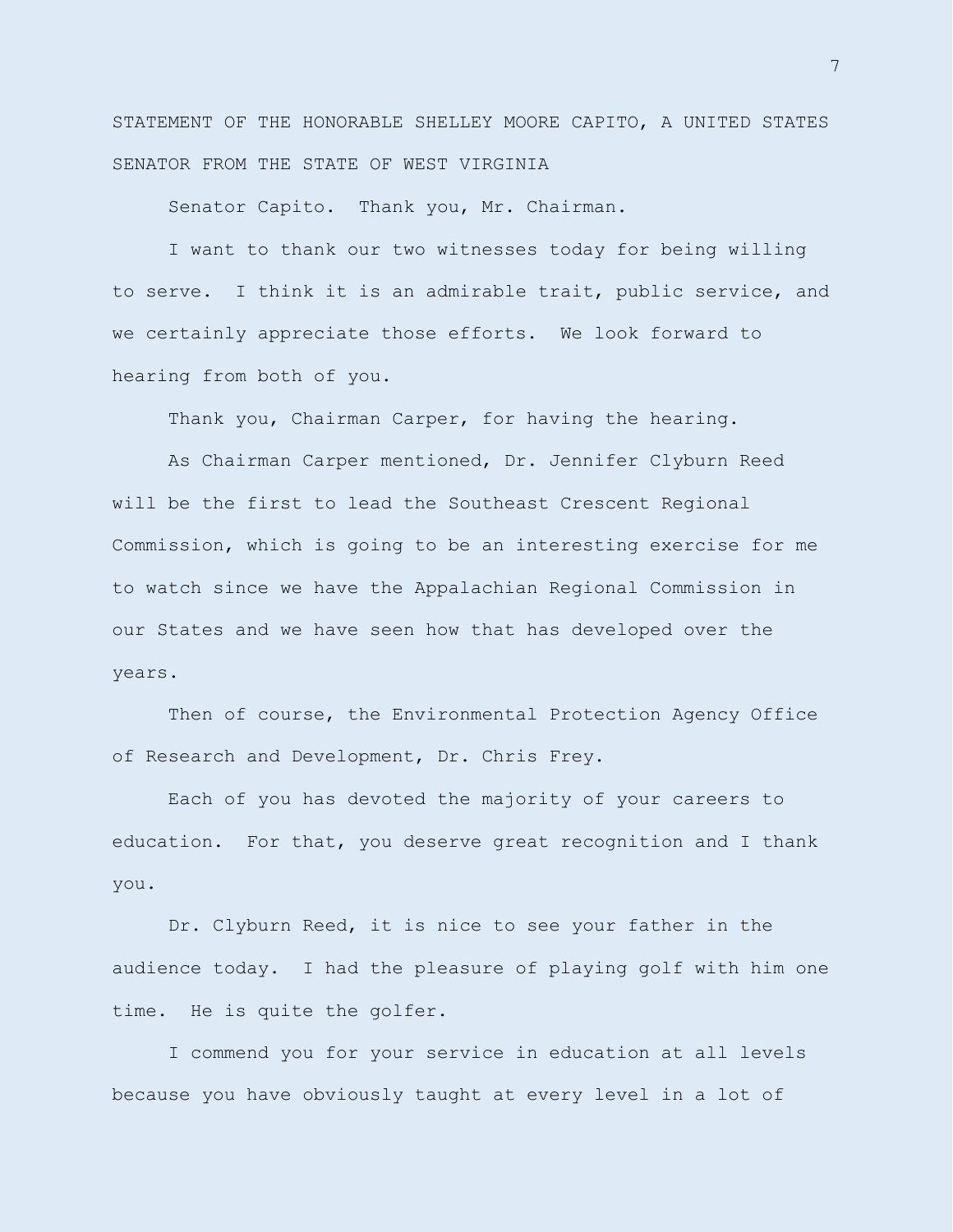different types of situations, and for what you have done for your State of South Carolina. I look forward to hearing about you and what your plans are for the commission.

Dr. Frey, I know you have served as a college professor for 27 years, including time at the University of Pittsburgh and North Carolina State University and you are now nominated for this position. As we discussed during our meeting last week, when we spoke, and I thank you for that, this is one of science, a scientist, not a policymaker or politician. The research conducted in this office is used to inform critical policy decisions made by the agency's regulatory offices.

Establishing public trust requires that the scientific studies are developed in an open and transparent fashion, you and I talked about this, not hidden from robust public scrutiny. I take the opportunity every time I get the chance to talk at this dais to talk about the frustrations I have with this Administration on transparency. Because it is not only critical in the scientific process, but also in policy proposals and the accountability that accompanies the decisions that this Administration is making.

I am very disturbed about this Administration's lack of transparency, particularly on climate and environmental issues. I have asked repeatedly the EPA and the White House several times now how the new U.S. Nationally Determined Contribution,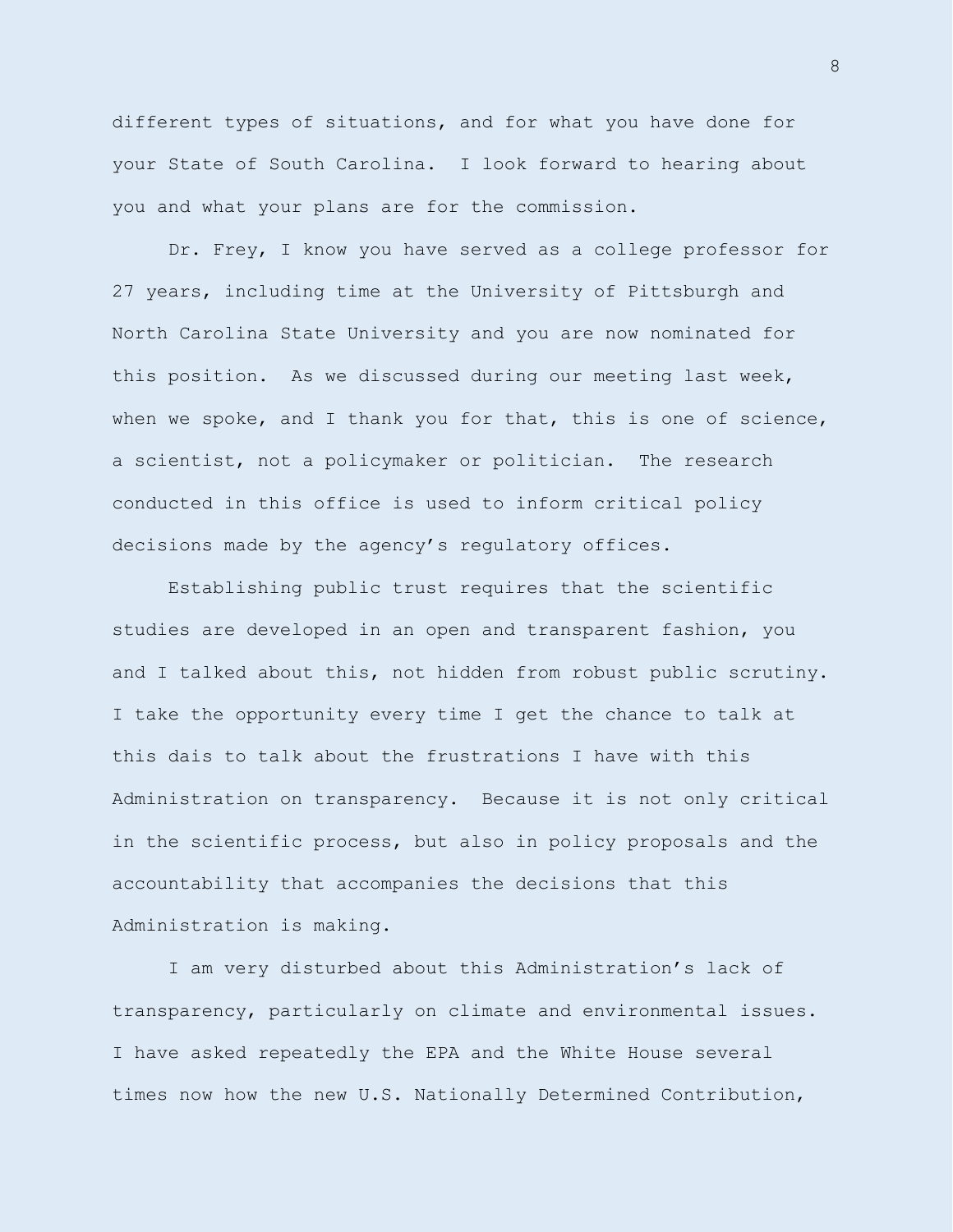or NDC, under the Paris Agreement was calculated. I am still waiting to hear how that calculation was made, the pledge being to reduce emissions 50 to 52 percent by 2030, how is that possible and what regulations would be put in place to make that possible.

Administrator Regan committed to me back in April to provide EPA information used to develop the NDC. He has not fulfilled that promise. I am actually going to have breakfast with him next week. I will have to make sure not only here in a public forum but privately to reiterate this.

At the end of October, and after repeated attempts to get information, I still do not have a substantive response. I get the sense that slow-rolling this information hoping that this tax and spending spree we see being squabbled over over on the House side, would have been enacted by now, overshadowing some of the regulations the Administration has planned. That hasn't happened yet.

Now the Administration is trying to have something to present to the climate conference in Glasgow to show the world it will meet its overly ambitious targets. They appear focused on that audience, rather than the American public, workers, their families, and the folks elected to represent them in Congress as everybody watches their energy bills begin to skyrocket.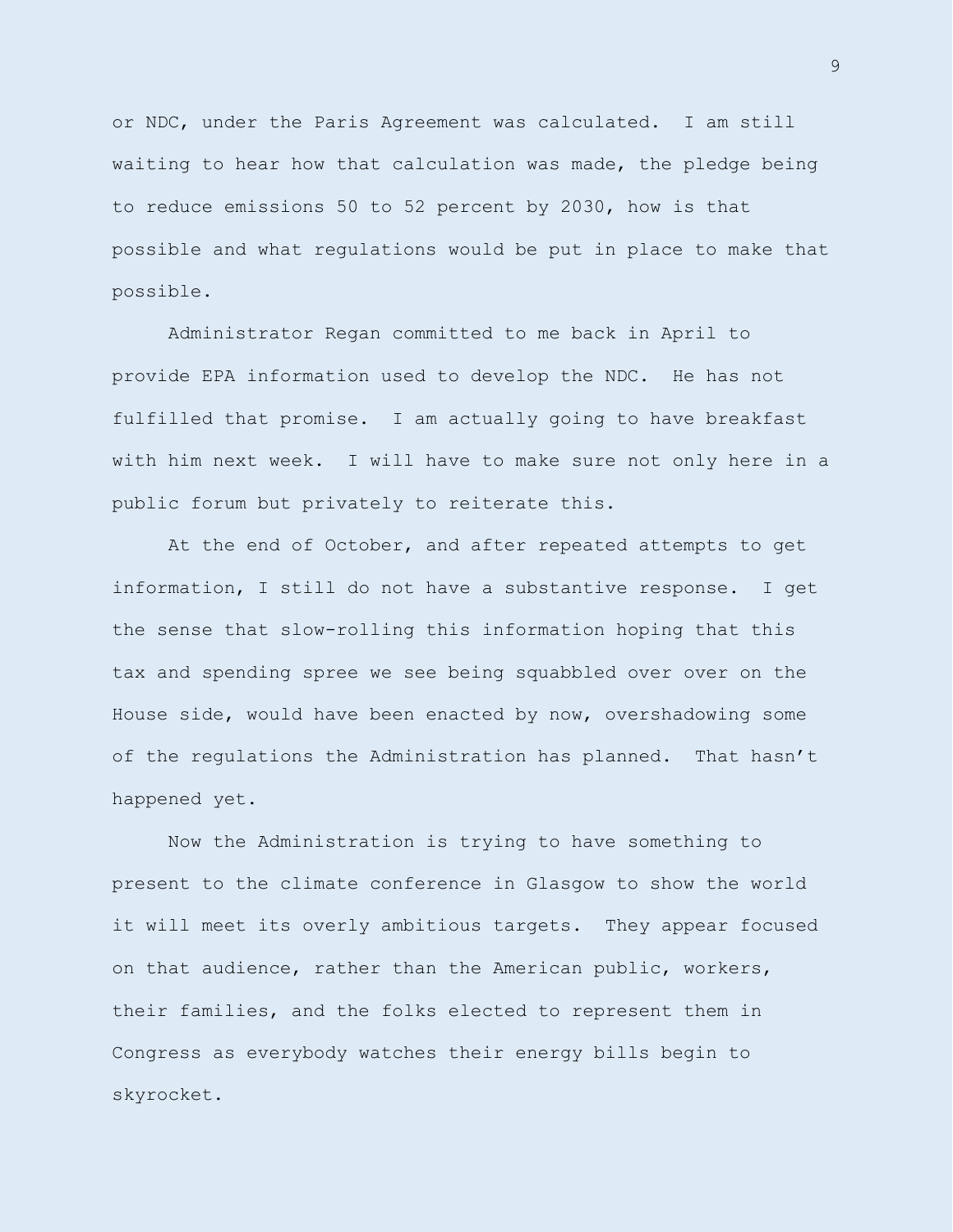Proving this point in remarks earlier this year, John Kerry, the White House international climate czar, called for the U.S. intelligence community to verify the authenticity of Paris pledges by China, Russia, and other countries stating that, "I think the President would want to know if something is just baloney, or if a country is misleading." This Administration has eyes wide open for the pledges of other countries, but they have then closed the door on the accountability to Congress or the American people on what the costs and what the sacrifices and the benefits would be.

At the same time, the Administration, through an interagency working group, is pursuing options to develop and apply a new cost for emitting greenhouse gases. President Biden wants to use this figure, known as the social cost of carbon, in all areas of federal decision-making. Following several requests from me and other members of Congress, the leaders of the interagency working group admitted they will not hold a single public meeting on this issue. Despite the potentially wide-ranging effects of their proposals, Administration leaders are yet again hiding the ball from the American people.

Administration officials make vague, ominous remarks about using untested regulatory pathways to cut emissions. Yet, the President, President Biden still has not put forth a nominee to lead one of the EPA's most significant offices, the Office of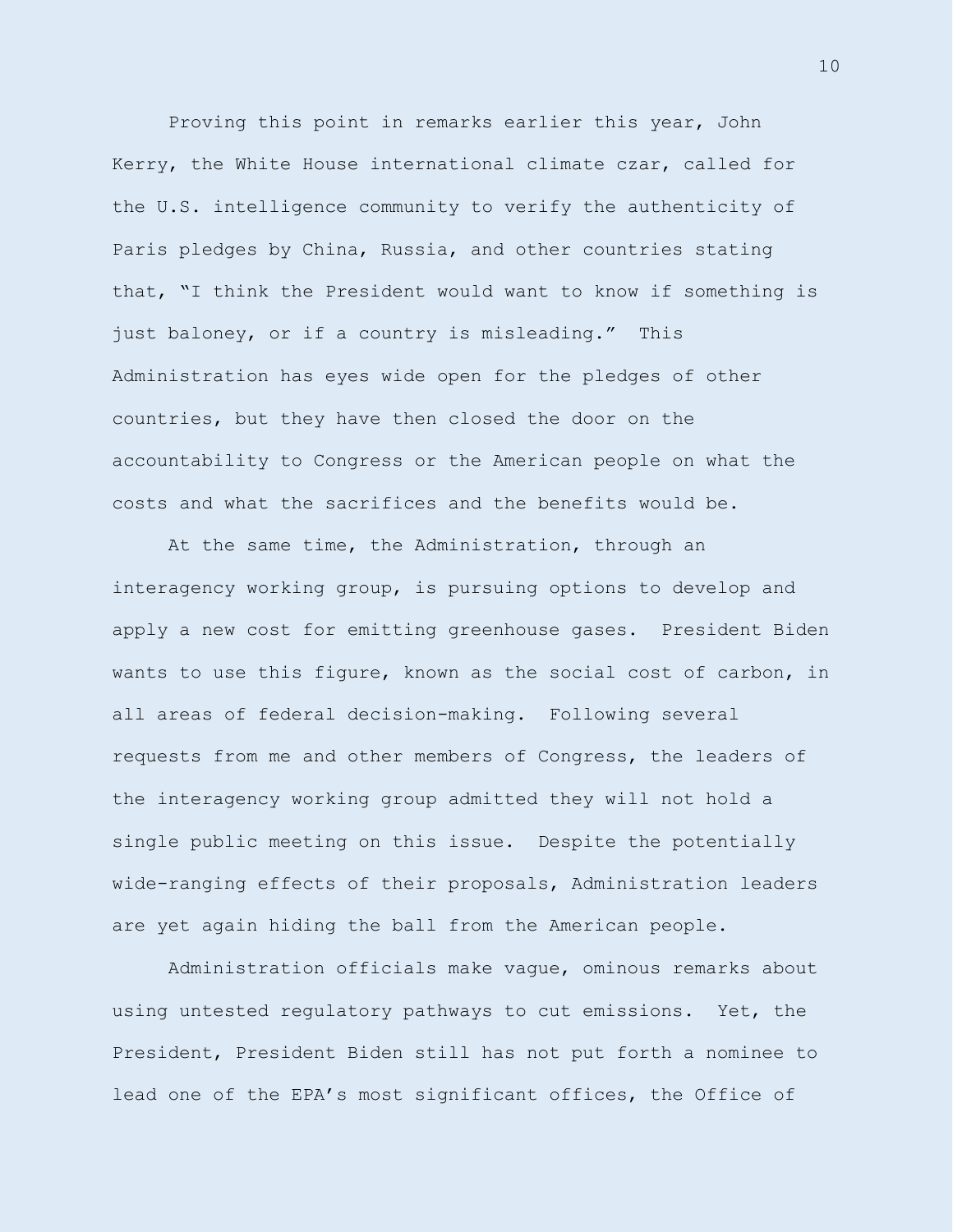Air and Radiation, that is the very office that is reportedly developing the costly and far-reaching environmental regulations that the President will tout in Glasgow next week.

In the midst of a major supply chain and transportation crisis, the President has also not put forward a nominee to lead the Federal Highway Administration. The agency responsible to oversee the safe use of our Nation's nuclear energy power plants, the NRC, is currently working with just three commissioners and two vacancies.

Instead of ensuring transparency and accountability to the American people, the President has chosen to rely on his climate czars who are sitting in the White House and not accountable to us. Both of us are ready to advise and consent on nominees the President brings. It is time for him to stop delaying and to nominate individuals for the positions I mentioned and stop shielding the Administration's decisions.

This morning, we just have two nominees testifying, and they are great nominees, but it should be more.

I want to thank you again, Chairman Carper, for holding today's hearing. I want to thank our two nominees again for being with us today.

Thank you.

[The prepared statement of Senator Capito follows:]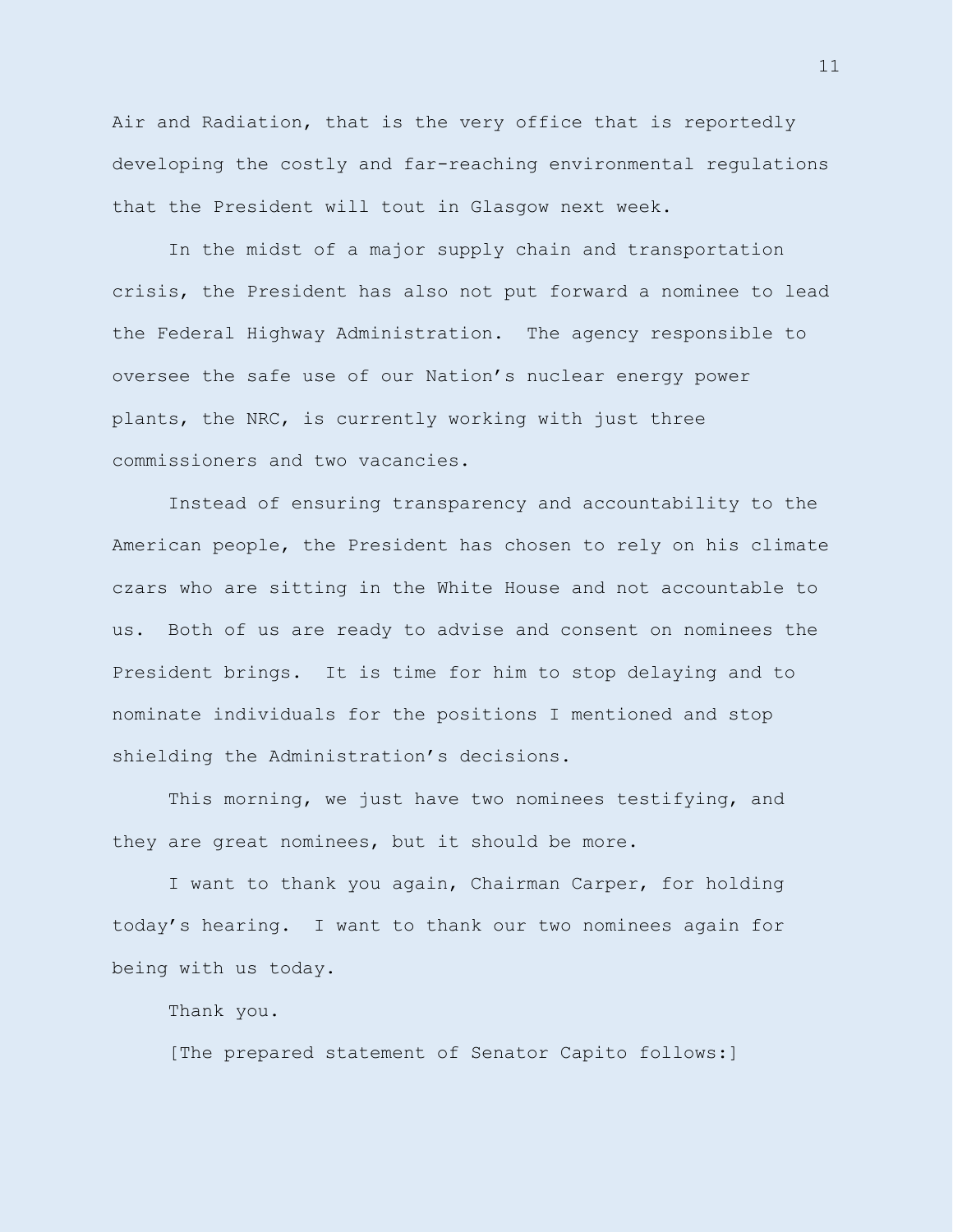Senator Carper. Thanks very much, Senator Capito.

I had breakfast with Administrator Regan maybe a month or two ago. I think you will find that constructive and helpful.

Senator Capito and I try to meet most Thursdays either in person or by phone if we are on the road. Some of the vacancies that you mentioned that we are looking for nominees, let's just talk about those and see what we can do to shake a few loose from the trees.

With that, thank you for your comments, Senator Capito.

Now we look forward to hearing from our nominees. We are going to start with Dr. Jennifer Clyburn Reed. Dr. Reed, you are recognized for your statement. Please proceed.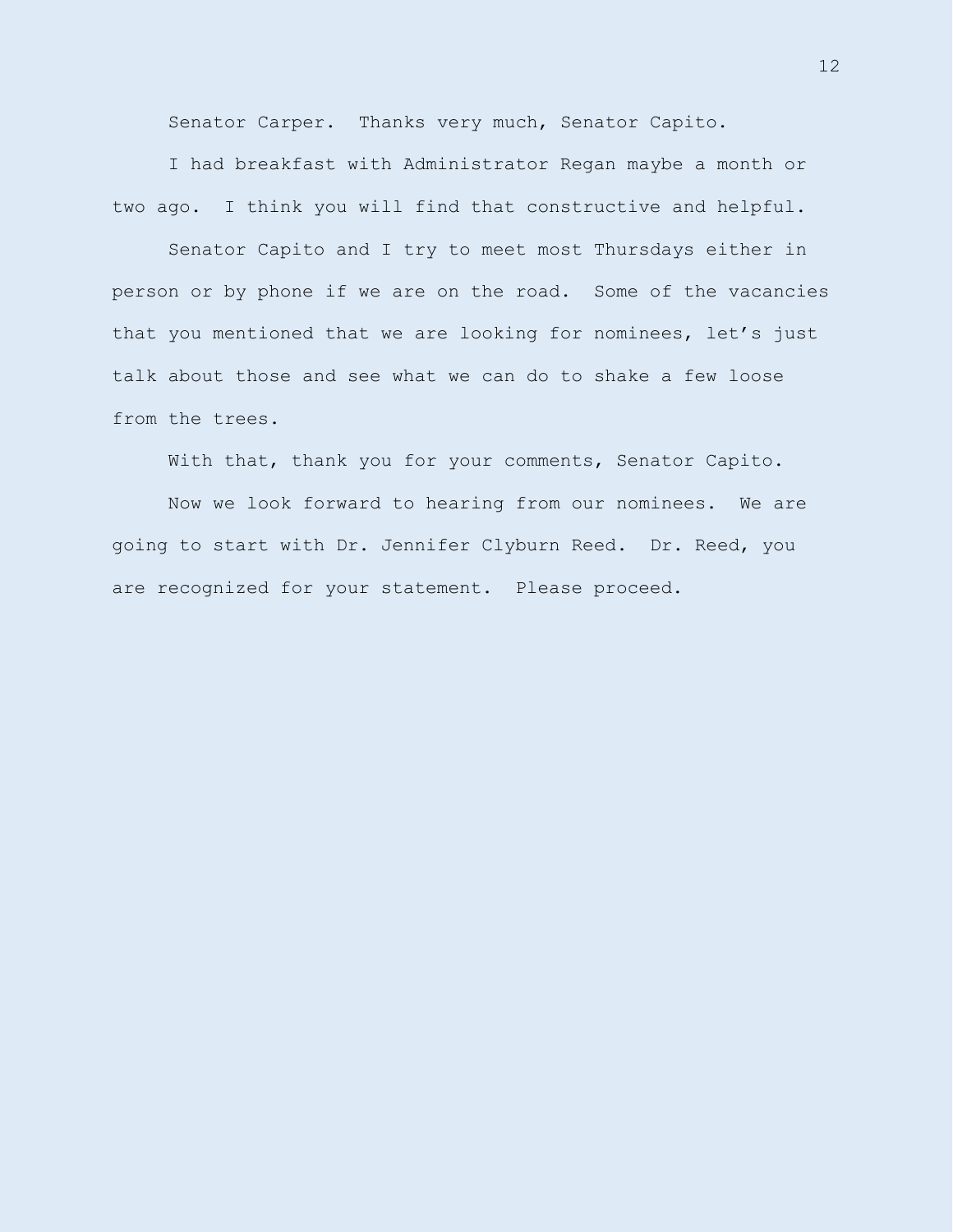STATEMENT OF JENNIFER CLYBURN REED, NOMINEE, TO BE FEDERAL CO-CHAIR, SOUTHEAST CRESCENT REGIONAL COMMISSION

Ms. Reed. Chairman Carper, Ranking Member Capito and members of the committee, good morning, and thank you for granting me this opportunity to appear before you as you consider President Joe Biden's nomination of me for Federal Co-Chair of the Southeast Crescent Regional Commission.

I also want to thank your staffs for the time spent with me over the past several days. The discussions have been engaging and informative.

I am grateful to President Biden for the faith and confidence placed in me by this nomination. If afforded the opportunity to serve, I pledge to prove your confidence well spent and do my family and friends proud.

Here with me today are my husband of 29 years, Mississippi native and Florida A&M graduate, Walter Reed.

Senator Carper. Did you say Walter Reed? Ms. Reed. Walter Reed, yes. Senator Carper. As in the hospital? Ms. Reed. Yes.

[Laughter.]

Ms. Reed. My father, the Honorable Jim Clyburn, with whom you are probably somewhat aware. Joining me remotely, my son, Walter AC Reed, a graduate of Coastal Carolina University; my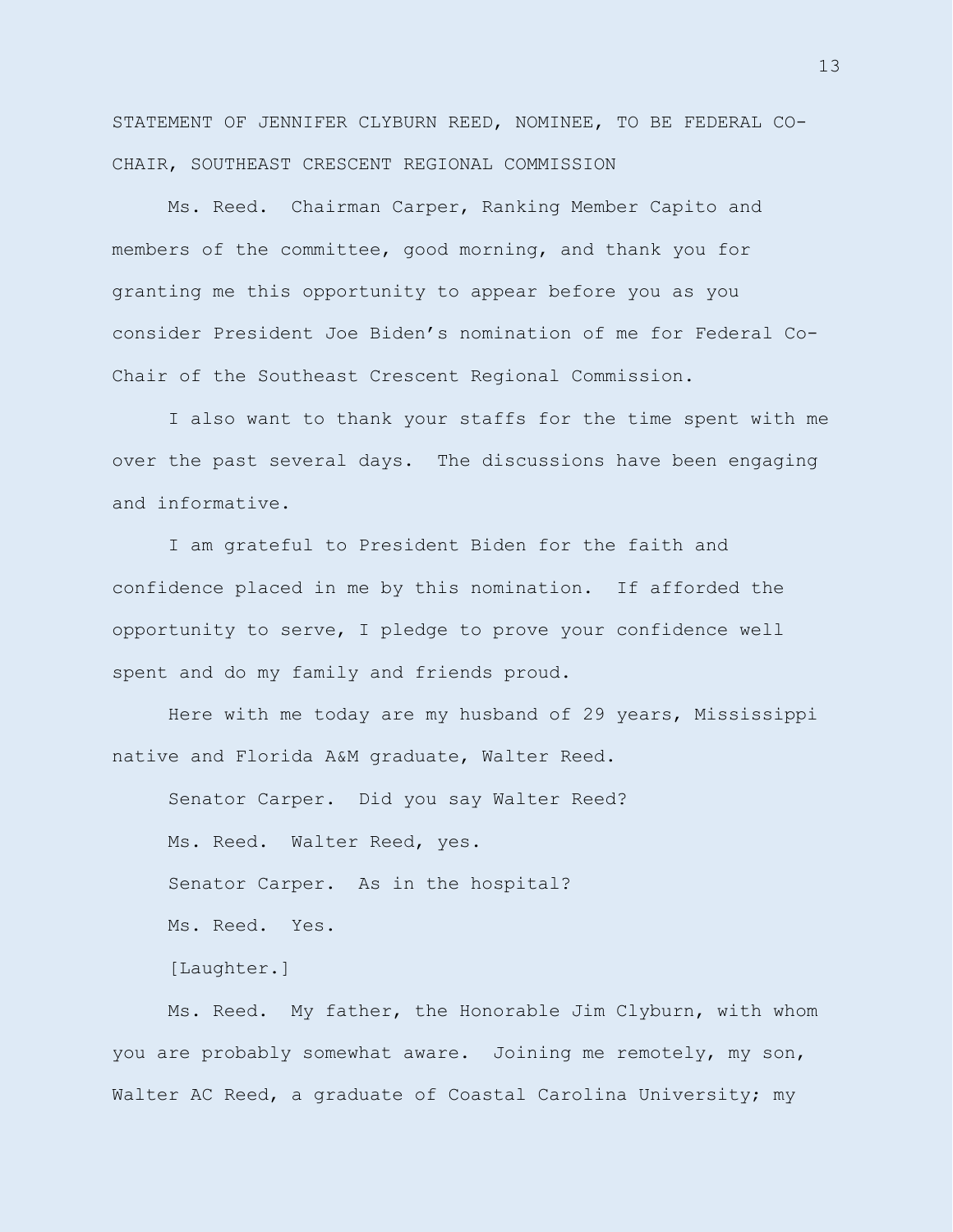daughter, Sydney Reed, a Mississippi State graduate and third year medical student at the Medical University of South Carolina; my sisters, Mignon and Angela Clyburn; my father and sister-in-law, Jackson State alumni, Dr. Walter Reed and Dr. Kathy Taylor. To the kinship and friendship circles supporting me from home, thank you.

I began my professional career 29 years ago as a public school educator with a Master's Degree. Over the next 25 years, I served as a classroom teacher, a middle school basketball coach, and a State Department of Education specialist. Along the way, I earned two additional academic credentials, an Education Specialist and Doctorate from Nova Southeastern University in Florida.

I concluded my educational career as Director of a teaching equity center at the University of South Carolina, where I also co-founded the Apple Core Initiative, a teacher, recruitment and retention scholarship program. I have continued my commitment to education as a committee member of the Emily E. Clyburn Honors College endowment at my State's only publicly supported HBCU, South Carolina State University.

Throughout these professional roles, I have remained true to my father's counsel that one should find something to do for which you are not paid. My community service began as a Girl Scout, then tutor at a public housing tutorial center with my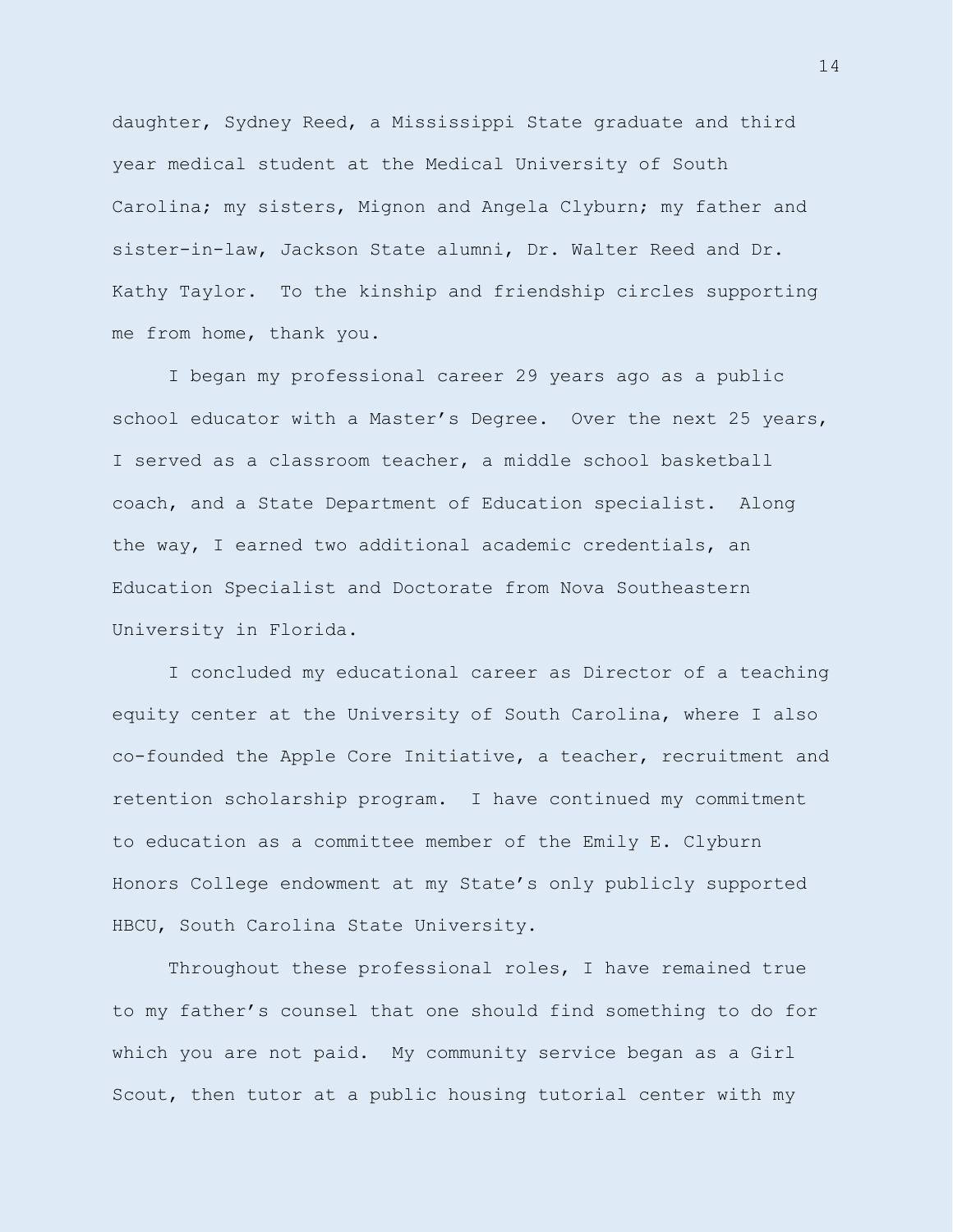sorority sisters of Delta Sigma Theta Sorority, Inc. I served as board chair of the Greater Columbia Community Relations Council and currently serve as president of a non-profit which promotes first-time homeownership and the preservation and restoration of distressed and abandoned properties.

I believe that this background would be beneficial to me as I seek to continue my public service in a broader capacity and a wider community through the Southeast Crescent Regional Commission.

The Commission, which was authorized in 2008, focuses on distressed economic conditions in portions of six States: Mississippi, Alabama, Georgia, South Carolina, North Carolina, Virginia, and all of the State of Florida. Six States share two active regional commissions, the Delta Regional Authority and the Appalachian Regional Commission.

If confirmed, my initial goal will be to assess the needs and assets of each community within the Commission's 342 counties and identify challenges and determine the tools needed to progress them from distressed into transitional and attainment status. The Commission would then work closely with economic development districts, in partnership with State and local leaders, to formulate regional action plans using current and trending statistics with the input of community voices.

Believe me, I learned early in my career that one size does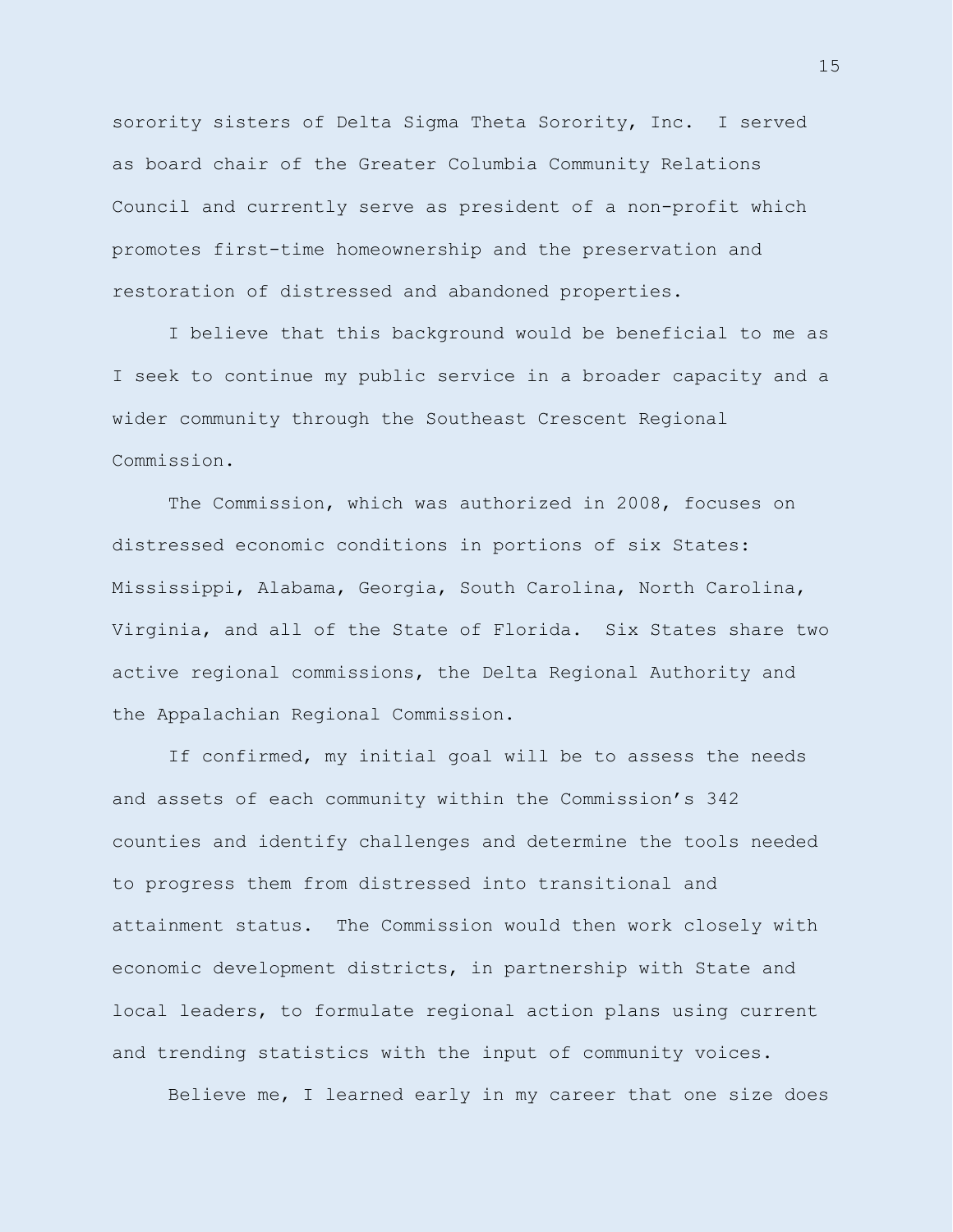not fit all. The Commission would seek to fund entities that make economic development a sustainable priority, while stimulating local entrepreneur development and nurturing private investment.

The formula used to target distressed counties through Congressman Clyburn's 10-20-30 plan states that 10 percent of certain appropriated funds be targeted to persistent poverty communities identified by the Census Bureau where 20 percent or more of the population has lived at or below the poverty level for 30 or more years. According to a report from the Congressional Research Service defining persistent poverty counties, there 407 in the United States. Ninety-two, or 22.6 percent of them fall within the jurisdiction of the Southeast Crescent Regional Commission.

Working in tandem with State and local municipalities to create opportunities to fill gaps in educational attainment, workforce preparedness, job creation, and physical and human infrastructure are challenges that beg for cooperation at all levels. If confirmed, the Commission will not waste valuable time re-creating the wheel. Instead, it will consult with other federal co-chairs to emulate best practices.

I will carry out the objectives of the Commission to strengthen areas with the greatest needs and I look forward to working with this Committee to ensure the Southeast Crescent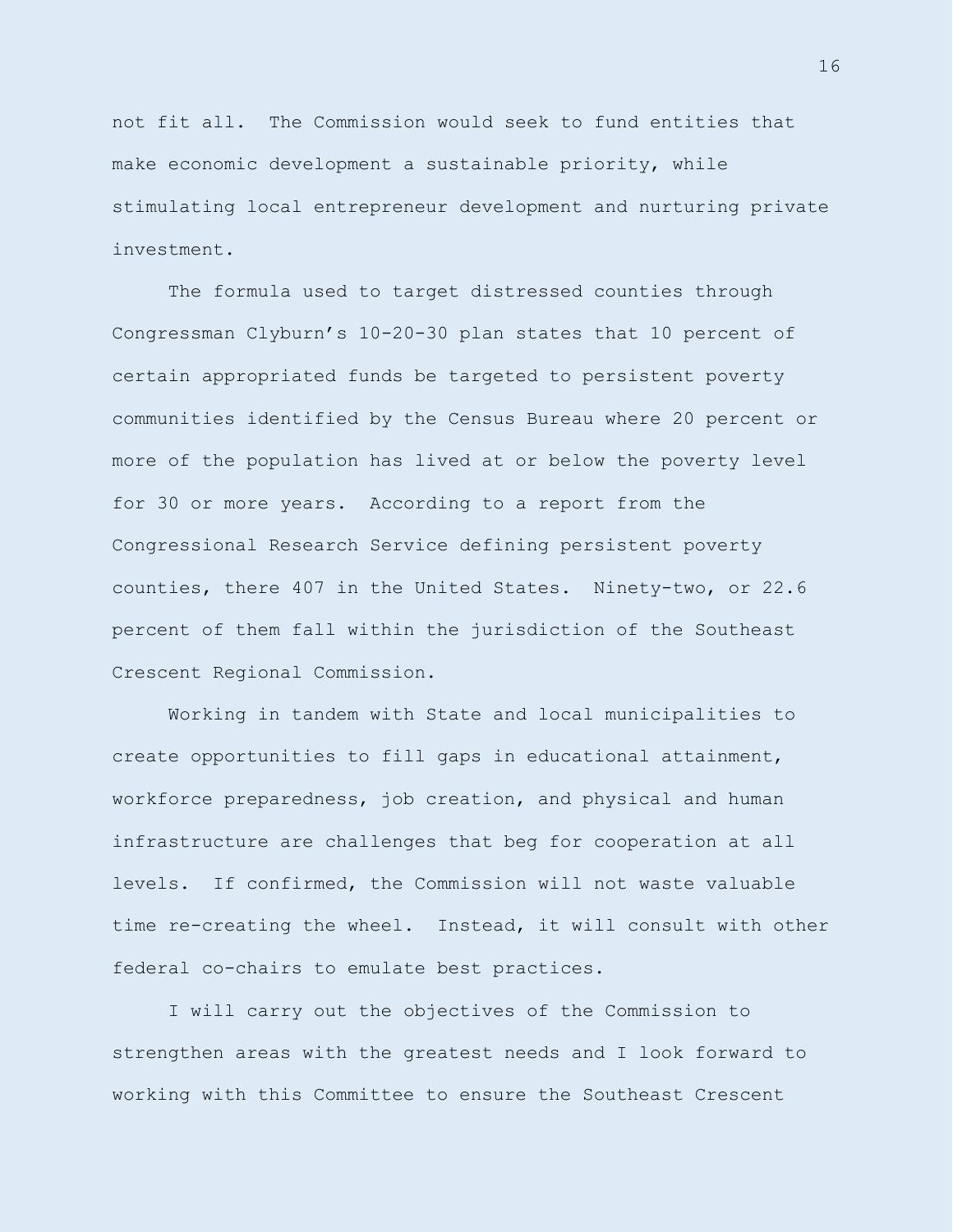Regional Commission works for all of its citizens.

Chairman Carper, Ranking Member Capito, and members of the committee, thank you again for this opportunity to appear before you today. I look forward to any questions you have.

[The prepared statement of Ms. Reed follows:]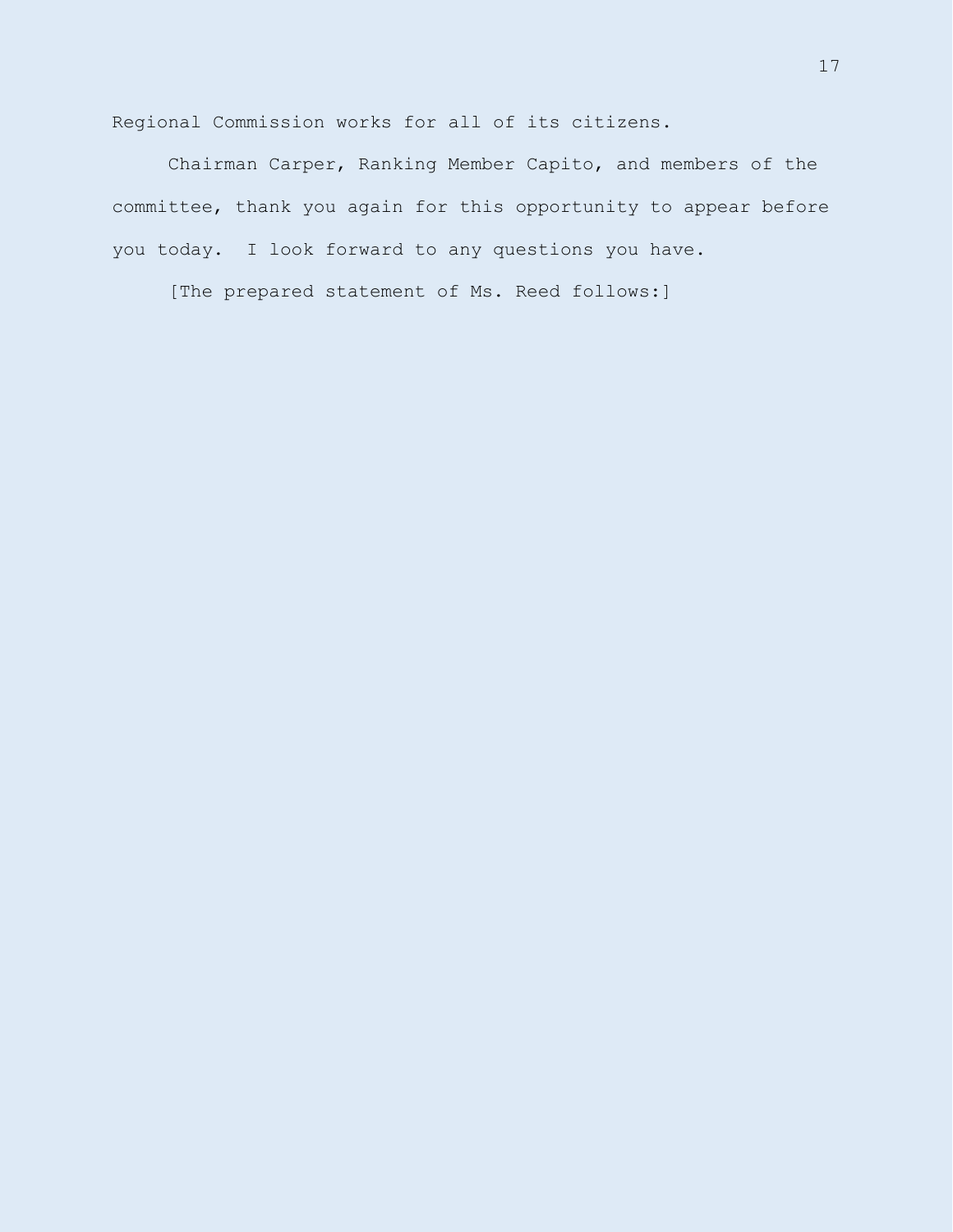Senator Carper. Thank you, Dr. Reed.

Senator Capito, my first thought is the apple did not fall far from the tree.

Dr. Frey, we were joking yesterday about how he pronounces his name. A lot of people, F-R-E-Y, they pronounce it Fry. But he pronounces it Frey. He is a big music fan. He loves a band called The Fray, from Colorado, How to Save a life.

You are on Dr. Frey, welcome.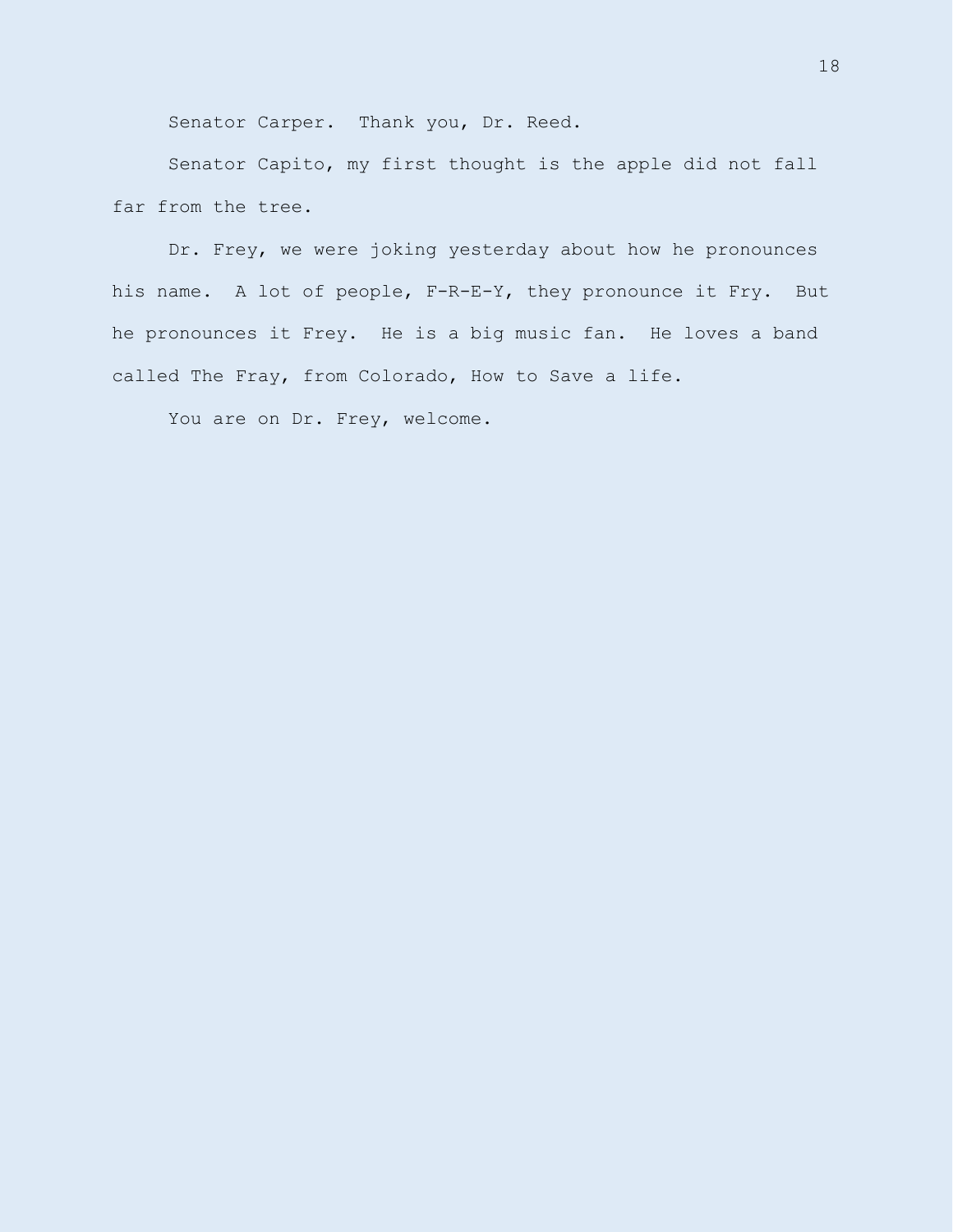STATEMENT OF CHRISTOPHER FREY, NOMINEE, TO BE ASSISTANT ADMINISTRATOR FOR RESEARCH AND DEVELOPMENT U.S. ENVIRONMENTAL PROTECTION AGENCY

Mr. Frey. Thank you, Senator Carper and good morning, Ranking Member Capito, and members of the committee.

I am honored that President Biden has nominated me to serve as Assistant Administrator in the Office of Research and Development at the U.S. Environmental Protection Agency.

I also want to thank my wife, Deanna, and my daughter, Loren, who are with me today, for their support.

Senator Carper. Which one is your wife?

Mr. Frey. The really good-looking woman sitting behind me. [Laughter.]

Senator Carper. Would you raise your hand, ma'am? Nice to see you. Welcome. Thanks for sharing him with all of us.

Mr. Frey. Thank you, sir.

In fact, she is sharing me with all of you and I am honored that she is.

I also want to thank my extended family in New York, West Virginia, South Carolina, Georgia and Florida, who are watching today.

Science and the environment have long been my passions and my purpose. I grew up in lower Manhattan in the 1960s and 1970s. My family lived in a rent-controlled, walk-up building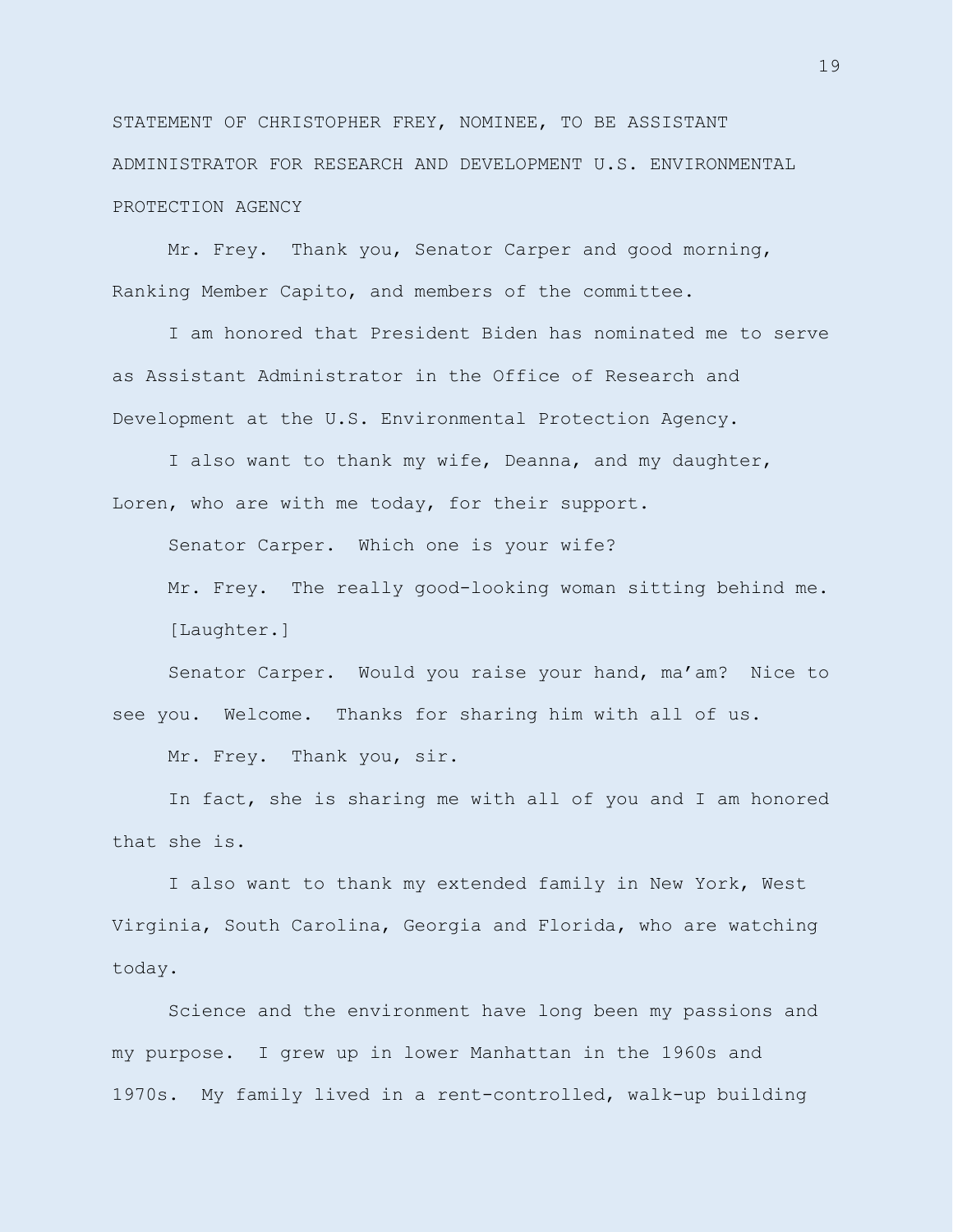built in the 1880s. There was lead paint on the walls, choking smog outside, and greasy flakes of soot wafted from the sky, smearing my bedroom windowsill.

This affected me so much that when I was eight years old, I wrote an essay entitled Pollution. I posited that pollution is bad for people and animals too. Although I didn't realize it at the time, I identified multiple environmental media, fate and transport, and adverse effect outcomes.

My father typed and copied my essay and gave it to all of our neighbors. This was my first publication. I trace my career, my passion and my purpose, to that essay and to my firsthand experience with environmental pollution while growing up.

My parents instilled in me a passion for the environment as well as a sense of duty to serve the public. My father served honorably in the United States Marine Corps. After his military service, he became an oceanographer and a professor. He spent the last 22 years of his career with the National Oceanic and Atmospheric Administration. He now rests at Arlington National Cemetery.

My mother's passion was art. She was a painter and a writer. Her last book was a novel about dolphins, for which she conducted extensive research. Although not rich in a material sense, she had enormous wealth of spirit. She taught me to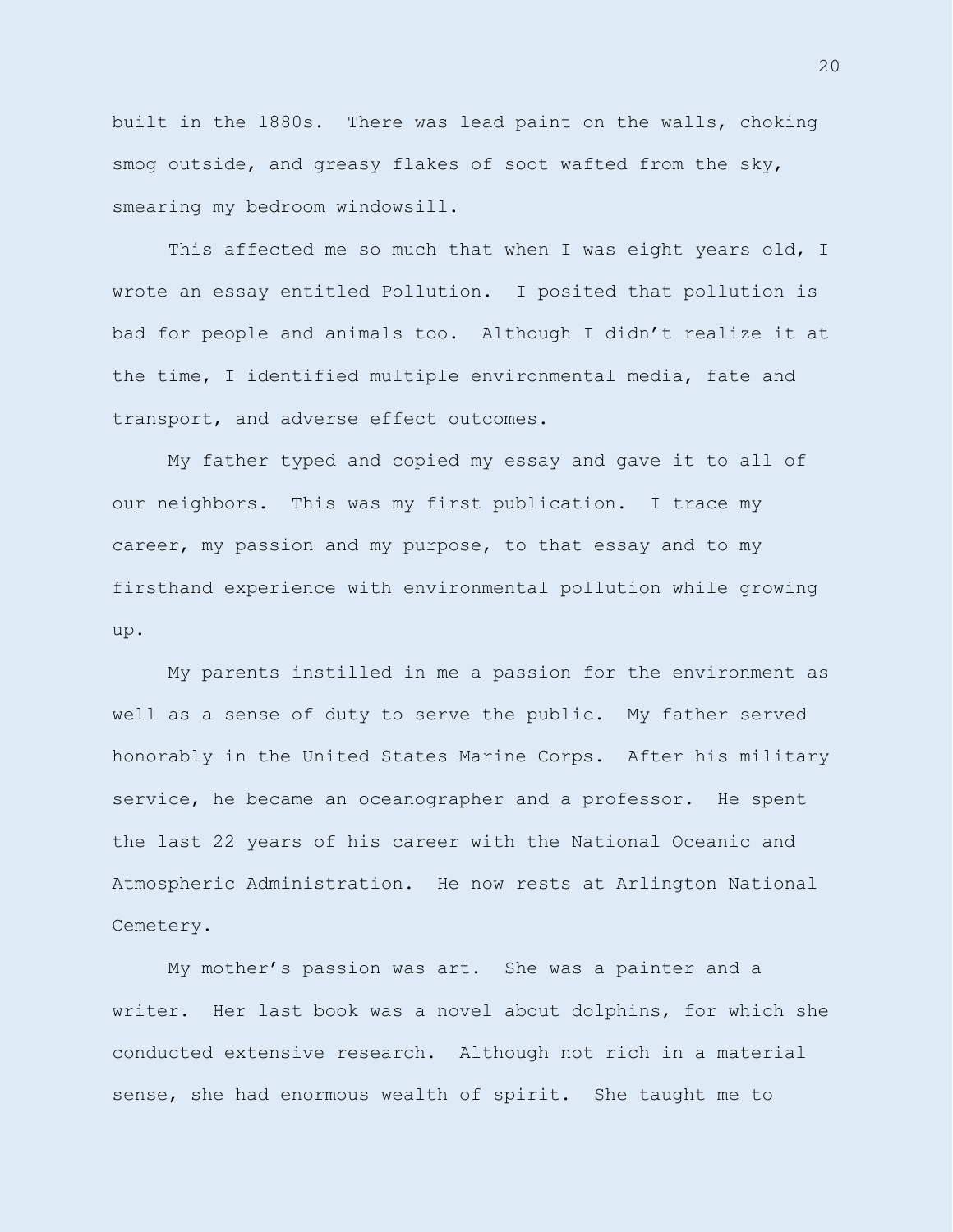listen to many different voices, understand how things work, and work with others to find solutions.

With my parents teaching me the value of listening, observing, and public service, it is no surprise that I found my way to environmental science and engineering.

I have been privileged to have spent most of my career in academia including 27 years at North Carolina State University. While there, I researched how to improve the efficiency and reduce the cost and emissions of coal-fired power plants. I helped governments and industry develop cost-effective solutions for emissions prevention. I researched improved quantitative methods for uncertainty in exposure and risk assessment. My research has also focused on measurement and modeling of vehicle emissions and human exposure to air pollution.

My research has helped inform a variety of decisions from improving traffic signal timing to reduce vehicle emissions as well as the selection of ambient air quality standards taking into account uncertainty in health risk assessment.

As an experienced researcher and professor, I am a champion of science and its essential role in keeping American families healthy and safe. I am proud of the quality, scope, and impact my work has had, as demonstrated by my extensive peer reviewed publication record and numerous awards, including the Excellence in Air Pollution Control Award from the Air and Waste Management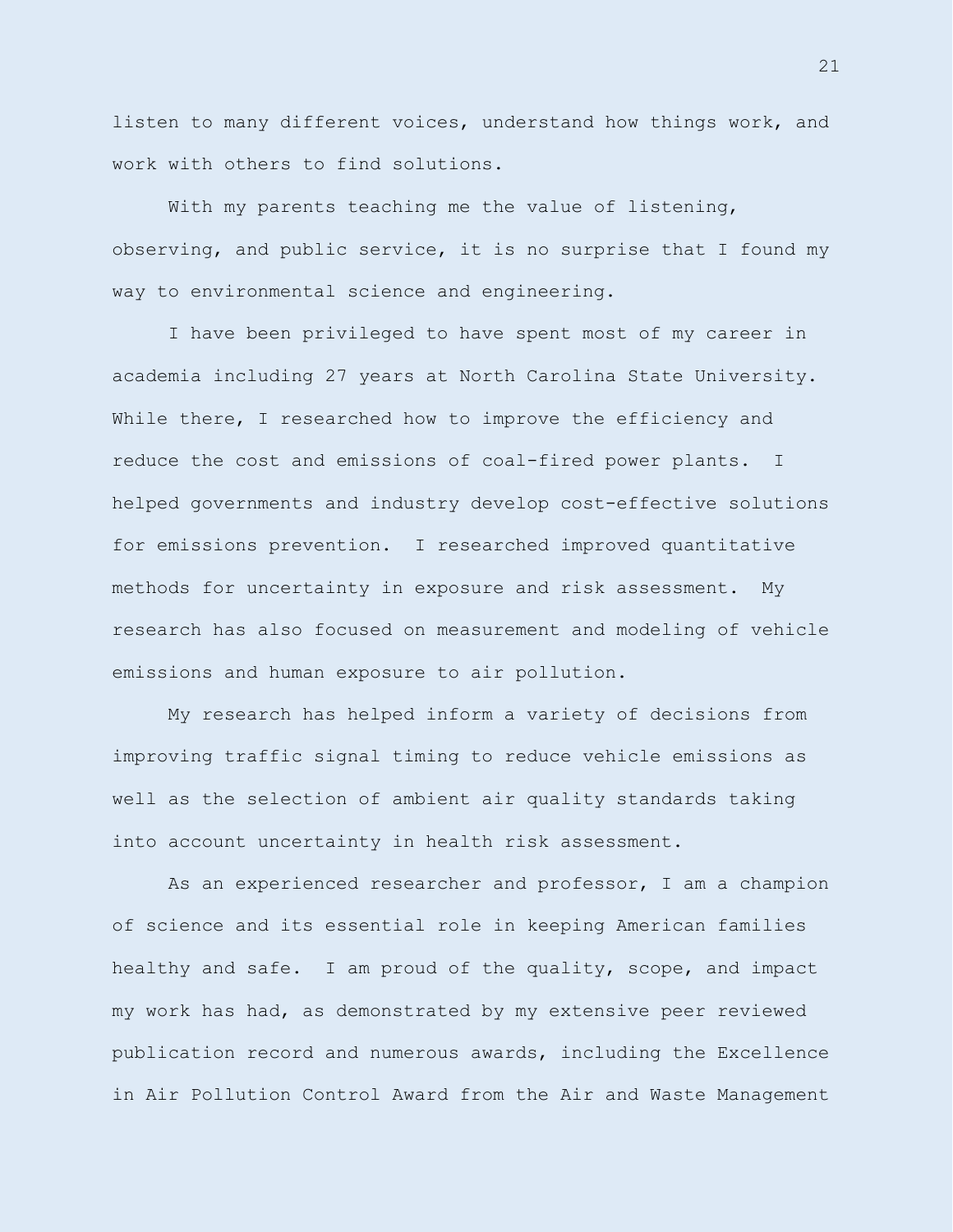Association.

I have been invited to share my expertise on numerous national and international expert advisory panels. As Senator Carper noted, I have worked multiple times with the Office of Research and Development and I have served on the Science Advisory Board and chaired the Clean Air Scientific Advisory Committee.

I believe that I have the scientific credentials, expertise, experience, vision, and commitment to serve as ORD's Assistant Administrator and to lead ORD's world class research staff.

Senators, applying science to solve complex challenges that affect the lives of the American people has been my highest priority throughout my career. It would be a tremendous privilege to continue this dedication at EPA.

I recognize, as Senator Capito alluded to, that science is just one of the many factors that inform policy decisions. If confirmed, my leadership will start with listening. The complex environmental challenges our Nation faces require an all hands on deck approach, drawing on the experience, expertise, and perspectives of numerous stakeholders, including all of you, Senators.

Thank you, and I look forward to your questions. [The prepared statement of Mr. Frey follows:]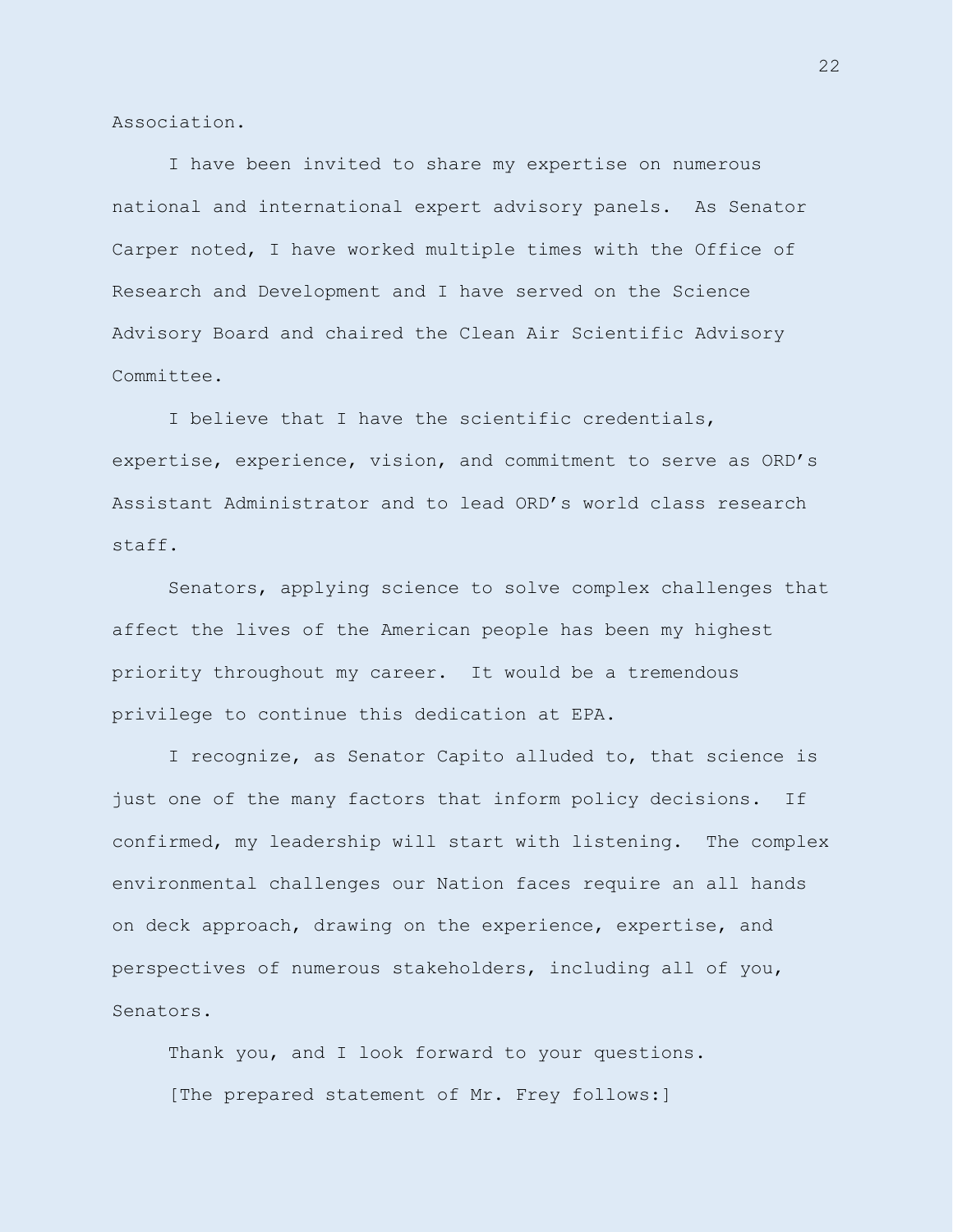Senator Carper. Dr. Frey, thanks very much for your testimony. Thank you both for your testimony and your presence.

We are now ready to begin with the questions for our two witnesses. Senator Capito and I have agreed to two five-minute rounds of questions with additional rounds at the discretion of the Chair and the Ranking Member.

To begin, this committee has three standing yes or no questions that it asks all of our nominees who appear before us. I am going to ask each of you these questions.

First, do you agree, if confirmed, to appear before this committee or designated members of this committee and other appropriate committees of the Congress, and provide information subject to appropriate and necessary security protections with respect to your responsibilities? Do you, Dr. Reed?

Ms. Reed. Yes, sir, I do.

Senator Carper. Dr. Frey?

Mr. Frey. Yes, sir, I do.

Senator Carper. Second question, do you agree to ensure that testimony, briefings, documents and other electronic forms of communication or information are provided to this committee and its staff and other appropriate committees in a timely manner? Dr. Reed, do you?

Ms. Reed. Yes, I do. Senator Carper. Dr. Frey?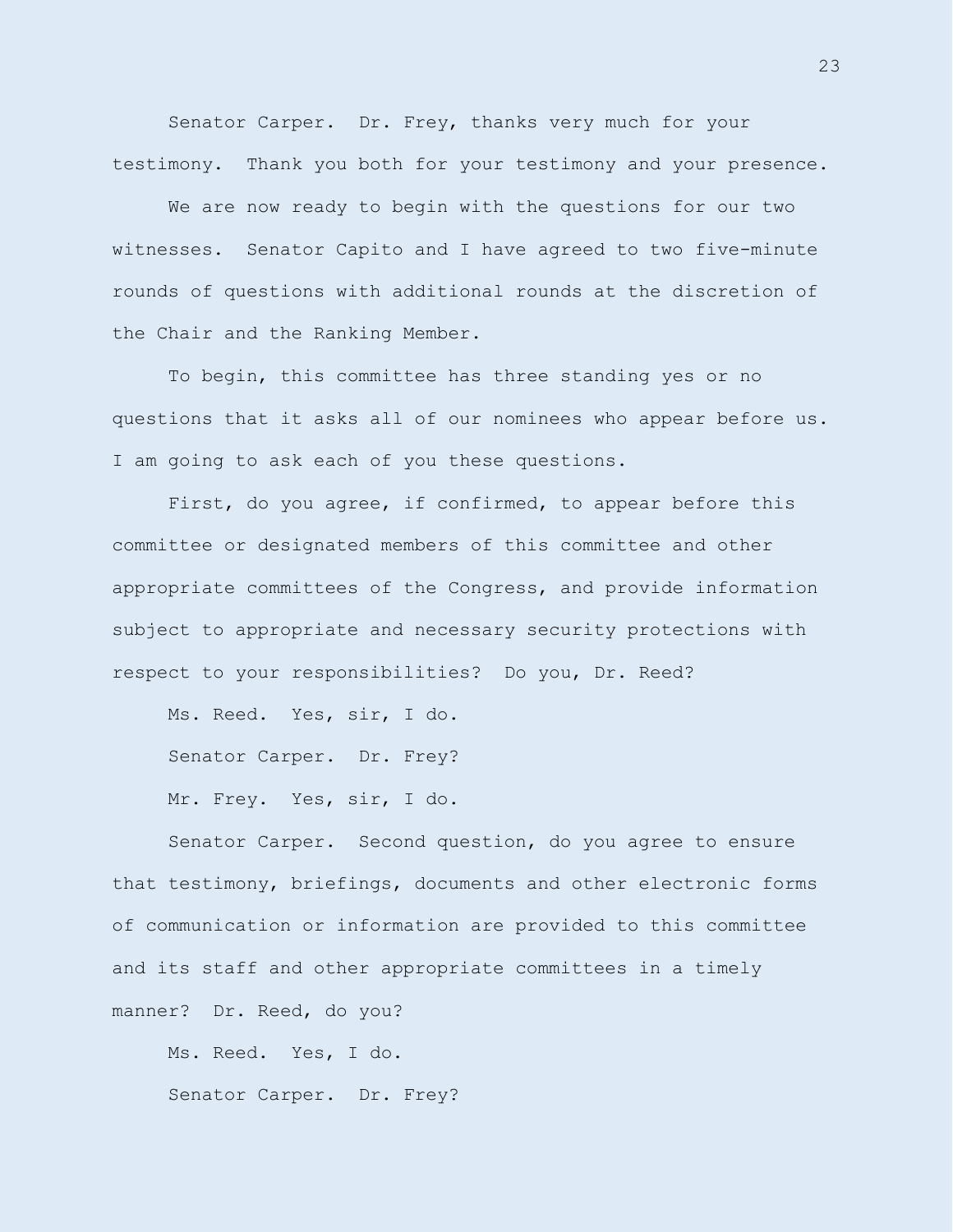Mr. Frey. Yes, sir, I do.

Senator Carper. One more. Do you know of any matters which you may or may not have disclosed that might place you in a conflict of interest if you are confirmed? Dr. Reed, do you?

Ms. Reed. No, sir, I don't.

Senator Carper. Dr. Frey?

Mr. Frey. No, sir.

Senator Carper. Dr. Reed, you spent many years as an educator, one who I am sure has taught and inspired other educators. I love to go into schools. I know my colleagues Senator Capito and Senator Inhofe do as well. I really enjoy school assemblies, even with little kids.

I always remember being in an elementary schools, it was kindergarten to grade five. They had an assembly with a couple hundred kids. Front row was third grade and I spoke for a little bit and then we had a Q and A.

This little girl in the third grade raised her hand. I said, yes, ma'am, what would your question be? She said, "What do you do?" I said, "I'm a United States Senator. We have 50 States and every State has two senators. You have rules for your school, don't you?" She said, "Yes." I said "You have rules on your bus?" She said "Yes." I said, "You have rules at home?" She said "Yes." I said, "We have rules for our Country. Along with another Senator, Senator Chris Koons and our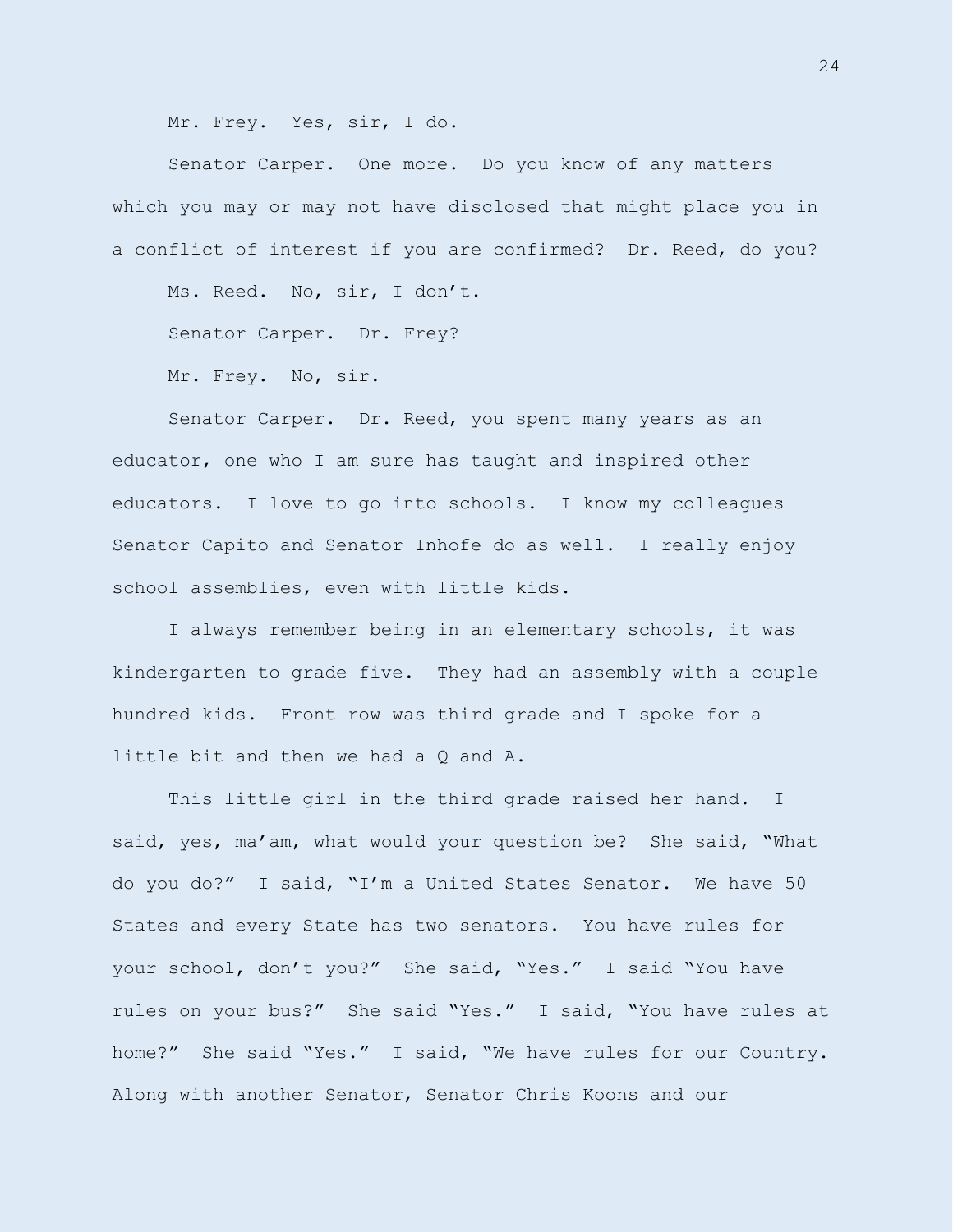Congresswoman Lisa Blunt Rochester, I get to help make the rules for the Country."

A little boy sitting next to her raised his hand, I said, "Yes, sir, what would your question be?" He said, "What else do you do?"

[Laughter.]

Senator Carper. I told him that I try to help people, try to help people. One of the ways we try to help people is to make sure they have clean air to breathe, water to drink and on and on.

If those third graders had been asking you what you would be responsible for doing, if you are confirmed for this position, how would you explain to them that they and their parents and others could have a real appreciation for a position that has basically gone unfilled for I think decades?

Senator Capito talked about this Administration has not filled every seat that could be filled by a nominee. This is a job that has gone decades with nobody, Democrat or Republican, has ever nominated anyone for it. That is about to change - that has changed.

Go ahead, please? What do you do? What would you do? Ms. Reed. Thank you very much for that question, Senator.

I envision having several conversations with many of my former students and their children at this point to let them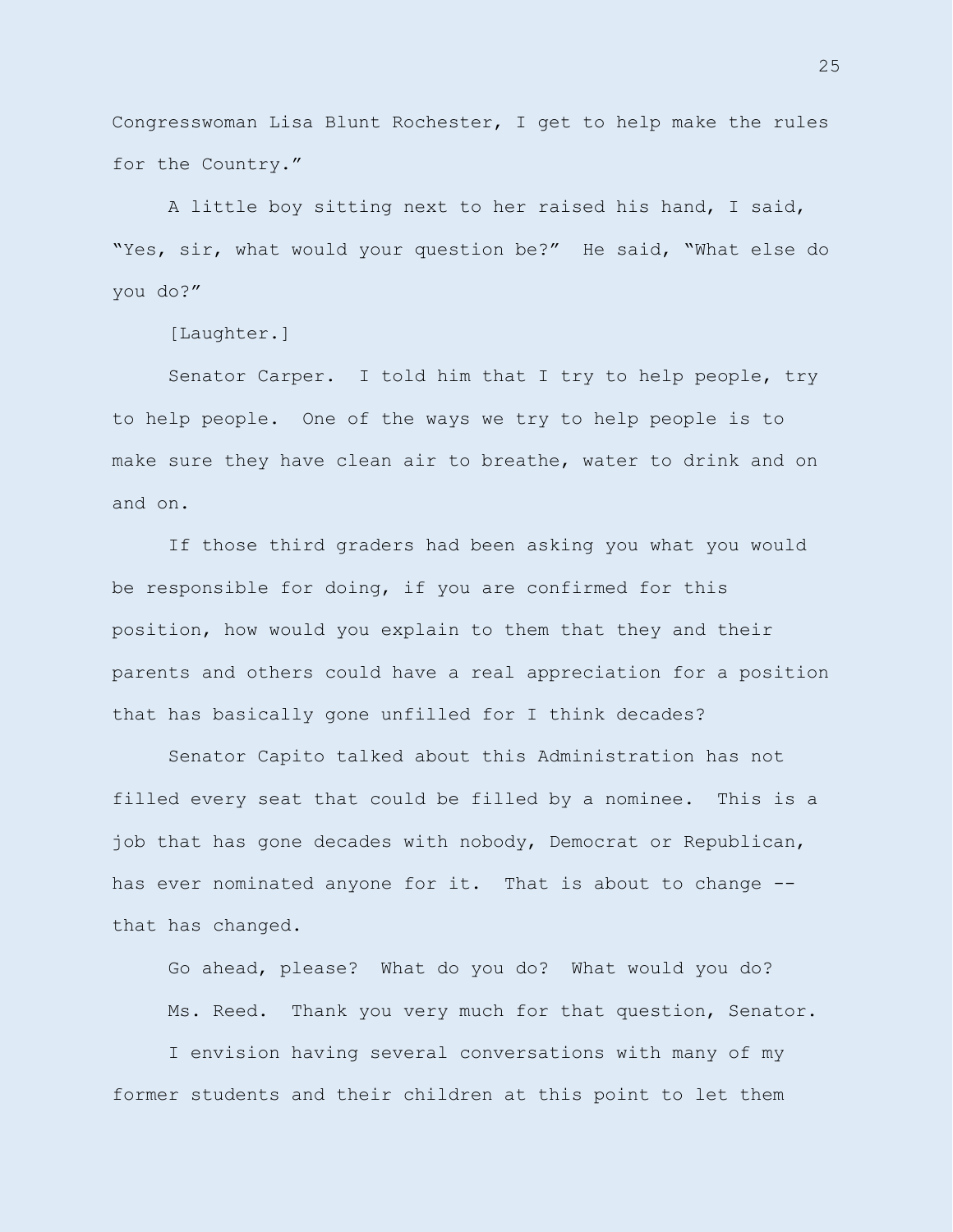know that my vision has not changed from when I taught them in school. That is to help them become better citizens, to help their neighborhoods become more conducive to living and learning and growing and prospering.

The commissions, they all have a purpose. That is to create strong infrastructure, to create job development environments that are safe, and promote private investments and entrepreneurship and to really get that infrastructure, particularly in looking at broadband in the last mile.

The Commission will work with local leaders at the grassroots level and help them at their level. I have told people time and time again, the closer your government is to you, the more they influence your lives.

That is the level of influence in which we would help, the Commission would help that level so that lives can be impacted immediately.

Senator Carper. I am going to ask you to give us some preliminary answers to a question I am going to ask right now. The question is this, and you can answer for the record.

Are there ways that other agencies, or even Congress, even this committee, might be of help to you as you stand up this commission and lead it? How can we be helpful?

Ms. Reed. Thank you for the question. Other agencies that will be helpful, particularly your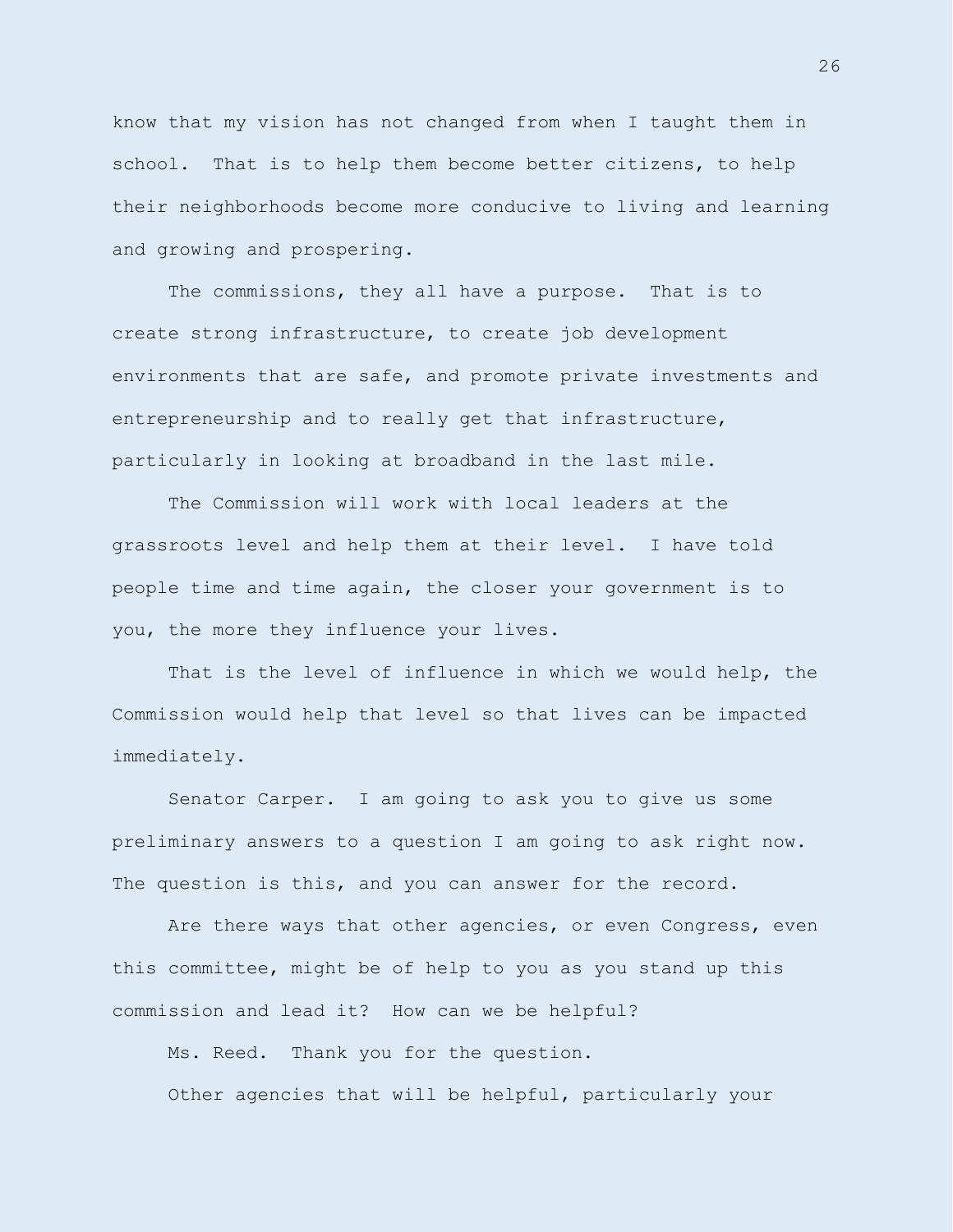committee and Congress, first of all, would be the appropriation of funds to help the Commission get off the ground. As we noted earlier, this commission only exists on paper, so we would need to create small committees to stand up the committee in the southeast region.

Priority will be looking at where to have a presence, where would that presence be as a physical structure and then move outward in a broad sense to meet those people who are at the table and at the grassroots level.

Senator Carper. That is a good start.

Let me note, as it turns out there are seven of these regional commissions. This is one we are trying to stand up now.

Ms. Reed. Yes.

Senator Carper. One of them is the Appalachian Regional Commission, which is a big part of West Virginia. The chair is somebody you know, Gayle Manchin. Dr. Reed told me she was on the phone talking to Gayle Manchin the other day.

I like to say, find out what works, do more of that. One of the best ways you can do that is reaching out like you did with Gayle Manchin and the other regional commissions to find out what works and what doesn't. I am sure they will be happy to help you.

Ms. Reed. Yes, absolutely.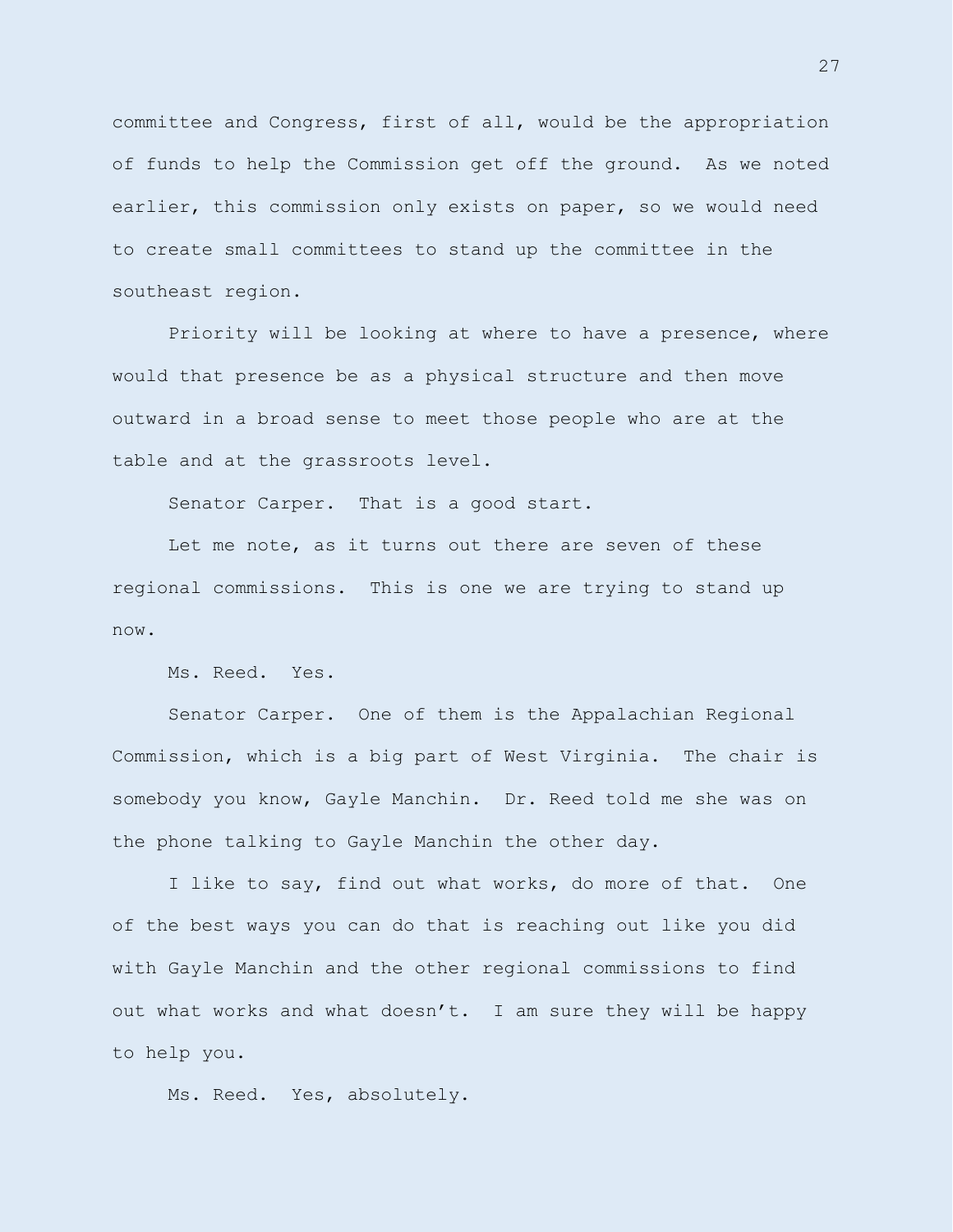Senator Carper. Senator Capito.

Senator Capito. Thank you. Senator Inhofe, do you want to go before me?

Senator Inhofe. I appreciate that very much. Thank you for the opportunity to move ahead of you. I have to get over to another committee.

Let me say first of all say, Ms. Reed, unfortunately I only served with your father for a year and a half but that was a very rewarding year and a half. I consider him to have remained a good friend in that time.

Dr. Frey, the EPA's Robert S. Kerr Research Center, I know you are familiar with that, in Ada, Oklahoma. It has been there for a long period of time. It is leading the Nation on a type of water research known as enhanced aquifer recharge, or EAR for short. They have done a very good job for a long period of time.

As you know, it utilizes natural methods for the capture and replenishment of our Nation's aquifers. For years, Congress has allocated the funding, necessary funding to keep that going.

Dr. Frey, it was my understanding, and I got this secondhand so I honestly don't know, Dr. Frey, the source. But apparently there has been a holdup in coordinating the local entities as we normally are expecting. Would you make advancing research in this enhanced aquifer recharge a priority if you are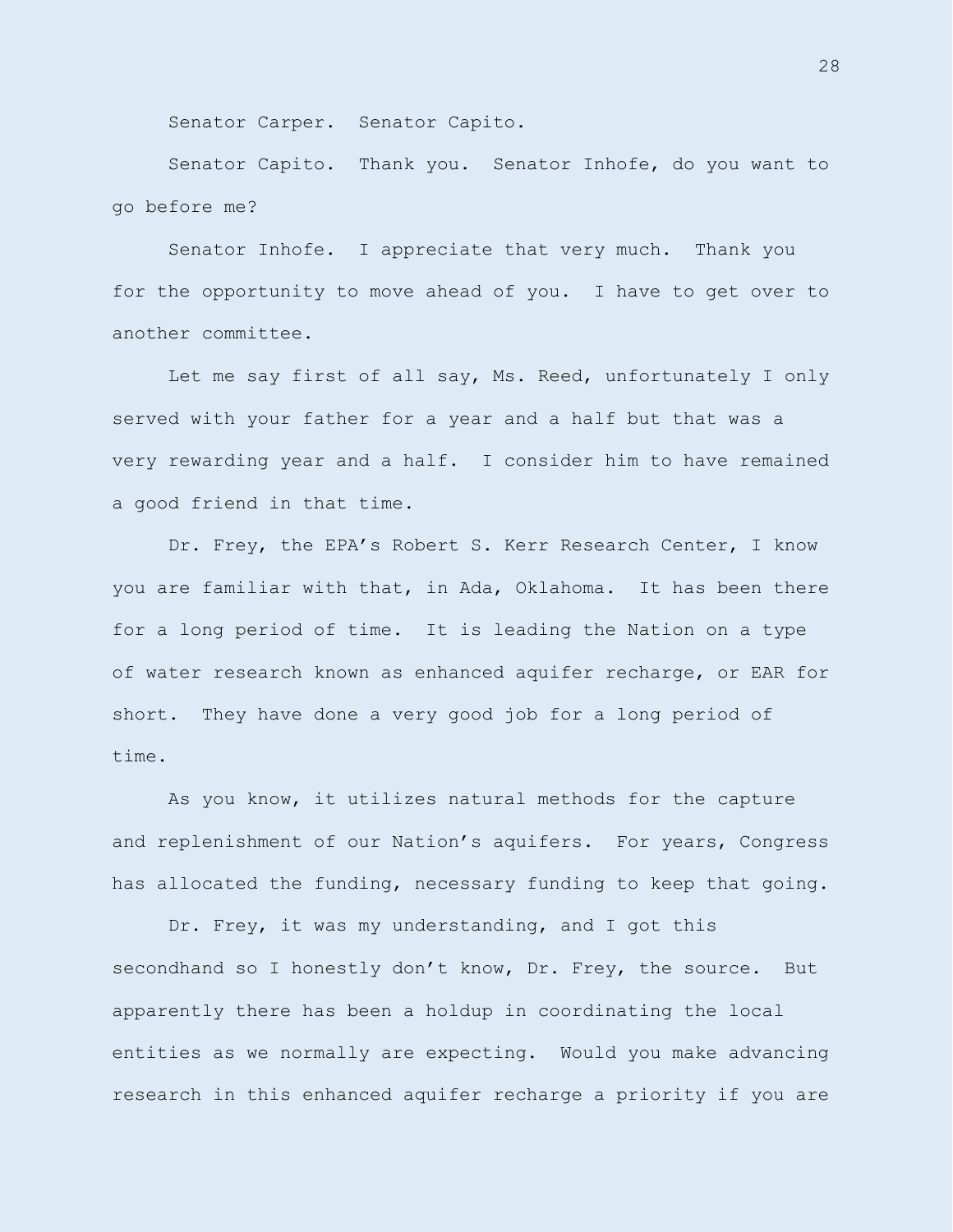confirmed?

Mr. Frey. Yes, thank you, Senator Inhofe. This is obviously an important issue for your State of Oklahoma because the aquifer, the Arbuckle-Simpson Aquifer, in particular, is a major resource for farmers, ranchers, and anyone who drinks water.

Yes, the program you allude to on enhanced aquifer recharge, ORD staff have been working with the U.S. Geological Survey on engineered methods to use stormwater to help recharge the aquifer. As you point out, that is being done at ORD's Ada, Oklahoma lab.

Yes, this is an important priority for us. It is something that I anticipate and would expect under my leadership that we would continue to work with you on this issue because I know it is important to you and for Oklahoma. It is also important that the same issues are faced in other parts of the Country as well.

Senator Inhofe. I appreciate that very much, and that you are familiar with that program.

I understand that you are on a leave of absence from, it is an unpaid academic position you have had with the Hong Kong University of Science and Technology. One federal watchdog group called this Chinese university "anything short of an arm of the Chinese government."

I am pleased that you have committed to resigning this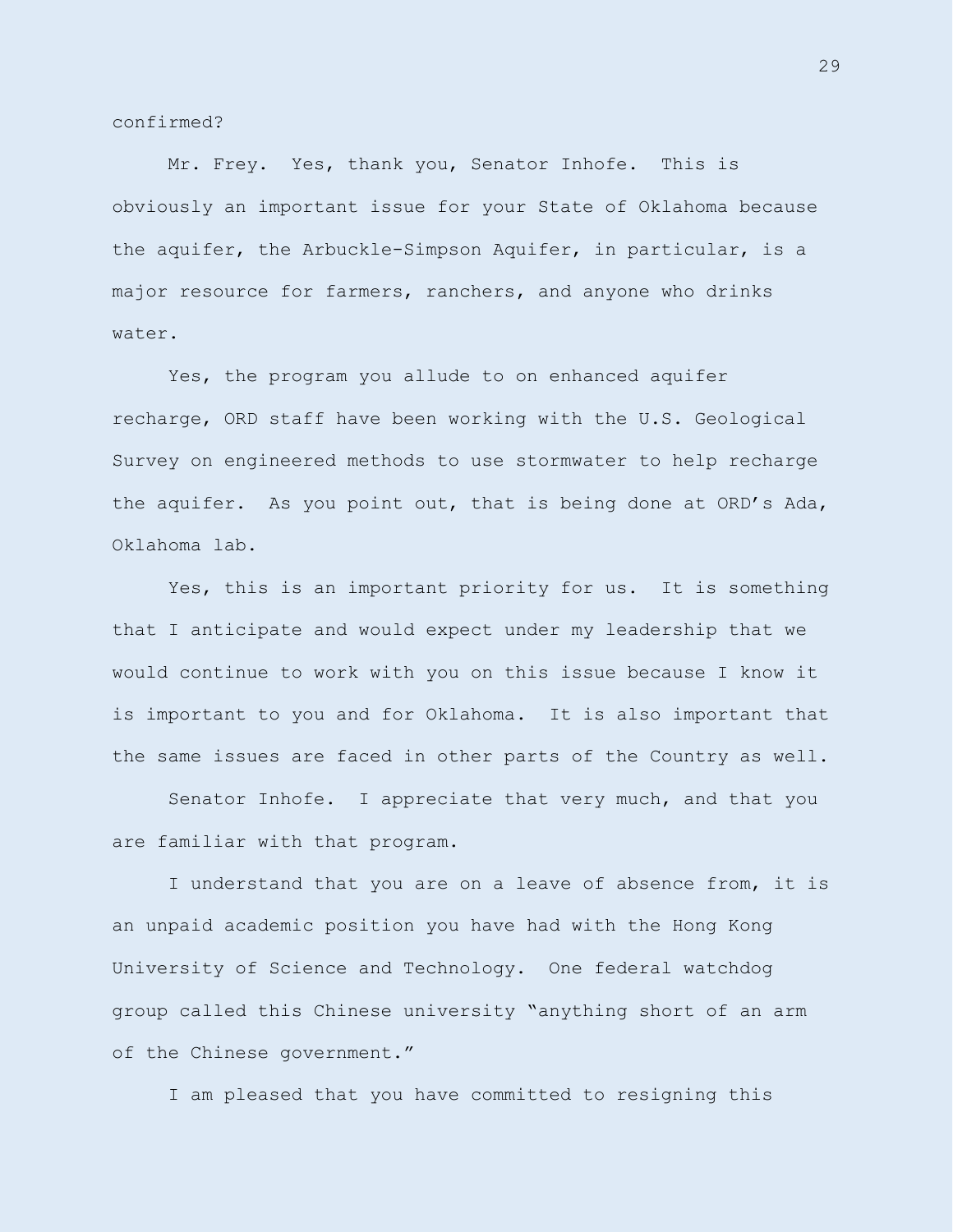position with this university should you be confirmed. First, I want to ask you if that would be your intention.

Mr. Frey. Absolutely, sir, yes.

Senator Inhofe. Do you share the concerns that we have that with China's poor record? They are the largest polluter out there, on record, it particularly remains the world's largest polluter, as they still are, today.

What are your thoughts about that? Should that be a factor in your confirmation process?

Mr. Frey. Thank you, Senator Inhofe.

Senator Inhofe. I want to give you a chance to address that because others have talked about it.

Mr. Frey. Yes, and I really appreciate this opportunity.

My involvement with research colleagues in Hong Kong is because as an educator for 27 years, my goal has been to mentor students and to develop new knowledge. It is a very common practice in academia to seek out international collaborations, especially in areas of science where we can deal with challenging scientific issues that help us push the boundaries of our own science.

My relationship with colleagues at the HKUST, the university you mentioned, has been one of research and mentorship of students and collaboration specifically on issues of human exposure to air pollution.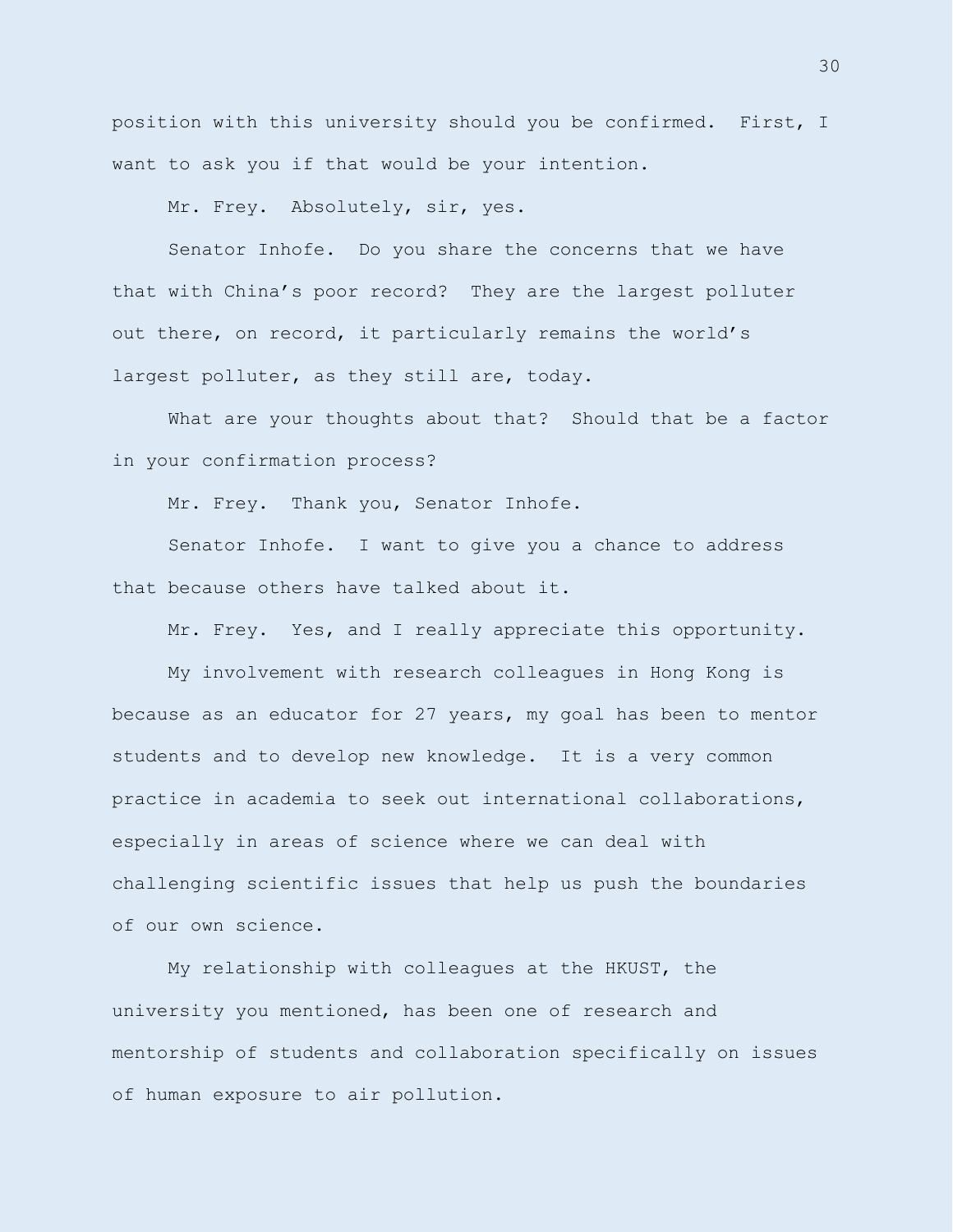I think we all know that region of the world is facing very severe air pollution. There is actually a lot of interesting science issues there we can learn from to inform best science here in the United States. My work has really been in the realm of the science, not in the realm of the policy or the geopolitical issues that you mentioned.

I will say that when I came onboard in my current role with the EPA nine months ago, I fully disclosed all of my affiliations, including this unpaid adjunct affiliation. I have been following the advice of our Office of General Counsel at EPA and ethics officials. On that advice, if confirmed, I would resign this unpaid adjunct position.

Senator Inhofe. It has always been a concern to me that many of the extreme groups that are out there hold a great regard for China and their record and yet they continue to be the greatest polluter around. I have often wondered how they get by with that.

Thank you very much, Dr. Frey.

Mr. Frey. You are welcome, Senator.

Senator Inhofe. And thank you, Senator Capito, for giving me some time up front.

Senator Carper. Senator Capito, you are next.

Senator Graham, welcome. Once Senator Capito has asked her questions, you will be recognized. You will be next in line.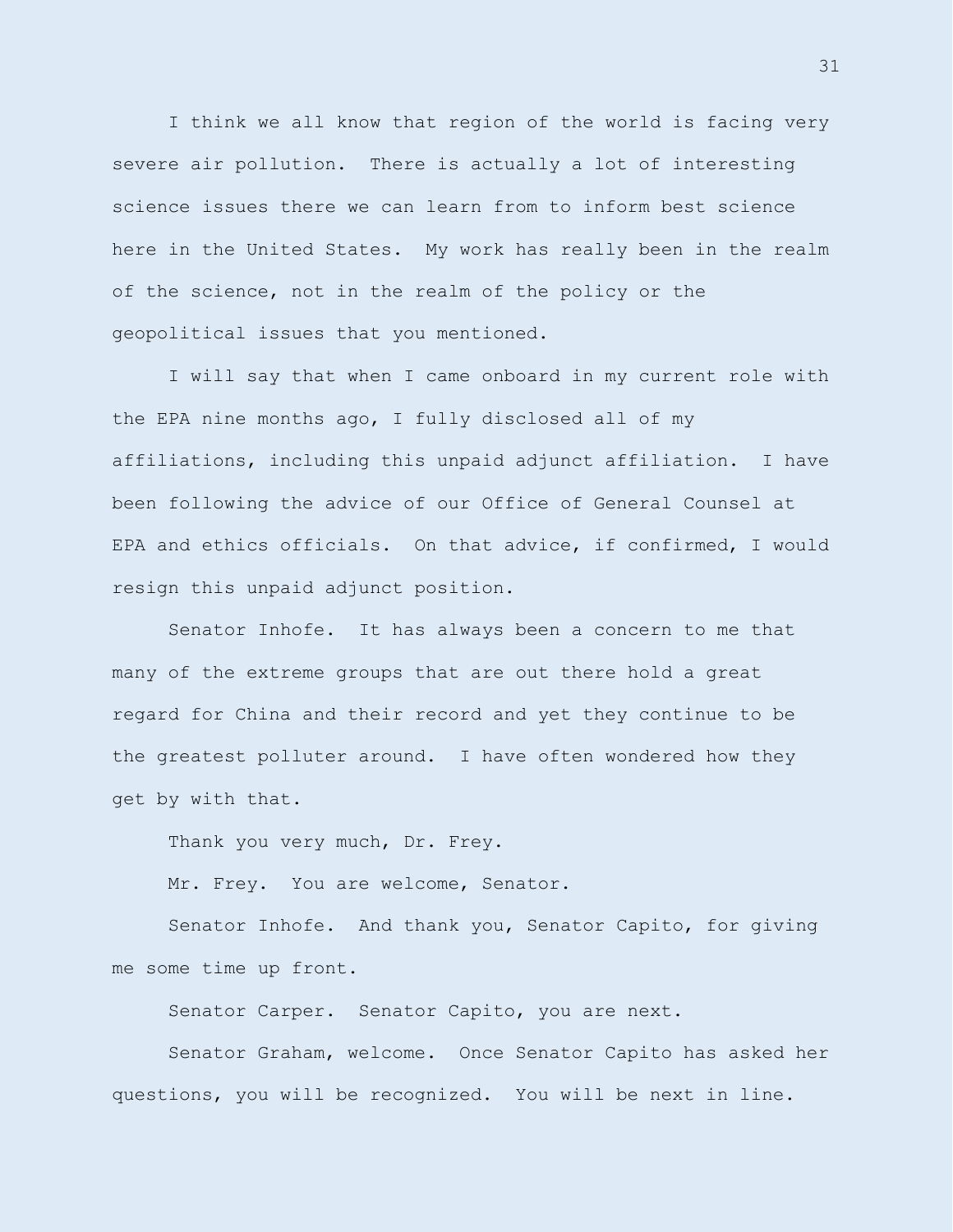Thank you. Thanks for joining us.

Senator Capito. [Presiding.] Dr. Frey, when we talked on the phone last week, I kind of hit you, I think, with a surprise. I am going to talk about the 2019 research paper of which you were one of many of the authors, that laid out an ideal situation on college football tailgating which would be a ban on idling, charcoal grills and old generators. We decided this was not realistic.

You did tell me that you grill out at least three times a week and you are fuel agnostic. Thank you for clarifying that world-changing research paper. Because, I can imagine those South Carolina Gamecocks would not be for that either.

[Laughter.]

Senator Graham. That is the only reason we go. Mr. Frey. Nor the Wolf Pack to be honest. Senator Capito. Nor the Wolf Pack. Yes.

Let's talk a little bit, you wrote a letter to the editor of the Raleigh News and Observer taking on the Clean Power Plan claims. In the letter, you disputed assertions that the Clean Power Plan was "an act of overreach."

You are going to be dealing this and I would imagine are going to be asked to do research in this area. As we know, the Clean Power Plan has fallen and there is speculation, at least we are hearing, that there is going to be something that comes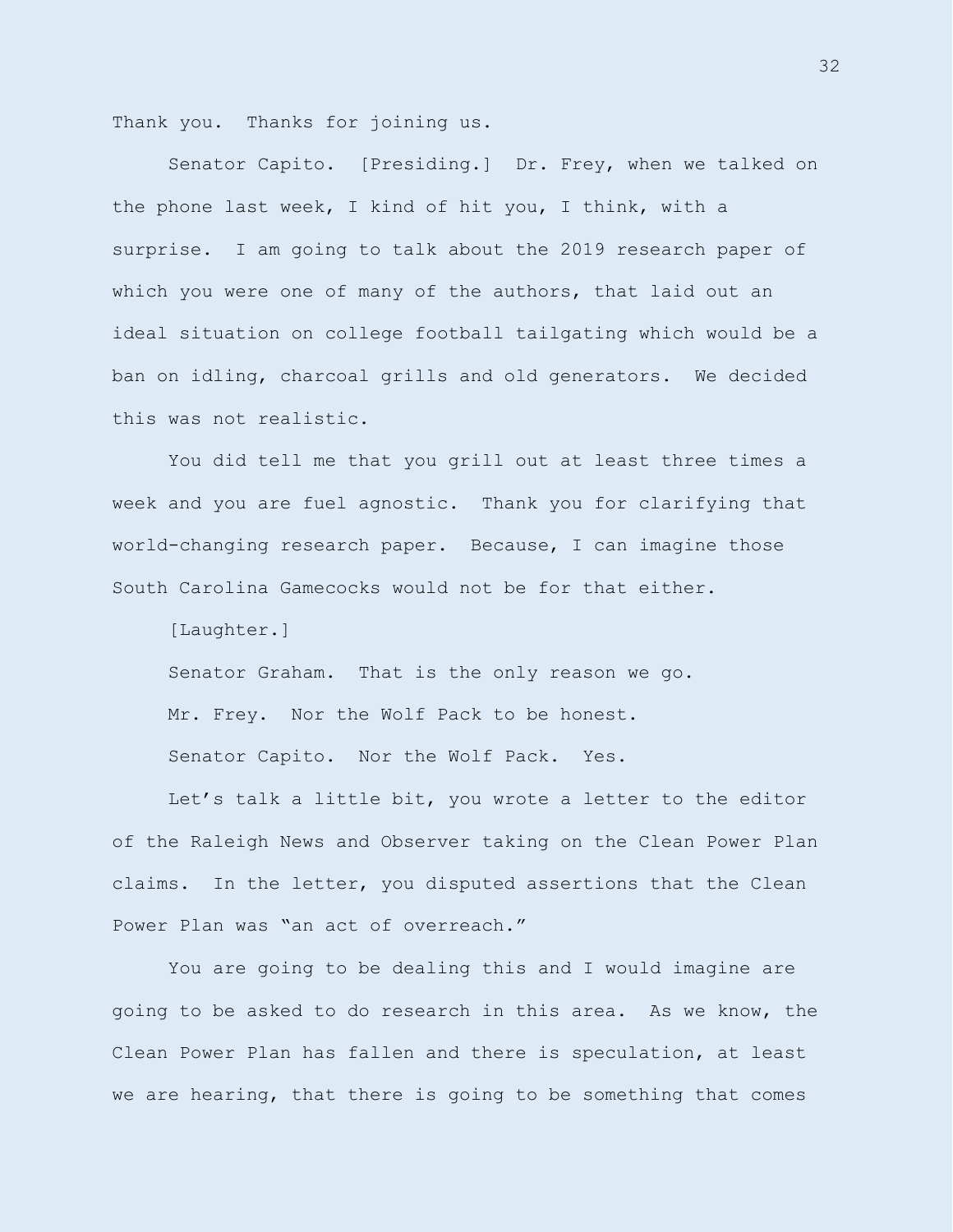in to fill the space.

Do you believe that EPA acted within its statutory authority when it issued the Clean Power Plan? Should EPA use the Clean Power Act to regulate a power plant's carbon dioxide emissions outside the fenceline?

Mr. Frey. Thank you, Senator Capito. Obviously, carbon emissions from power plants are a substantial issue of national environmental interest.

Early in my career, as a Ph.D. student at Carnegie Mellon University, I did research with the U.S. Department of Energy Laboratory in Morgantown, West Virginia where I was doing techno-economic assessment of clean coal technologies. I have done a little bit of work looking, for example, at carbon capture in some of my research as well. I know this is an important issue.

With regard to the letter you that referenced, a colleague and I were mainly addressing what we viewed as some factual issues in an op-ed that had been published a week or so earlier. We weren't so much getting to the legal authority for the Clean Power Plan. I do know that is an issue of robust debate on the part of multi-stakeholders.

Certainly, if confirmed as an Assistant Administrator for the Office of Research and Development, it is really not my swim lane or space to weigh in on those legal policy issues. My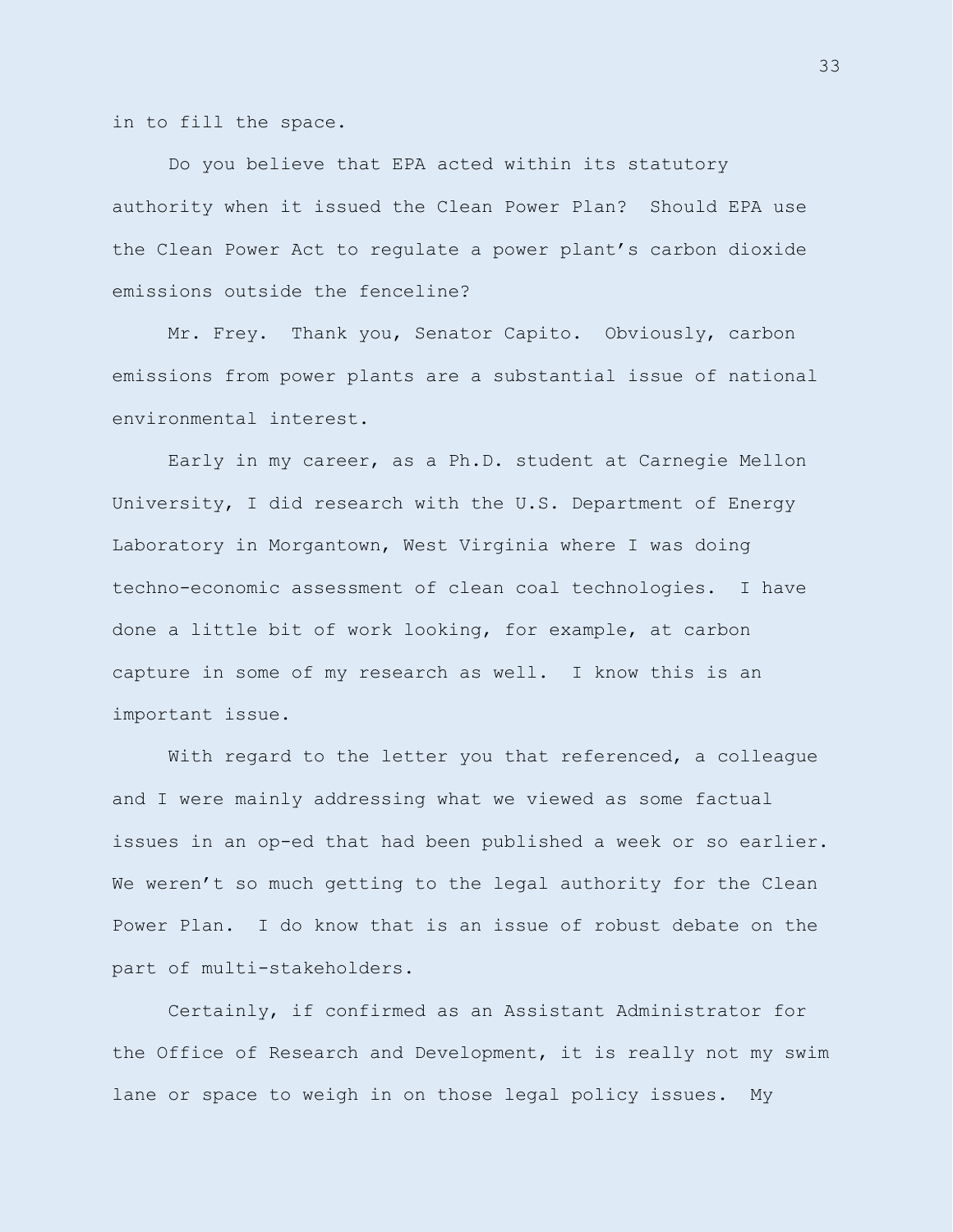commitment would be to lead ORD to provide the science that is needed to inform those kinds of decisions on the part of our partner program offices that would be considering those legal and policy issues.

Senator Capito. I would urge you, should you be in this position is where the transparency aspect comes in, not to shield part of the research or part of the science that comes from -- maybe sometimes it does not say exactly what the policymakers want it to say. We know that happens frequently. I would make that plea again for the transparency.

Dr. Clyburn Reed, you mentioned 342 counties in the Crescent. As I stated in my opening statement, I have quite a bit of experience with the ARC and the great work it can do. You said a couple things in your opening statement that are important.

First of all was partnerships. The commission can't do it all. You have to work with your local, all up and down the spectrum from private to public entities. That is good.

The other thing I would say, you mentioned the persistent poverty counties, the 92 counties. You are going to have to prioritize. Obviously if you are starting anywhere, you have to figure out where you can have the biggest bang for your buck but also make the most, as you said, make the most impact with what you have.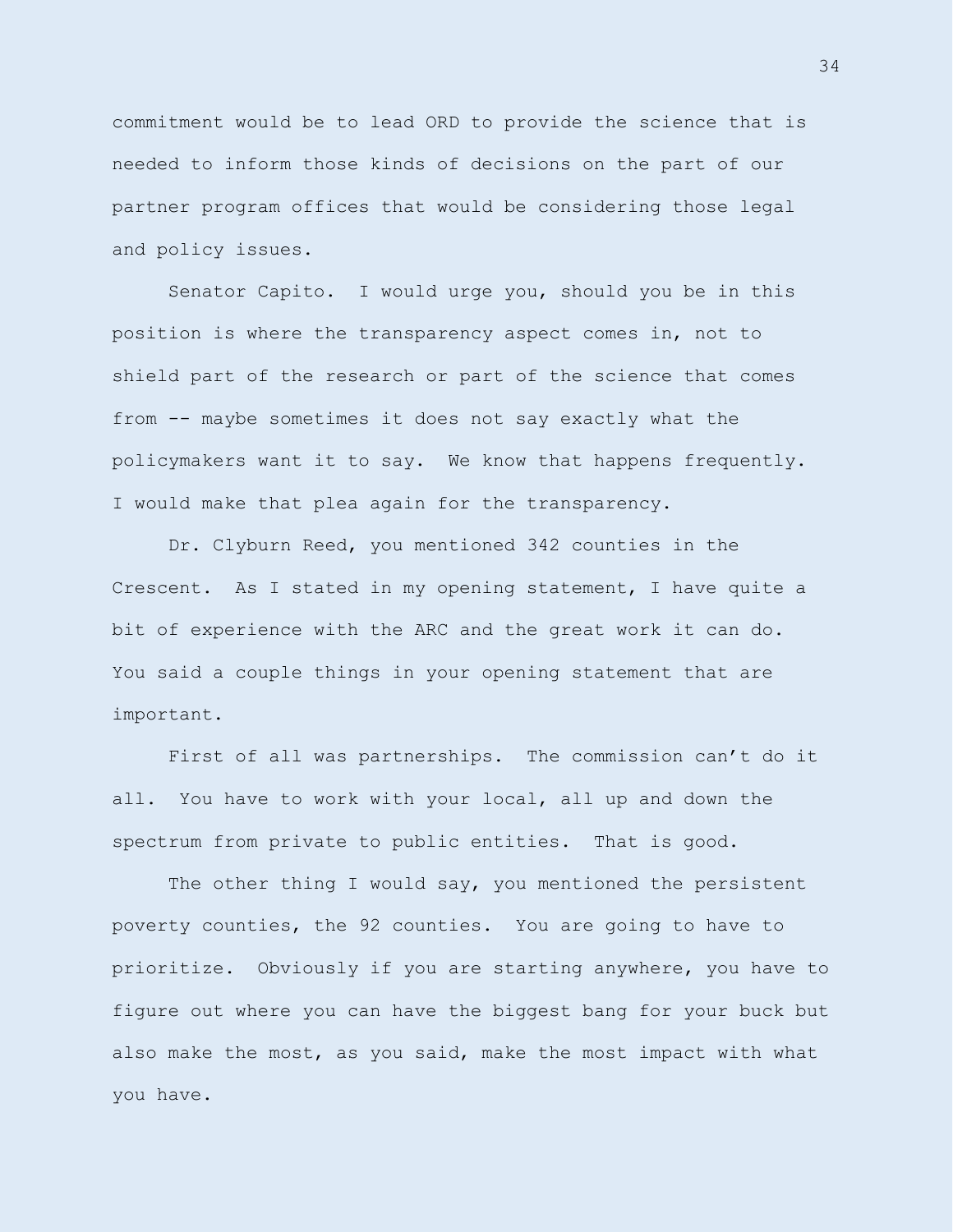Is that how you would prioritize in terms of the lowest poverty? I would recommend that myself, I guess is what I am saying. Start with the places that you can really make improvements on.

I liked your talk about broadband in answer to one of the questions. Because that is one way I think that you could see measurable improvements.

Have you thought about these 92 persistently poverty counties? I am sure some are in South Carolina, not everywhere. How would you attack that kind of economic development issue?

Ms. Reed. Thank you for that question.

Yes, those 92 counties are really concerning. That is a lot.

Senator Capito. Right.

Ms. Reed. First, as I have had a conversation with Gayle Manchin in the Appalachian, I will have a conversation with her chief of staff as well as to how they go about prioritizing. We would mirror our actions after what the ARC actually does.

In looking at the needs of my State in particular, one size does not fit all, like I said before. So the grassroots level community leaders working at the State level with the governor's office, we would come up with a plan that would be conducive to the state we are in.

Every State will be responsible for doing that, every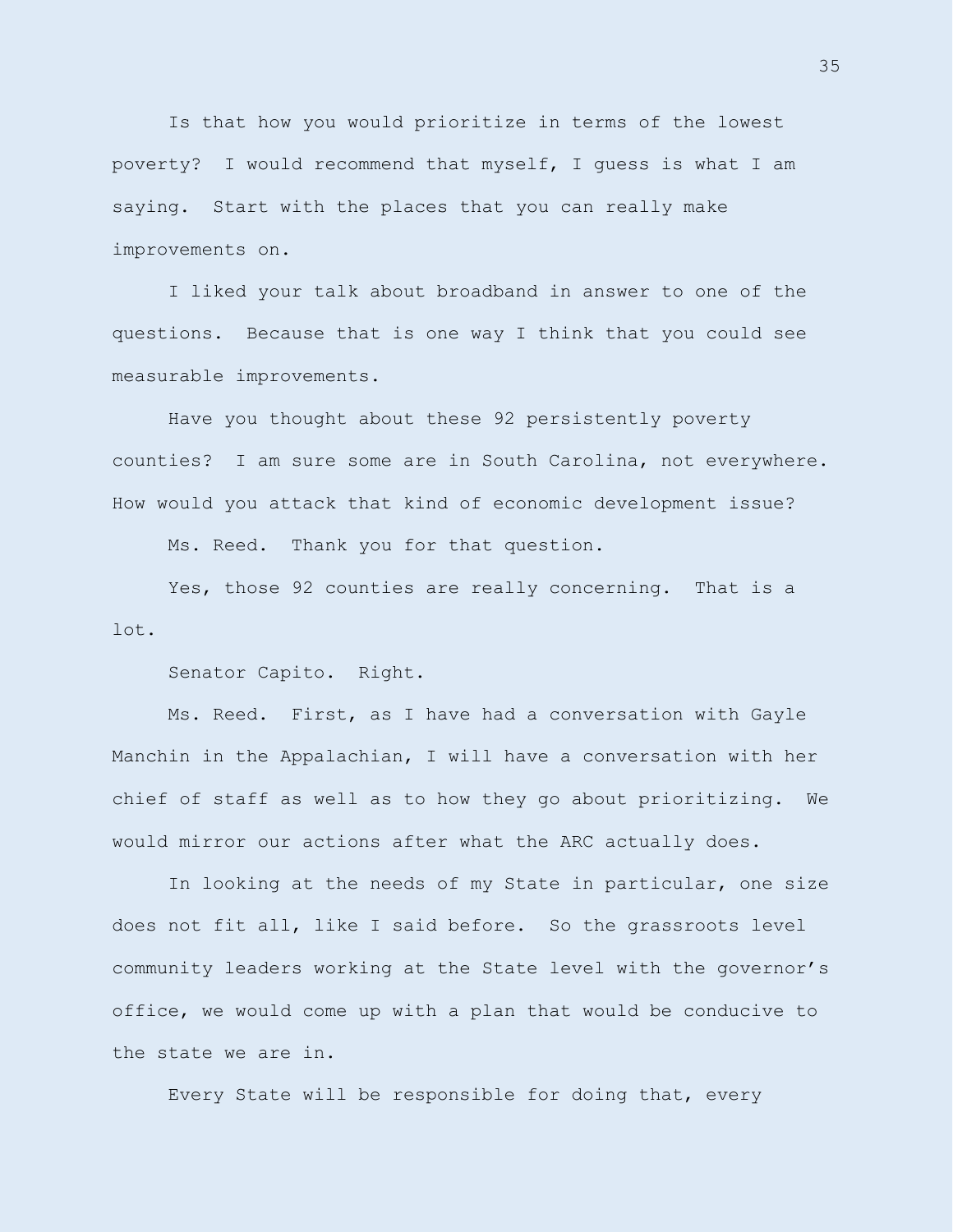governor. We will look at seven different plans and then we will prioritize those particular counties first and then move from there.

Senator Capito. I would imagine, with your background as an educator, you have a good reach into that aspect of persistent poverty, what is the education availability levels and all those types of things I think probably contribute to some of the factors of the high poverty levels.

I will turn now to Senator Graham.

Senator Graham. Thank you both very much, Senator Carper and Senator Capito.

I am here very quickly, because there is a hearing in Judiciary, to give my wholehearted support to Dr. Clyburn Reed for this job. I have known her family quite a while. This is an excellent choice. She will do a great job.

I know the entire family is proud, but all of us in South Carolina are very proud of the fact that you will be the cochairman of this organization. I just want to thank you for being willing to serve.

Ms. Reed. Thank you, Senator.

Senator Graham. I would echo what Senator Capito said. Broadband is a game changer. We have learned from COVID if you can't go to school, are stuck at home and the internet does not work, you kids fall behind, that telemedicine is the future.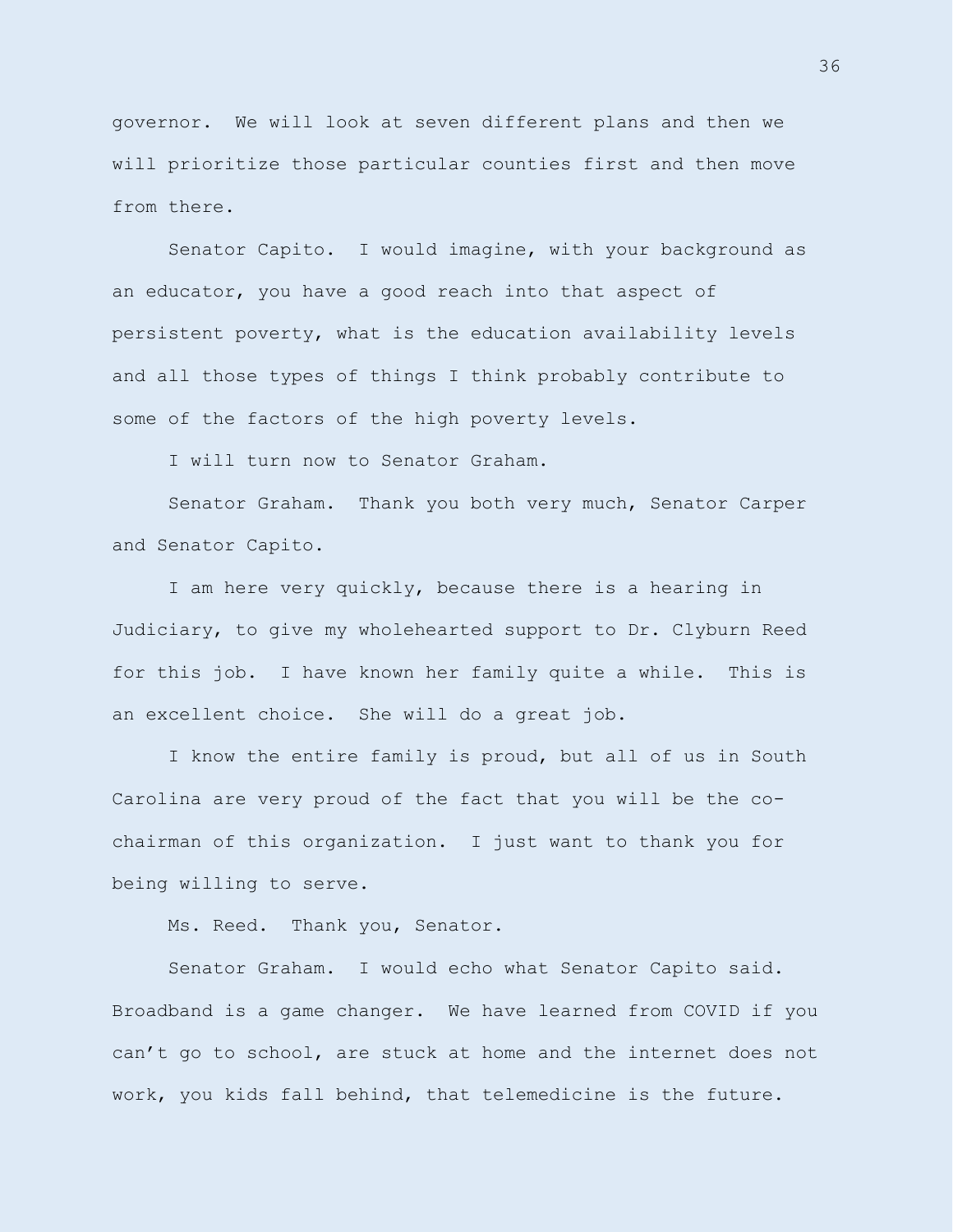Getting to the doctor, you don't have to get on the road as often to get to the doctor. You can consult your doctor if you have the right technology. That keeps people off the highway, keeps us safe and allows medicine to be done in a new and different way.

As the electric co-ops changed rural America about 75 to 80 years ago, I think broadband is going to be the equivalent of that for the 21st Century and beyond.

I want to recognize the work your father has done on this. Jim is here. I know he is here as a proud father, as a distinguished member of Congress and a very well-known and respected South Carolinian. I look forward to helping you with this nomination.

When you get the job, I want to do what Senator Capito did, let's put all of our resources into upgrading these rural counties which have been left behind, many of them predominantly African American.

Mr. Frey, I am glad to see you have changed your opinion about charcoaling at ball games. So all is good. Thank you both.

[Laughter.]

Mr. Frey. Thank you, Senator. Ms. Reed. Thank you, Senator. Senator Carper. [Presiding.] Thanks very much for joining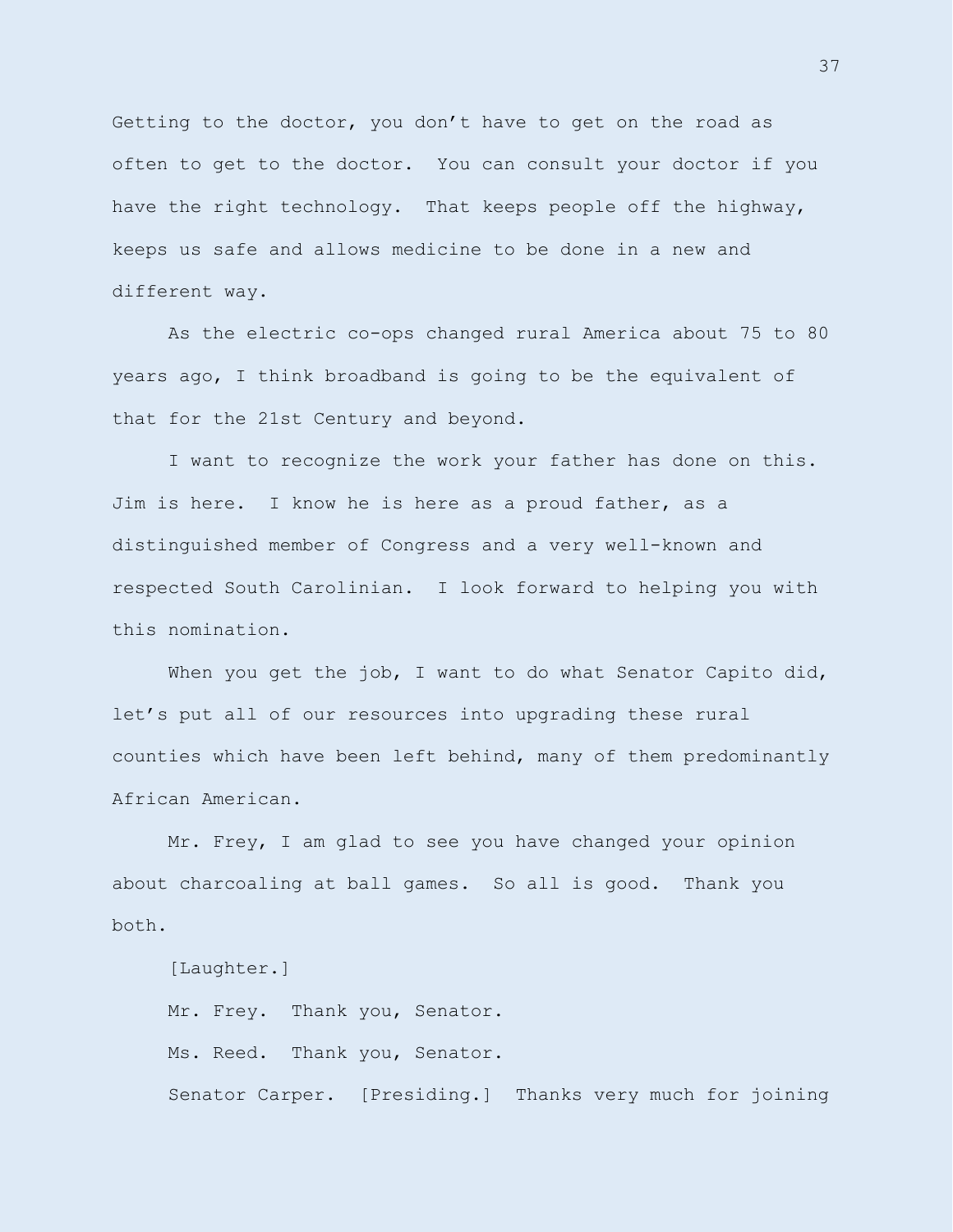us, Lindsay.

I want to turn now to a question for Dr. Frey dealing with experience and goals for the EPA Office of Research and Development.

Dr. Frey, before joining EPA earlier this year as the Office of Research and Development's Deputy Assistant Administrator for Science Policy, you already had significant experience working with the agency, including 10 years in which you served as a member of the EPA's Scientific Advisory Board, a member for FIFRA's Scientific Advisory Board, and a member and chair of EPA's Clean Air Scientific Advisory Committee.

How has this experience informed your approach to leading the Office of Research and Development? What are your goals for this office if confirmed?

Mr. Frey. Thank you, Senator Carper, for that question.

Those experiences that you referenced have been very influential and informative in my preparation, if confirmed for this role through all of those federal advisory committees I have served on. What I have learned from that is how incredibly important it is that the agency has access to the independent, external, scientific advice of world class experts who are leading scientists in their respective fields.

Also, the problems we face transcend so many boundaries, including boundaries of scientific disciplines. We really need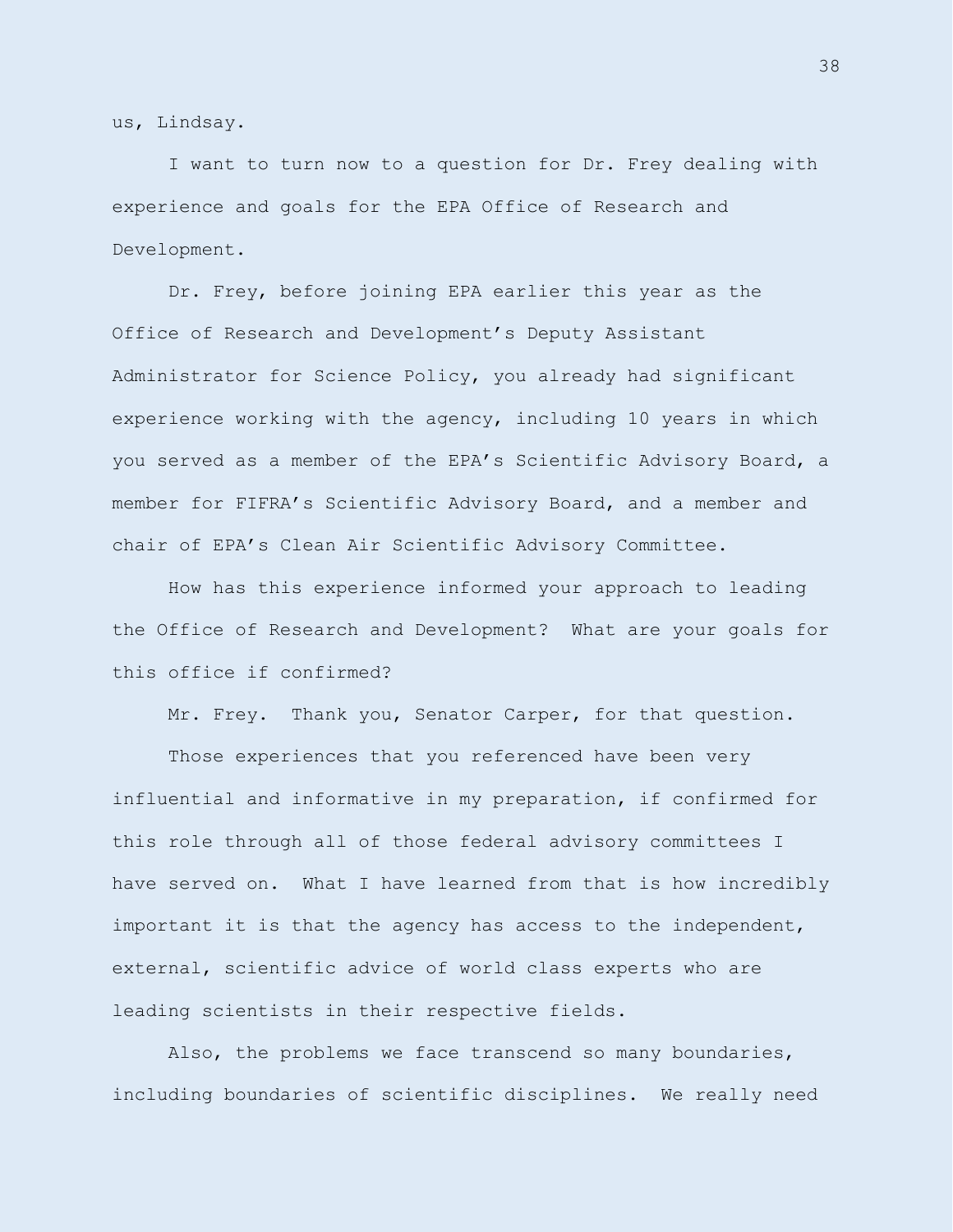all scientists on deck just like we need all hands on deck more broadly.

These committees are an important way that we engage with the external science community in an open and transparent manner, including public comment and the opportunity for our external experts to hear the views of multiple stakeholders and consider that in providing their advice and peer review to the agency. So it is a critical role.

In terms of my priorities, if confirmed, my three biggest priorities, number one, ORD has an outstanding career workforce. I am so proud to work with the career scientists and all the support folks in ORD. We need to be positioned for emerging challenges and for challenges of the future. So it is critical that with the resources available to us from Congress that we hire scientists in key disciplines that will move us forward, and also that our workforce becomes more diversified and that our workforce looks more like the America we are serving.

Number two, we have so many high priority, urgent scientific challenges from the President, from the Administrator, and what we are hearing from our stakeholders, tribal stakeholders, community stakeholders and the scientific community, issues that I think you are all well aware of, climate and environmental justice, PFAS, lead, the aquifer recharge that Senator Inhofe referred to, harmful algal blooms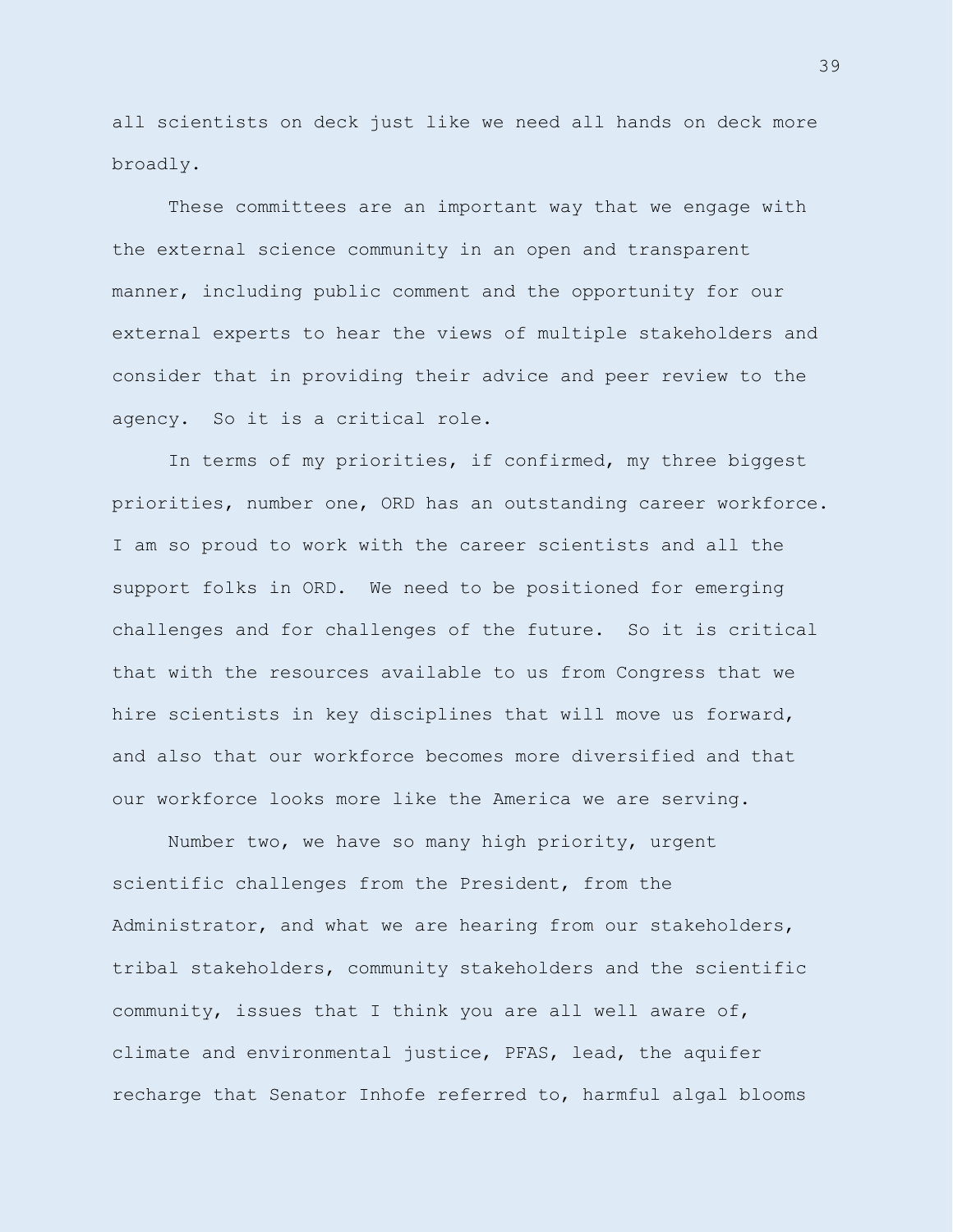and many, many others. ORD is a national resource and I would be very proud to lead the science team at ORD to meet the science needs of the Country and the agency.

Then the last thing is, we really need to help solve problems, but we have to do so, as Senator Capito alluded to, with credibility. It is important to me that we do our science with integrity and that we develop and translate the best available science to inform all of our partners. We need to do policy relevant science that answers policy questions, but we need to do rigorous, best available science. That is the role of ORD.

Senator Carper. Good. Thank you for that.

Dr. Reed, you had a chance to actually take a shot at the question I am going to ask you right now. If you want to amplify on what you said earlier, go ahead.

Here is my question. How does your experience in South Carolina inform your understanding of what the Southeast Crescent Regional Commission can do for communities across the Southeast Crescent Region?

Ms. Reed. Thank you for that question.

My experience in South Carolina in education, let's start there first. As an educator, it is my job to do long range plans. Looking at our long range plans as an educator, I make monthly goals, then weekly lesson plans, then daily lesson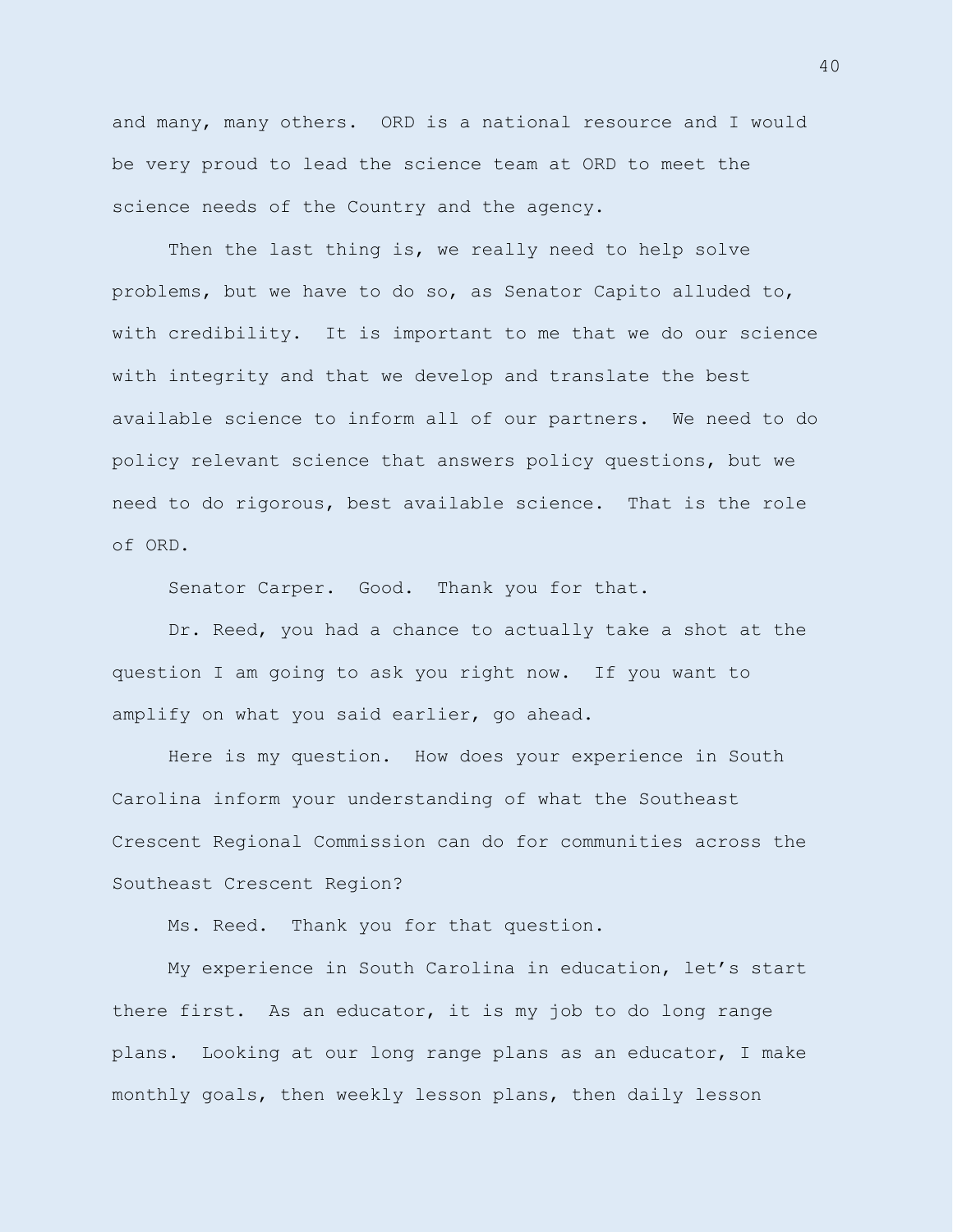plans. This is a process that I have done for over 30 years.

So in approaching the activities of the Southeast Crescent Regional Commission, I would start with a strategic plan. In that plan, then we would outline the needs and the assets of each one of the communities in each one of the States.

Particularly in South Carolina, we have seen how the lack of broadband in several areas has cost us economically. The primary goal of the commission is economic development. So we would need to fill the gap in our State and in other States where those gaps are, so that we can grow and prosper economically across the region.

Senator Carper. Great. Thanks for that response. Senator Capito?

Senator Capito. Thank you.

Dr. Frey, wanted to ask you, I mentioned in my opening statement that there is no nominee for the Office of Air and Radiation. If there were a nominee, I would ask that nominee this question as well.

Apparently, Joe Goffman, the current, unconfirmed head of the Air Office, has said that the Administration is working an initiative regarding the power sector. That leaves us all to guess, what is that? It could be a suite of regulations to drive down carbon dioxide emissions by squeezing the power sector through regulations on issues other than carbon dioxide,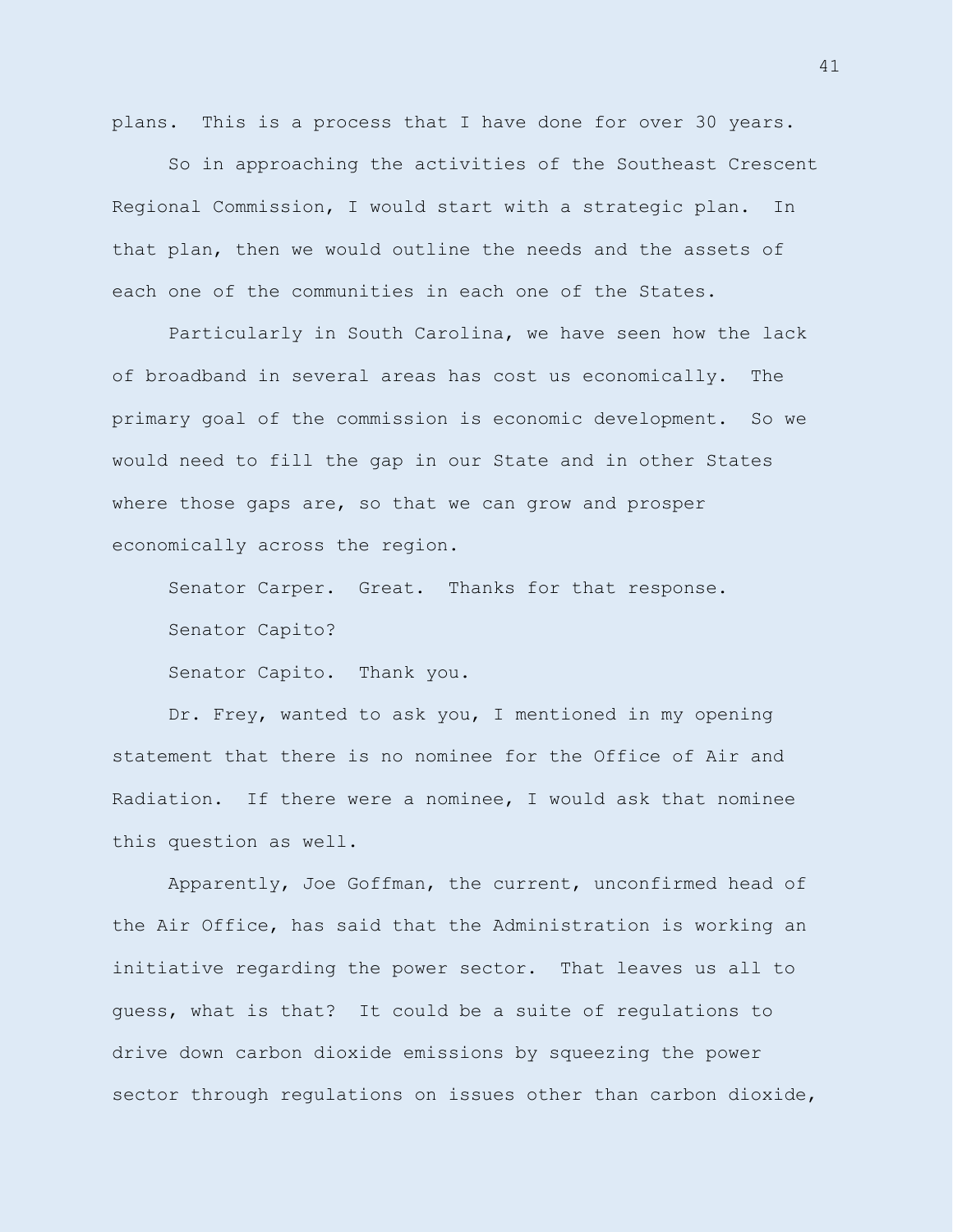like emissions, water, waste. And the net effect being to force coal and perhaps natural gas plants to not only reduce operations but possibly close.

Are you aware of this initiative that is going on under his leadership? Have you provided research assistance on this?

Mr. Frey. Thank you, Senator Capito.

Yes, of course it is the role of ORD to provide scientific support and advice and information to support the work of our program offices. ORD, for example, has the capability to do energy mix modeling and life cycle analysis, and also to look at the health effects related to the operations of the energy sector. These would be the kinds of support we can provide.

Certainly, there are discussions within the agency on initiatives. But as far as specific details of what the Office of Air and Radiation is considering, I would have to defer to that office, since our focus is on the science and not the policy.

I would be happy to take your question back with me to the agency.

Senator Capito. I guess my question too was to your knowledge, at present has this already involved the office of ORD to bring forward specific studies that would help with this regulatory goal? Or are you not aware? Do you want to get back to me on that?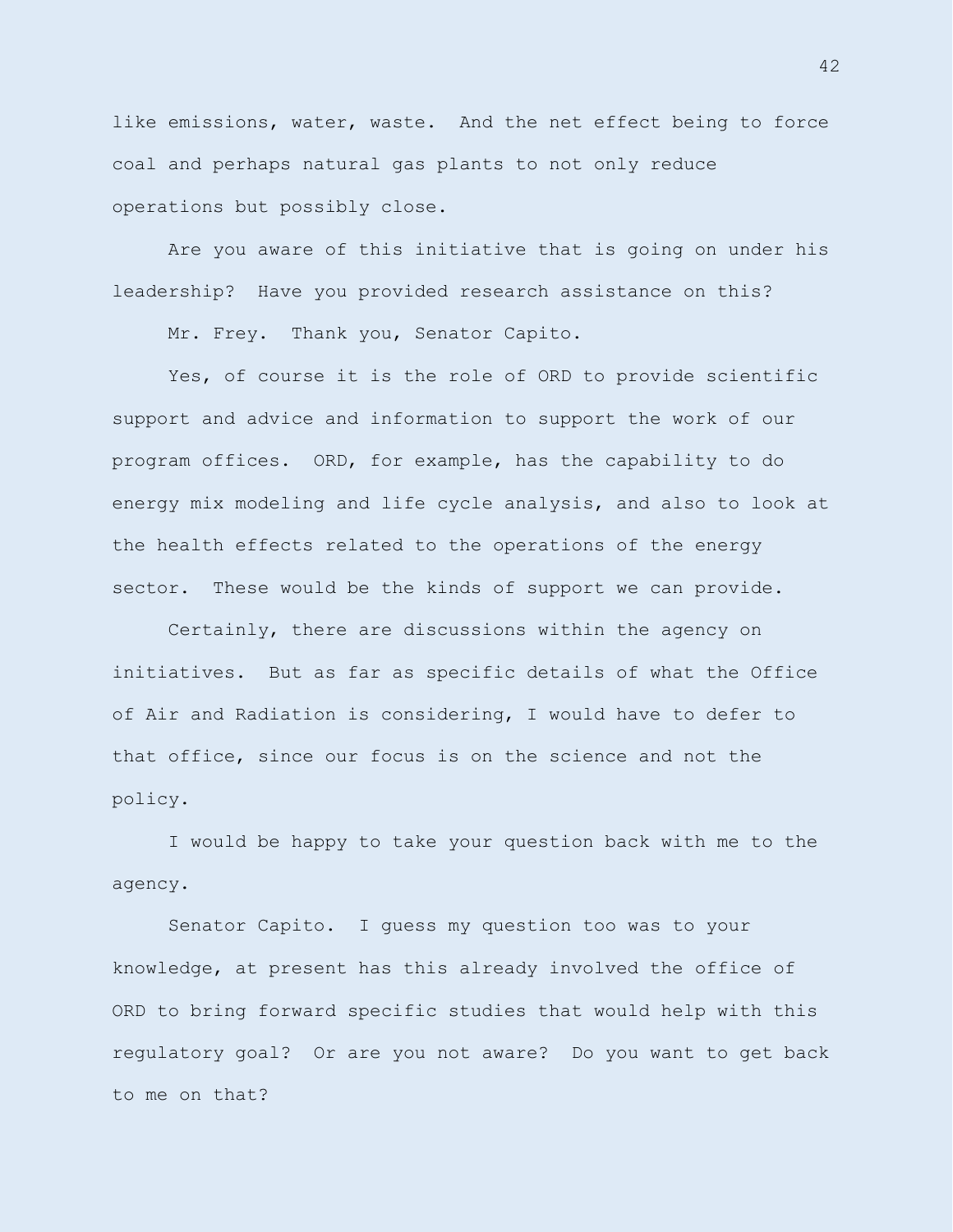Mr. Frey. I think I would want to get back to you on that to give you an accurate answer.

Senator Capito. All right. That sounds good.

Also the Office of Research and Development oversees the Integrated Risk Information Center, known as IRIS. Are you familiar with that?

Mr. Frey. Yes.

Senator Capito. The IRIS program, I guess you must have been alluding to this a little bit, health hazards of certain chemicals, and hazard assessments are then used for health standards. You know this is an issue I am very concerned about as it relates to the PFAS issue.

The GAO has criticized EPA for the length of time to complete an IRIS hazard assessment. The agency has been further criticized because of the lack of usefulness of some of those assessments.

Could you describe for me how you could modernize this system on this program to respond to some of the previous criticism?

Mr. Frey. Yes, thank you, Senator. The IRIS program has been with the agency for well more than a decade, I think longer than that. In my own career, in addition to the service I have had on EPA advisory committees, I have served on a number of National Academy of Science bodies, including the Board of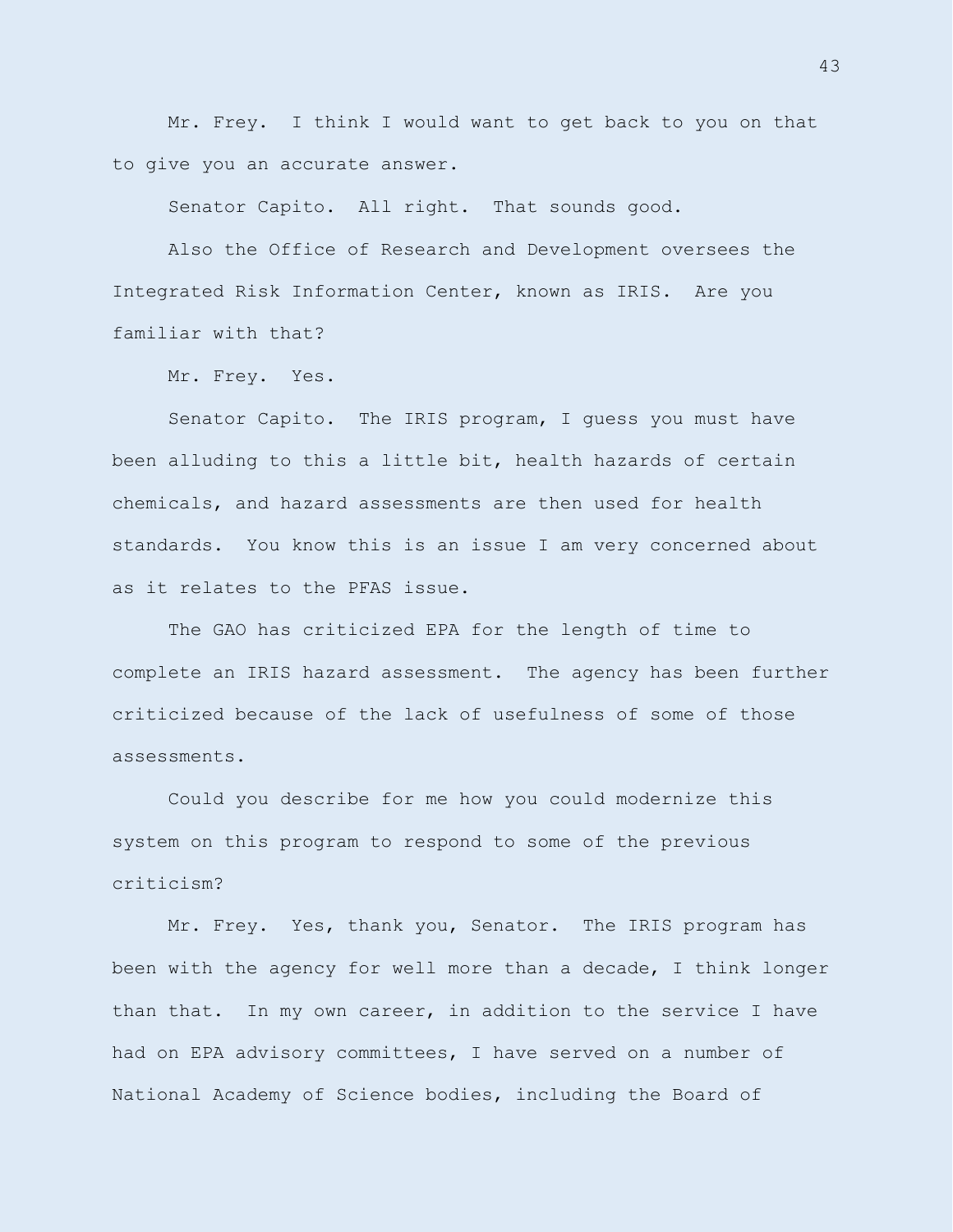Environmental Studies and Toxicology that has done a number of studies that oversee and provide advice and peer review of IRIS.

I know that over the years, IRIS has undergone maturation as a result of the expert peer review advice from the National Academies. In recent years, the staff have modernized approaches on things that we call systematic evidence mapping and related techniques for assessing the overall body of evidence. This has been based on recommendations from the National Academy of Science.

We also are very mindful that in using resources for this program, we need to complement and not be duplicative of any other resource use in the agency. We do coordinate very closely with our partners in the program offices.

IRIS assessments do serve the needs of science, of really all of the regulatory programs, the Air, Water, Land, and Chemicals Offices. We work very closely with the programs as well as the EPA regions to understand for what chemicals do they see a need for assessment, so when we do an assessment, it is on a chemical for which they need information that serves a practical purpose.

Senator Capito. All right, thank you. Thank you both.

Senator Carper. I would like to refocus a little bit on PFAS, that is something, an issue that Senator Capito and I have focused on a lot, especially given the challenges they face in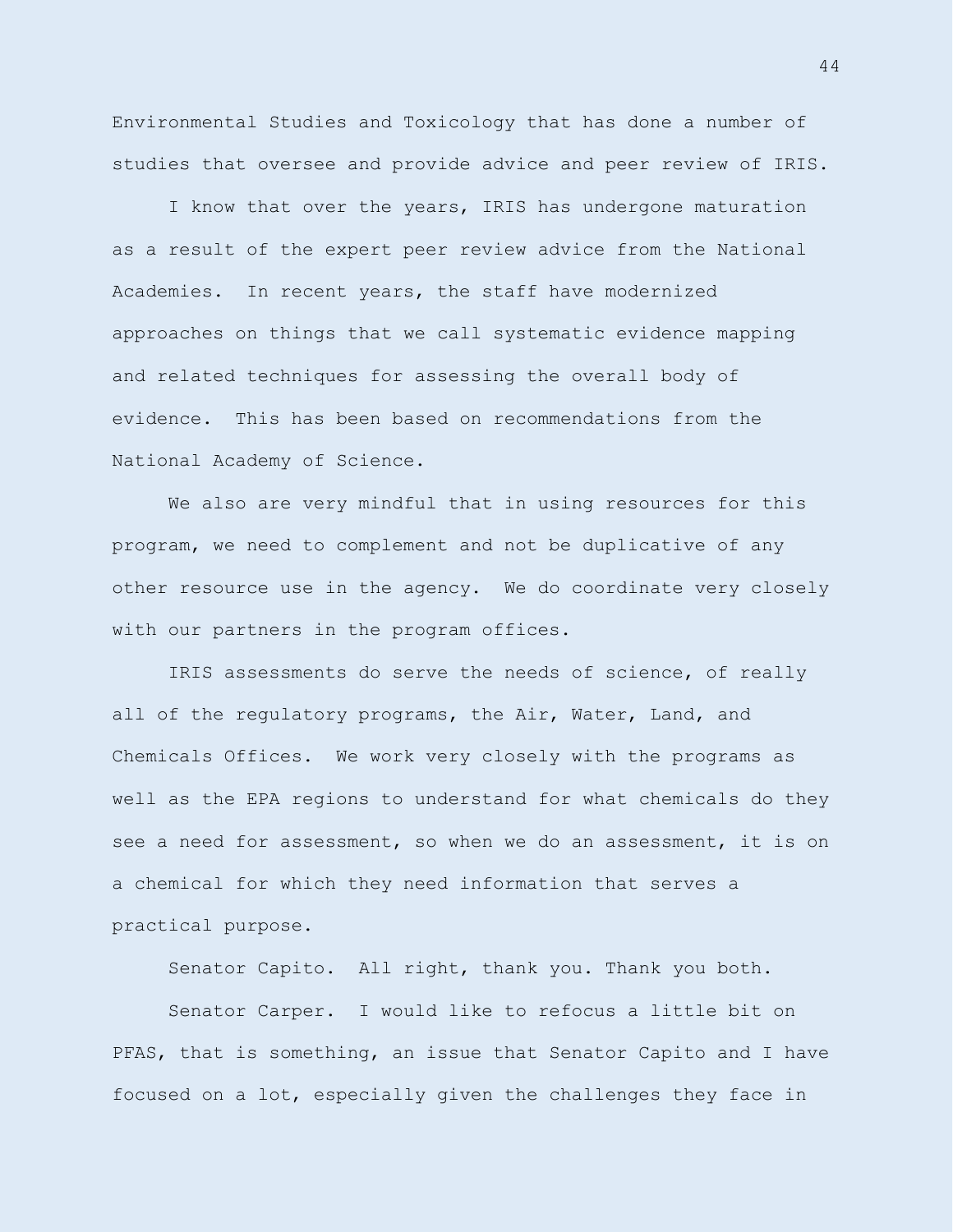West Virginia with PFAS and in many other States, including Delaware around Dover Air Force Base in particular.

As you know, last week Administrator Regan, this is for Dr. Frey, Administrator Regan released a comprehensive strategic road map that lays out the agency's plans to address the complicated challenges of forever chemicals known as PFAS. Considering the role of the Office of Research and Development, I expect that your office would have a significant role in this effort.

My question is, under your leadership, how will the Office of Research and Development support the implementation of EPA's PFAS road map which was announced and laid out earlier this month?

Mr. Frey. Thank you, Senator Carper, for that question.

In the PFAS road map, the very first premise of that is research. The President and the Administrator are committed to a science-informed approach on PFAS. So ORD will certainly have, if confirmed, under my leadership, will have a front and center role on developing the science to support our partners throughout the agency, but also outside the agency. As you allude to, many States are dealing with PFAS, tribal communities, and communities in general.

There are three main things that will be my focus. Number one is we actually need to develop more methods to measure PFAS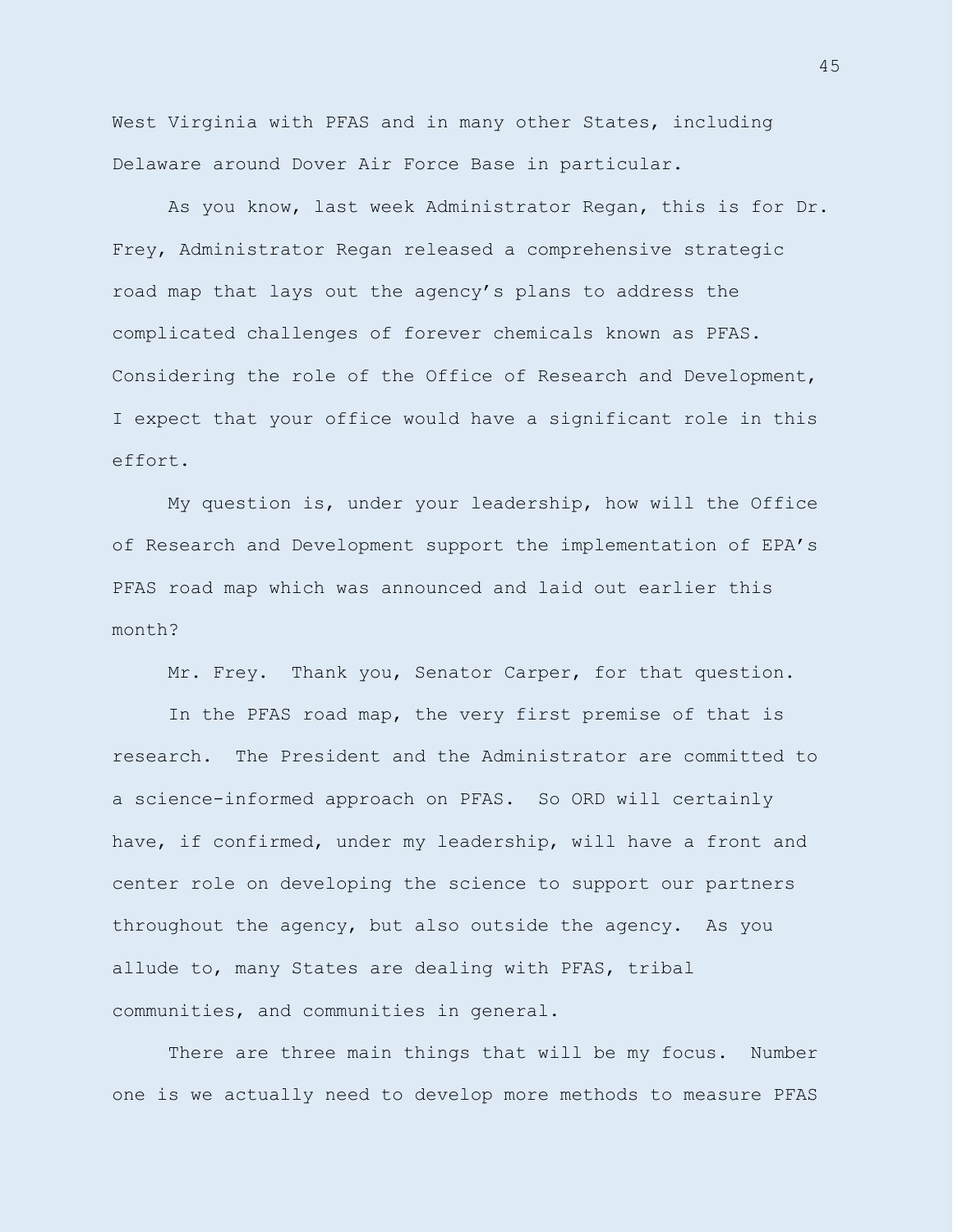in the environment. There are literally thousands of PFAS and yet there are approved methods for really only a dozen or so. We need to be able to measure them in multiple environmental media. This is one of the research areas where ORD will contribute. This is necessary; we have to measure it to be able to manage it.

The second is ORD is I think leading, providing world class leadership on how to do the toxicity testing so that we can understand the human health and environmental effects of PFAS recognizing because there are so many PFAS, they are not all the same. We have to account for variations among different PFAS to have effective management schemes.

The third is, we have to know how to manage PFAS. What can we do to remediate PFAS or to treat PFAS in drinking water or waste water or to destroy PFAS. These are technologies that ORD is assessing and providing advice to our partners.

Senator Carper. You talked earlier about wanting to be guided by science. I think that is great. We hear that; we want to as well. We also want to make sure that we make some progress. The last Administration, I think it is unfair to say we have wasted four years but we didn't get much done in the last Administration. I am pleased that this Administration has laid out a road map. Senator Capito, myself and others on this committee are anxious to make sure we make real progress in the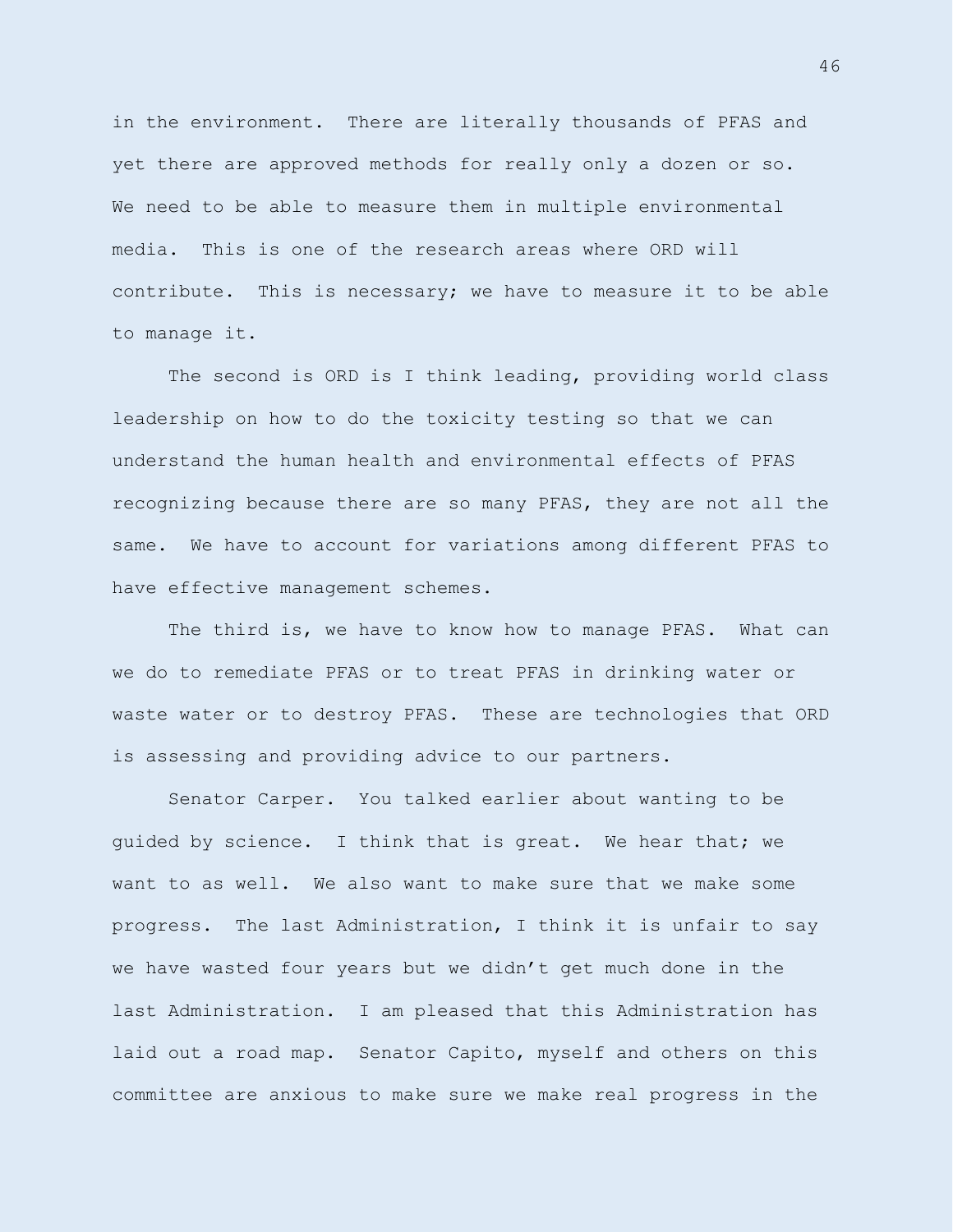next months as well as the coming year.

How to save a life? There are a lot of ways we can save a life. One of the ways we can save a life is to make sure we focus on PFAS, getting it right and that we are intent on doing that.

I have maybe one last question and then will yield to Senator Capito for any last questions or comments she wants to make.

Let's talk a little about tribal nations. We work on this committee a fair amount with tribal nations which was a surprise to me when I joined the committee but it is a pleasure and privilege. If you are confirmed, how will the Office of Research and Development work with tribal nations across our Country to improve the natural environment and health of indigenous Americans?

Mr. Frey. Thank you, Senator.

You alluded to my current role at ORD. I have been with the agency about nine months. One of my priorities in coming onboard has been to engage with tribal communities and tribal representatives.

I am really proud that the Office of Research and Development has a Tribal Science Council. We have a collaborative model of working in partnership with tribal representatives from across the Country on identifying science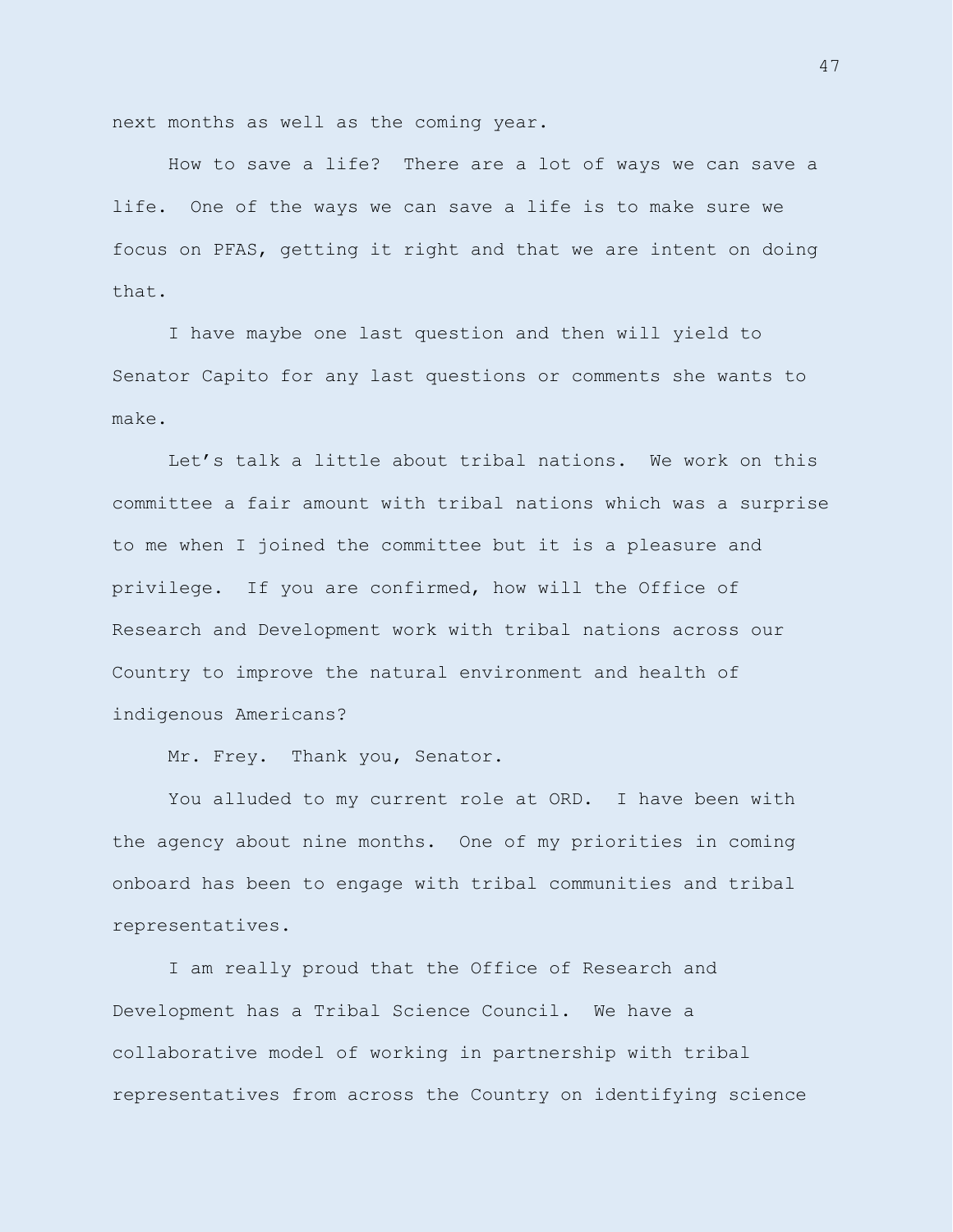issues and working together with tribal scientists to address those issues.

Certainly, we are hearing from our tribal partners about climate change, environmental justice issues, water resources. We also have to recognize the importance of traditional ecological knowledge and tribal lifeways as factors that are important to tribes in identifying problems tribes think are important. We have to be careful not to assume that in our offices in Washington, we know the answers that the tribes need. It is very important that we engage with tribes.

I mentioned in my opening remarks that my leadership will start with listening. I have been listening to the tribes. As part of our research planning efforts, which are actually ongoing at this time, we will be doing formal consultation with tribes to internalize their concerns into our research agenda.

Senator Carper. Thank you.

Senator Capito, any last thoughts or questions you would like to add?

Senator Capito. No. I would just like to thank both of you for being here and your families and your support. Again, I just want to express my gratitude for your willingness to serve. Thank you.

Mr. Frey. Thank you, Senator. Senator Carper. I would say I want to second that emotion.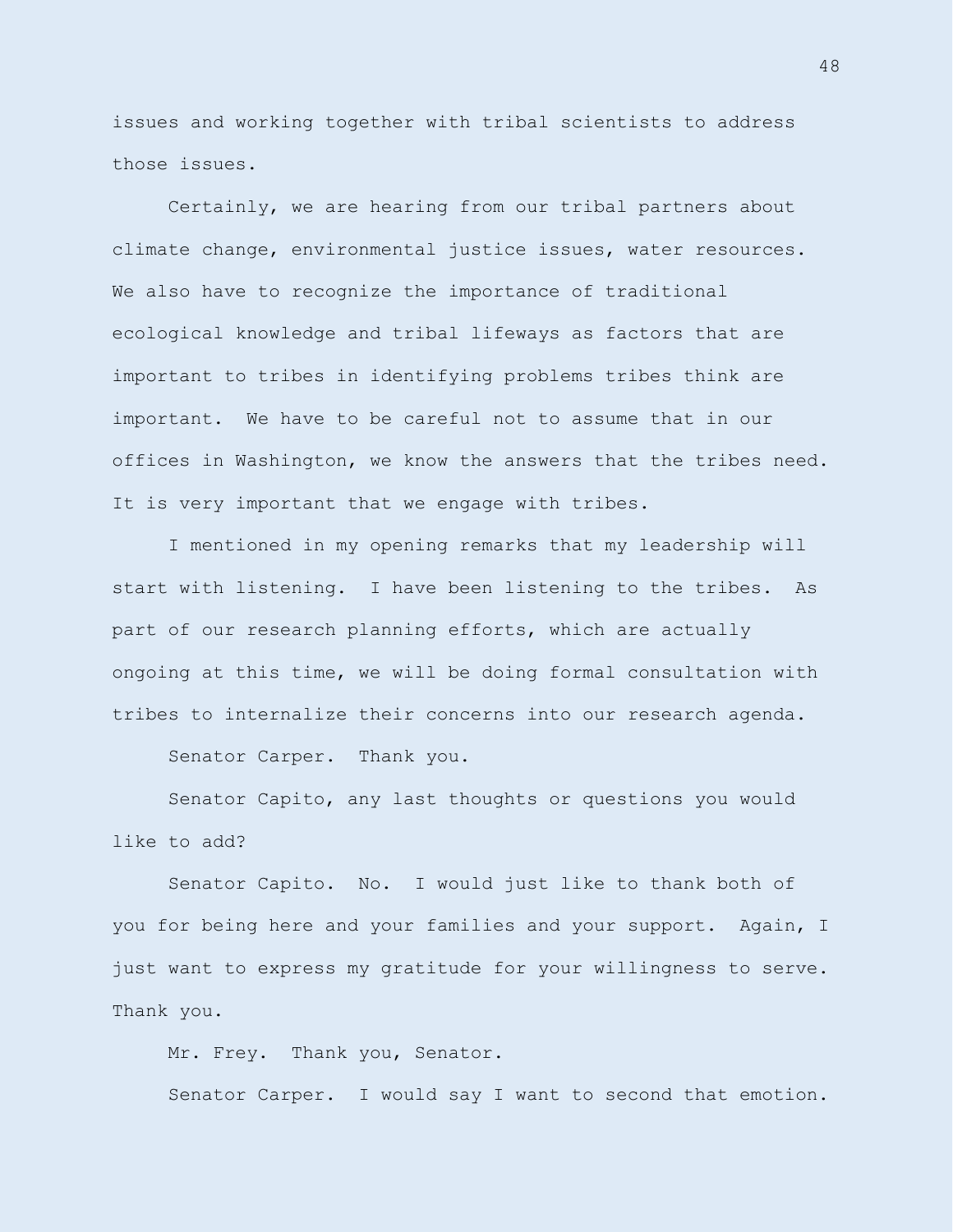I want to thank you both for being here today. Dr. Reed, it is a real pleasure to see you in person. Dr. Frey, thank you for being here today and teaching us how to pronounce your name.

[Laughter.]

Mr. Frey. Thank you, sir.

Senator Carper . We are grateful for both of you and your willingness to serve our Country, especially at a time when we are addressing our Nation's environmental challenges. There are plenty of them. Also, fostering economic development is so critical.

Dr. Reed, I spent some time as governor, actually before that, focusing on job creation and job preservation. The Appalachian Regional Commission, a lot of that Commission is included in the State Senator Capito represents, the State I was born in.

I mentioned to you when we spoke earlier this week, governors don't create jobs, Senators don't create jobs, Presidents don't create jobs, even chairs of regional commissions don't create jobs. But we help create a nurturing climate for job creation.

I mentioned the Center for Automotive Excellence in southern Delaware. It is housed at the Delaware Technical Community College campus. It is a partnership that involves auto dealers, poultry industry folks, the Economic Development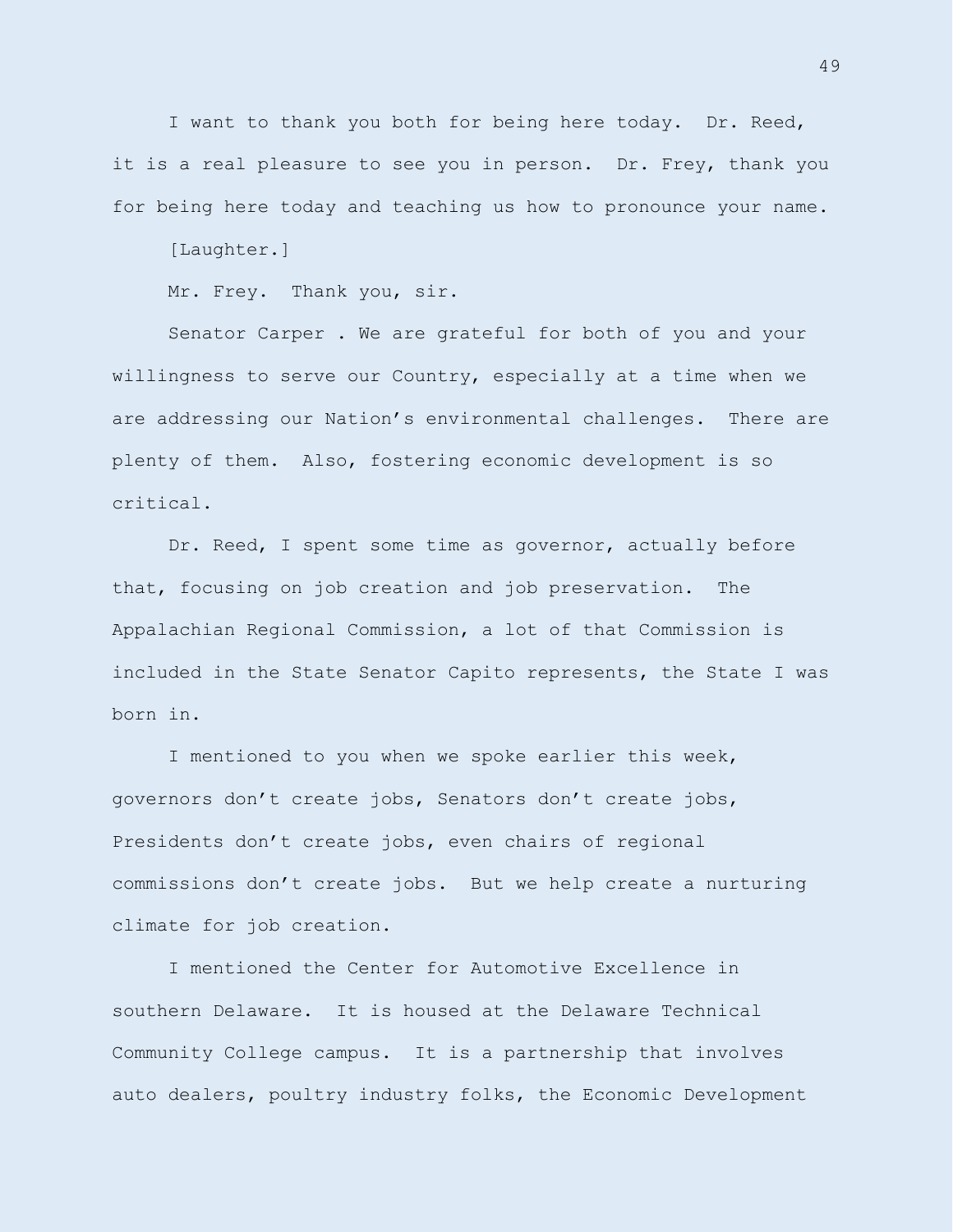Administration, Sussex County, Delaware State, all of the above. It is like we tied our ropes, pieces of rope, tied them together to create a community rope. That is the best economic development I have seen is where we do that as a partnership.

You are going to have an opportunity to help provide some of the rope and help tie those ropes together. Make the most of that.

Again, I want to say to your families who are here, particularly to your dad, Dr. Reed, it is great to see him. I want to thank him and your mom for raising you and preparing you for all the opportunities you have had.

I would say again to Chris Frey, Dr. Frey, I know your wife is here. Thank you for our willingness again to share your husband. Is that your daughter over your right shoulder? What is her name?

Mr. Frey. Loren.

Senator Carper. Loren, very nice to see you. Thank you for joining us. You have done a really good job raising your dad. You can be proud of the way he has turned out.

[Laughter.]

Senator Carper. If I could be serious for a moment, it is not hard to understand why the President has nominated each of you for these important positions. Our hope is you can be confirmed without delay so that you can go to work and assemble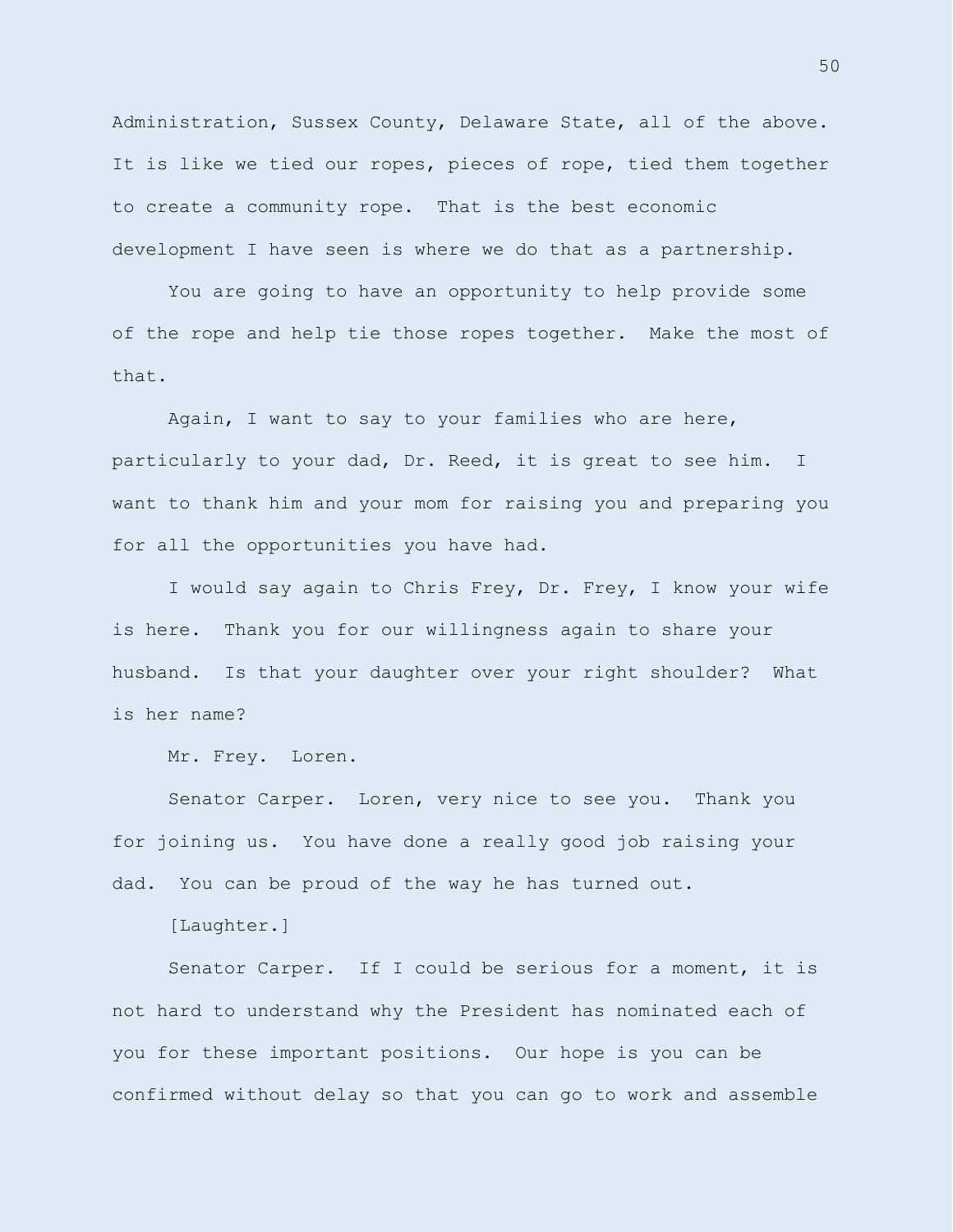your teams. One of the most important things to do is assembling the team. You have a great opportunity, Dr. Reed, to put together a team. It is like having a blank board. Make the most of it. Find the best people you can and surround yourself with them.

Before we adjourn, we have a little bit of housekeeping. I want to ask unanimous consent to submit for the record a variety of materials that includes letters from stakeholders and other materials that relate to today's nomination. Is there objection? Hearing none, so ordered.

[The referenced information follows:]